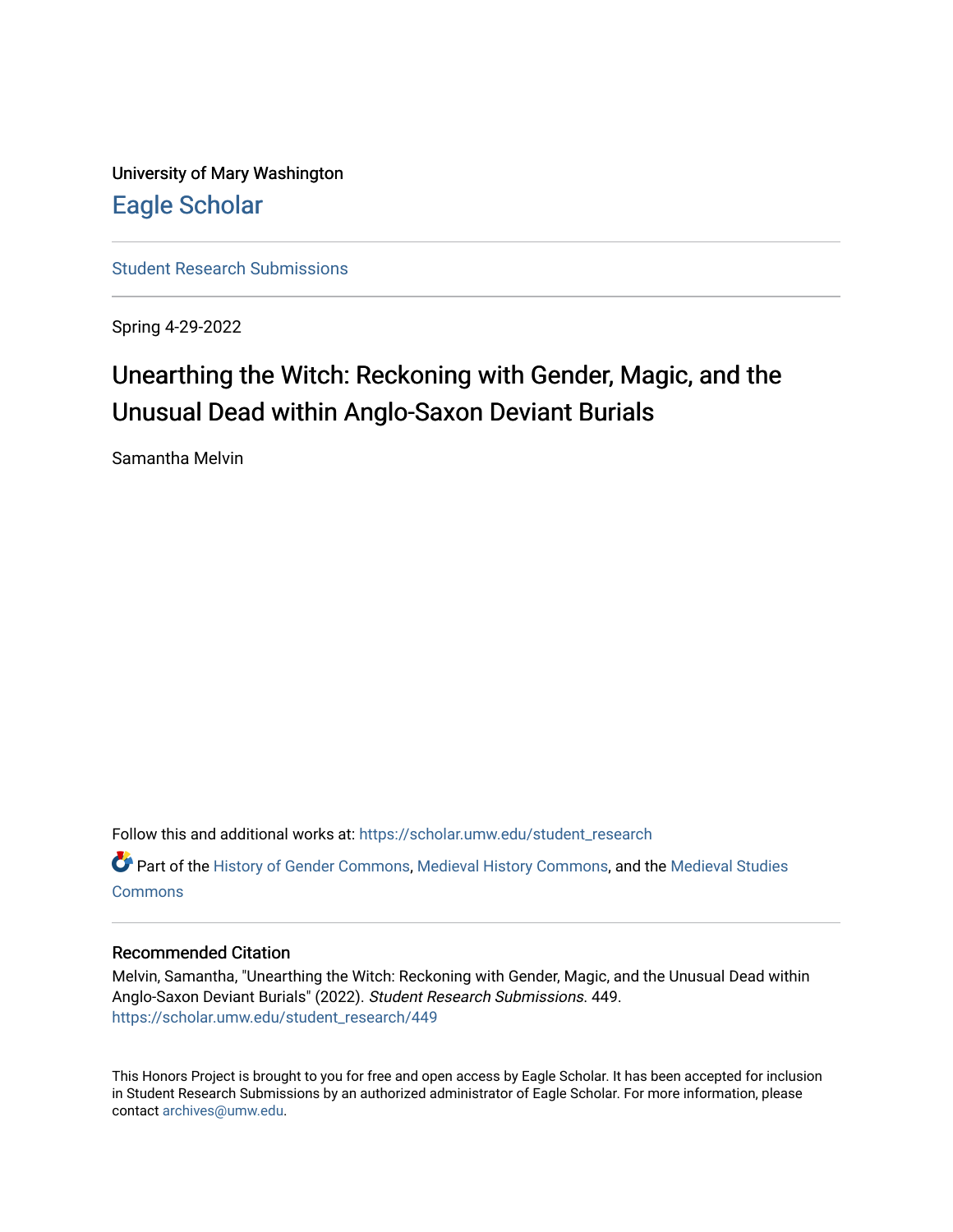Unearthing the Witch: Reckoning with Gender, Magic, and the Unusual Dead within Anglo-Saxon Deviant Burials

> Samantha Melvin HIST 485: Historical Research April 18th, 2022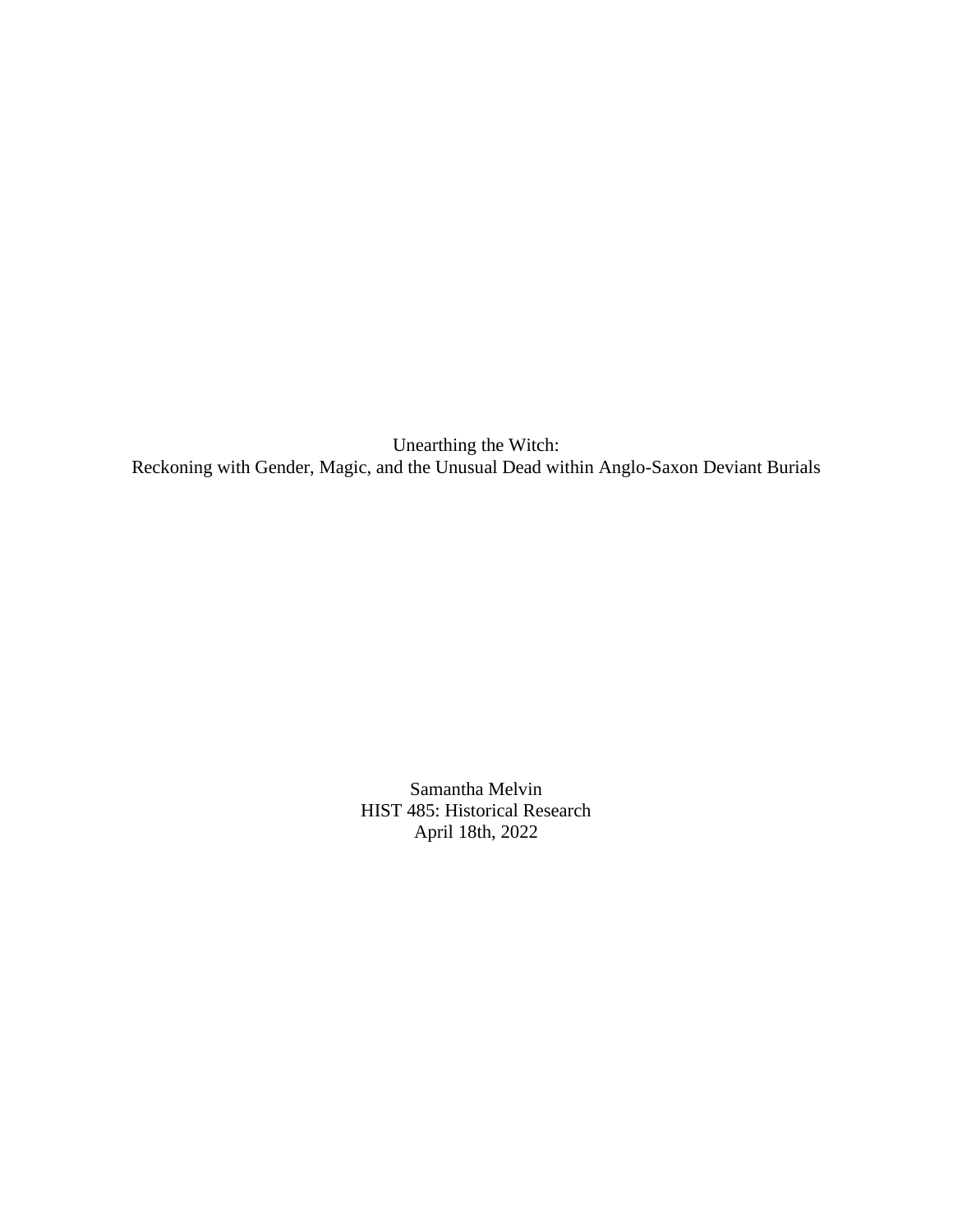### **Abstract**

The fifth to seventh centuries CE, or the Migration Period, marked the development of Anglo-Saxon culture and society in England. The early Anglo-Saxons are known largely through their material culture and mortuary practices, left behind in medieval cemeteries that twist their way across the English landscape. The remains of early Anglo-Saxons tell rich and interesting histories about past peoples, but within the broader landscapes of these cemeteries are deviant burials. These are burials that are specifically typified as ones that 'deviate' from the norm, usually indicating that the inhumed individual was punished in death for actions committed in life. These graves and burials are often elusive in their meaning, and scholars in mortuary studies have only just begun to dig deeper into the sociocultural implications of these burials, as well as into the identities of these unusual dead. In particular, interpretations of evidence have proposed that some of these burials belong to Anglo-Saxon cunning women (or folk) and witches, which this paper will review, drawing conclusions about how viable these interpretations are. An additional key aspect will be to discern the possibilities (and limitations) of analyzing abstract concepts like magical belief and paganism from archaeological remains.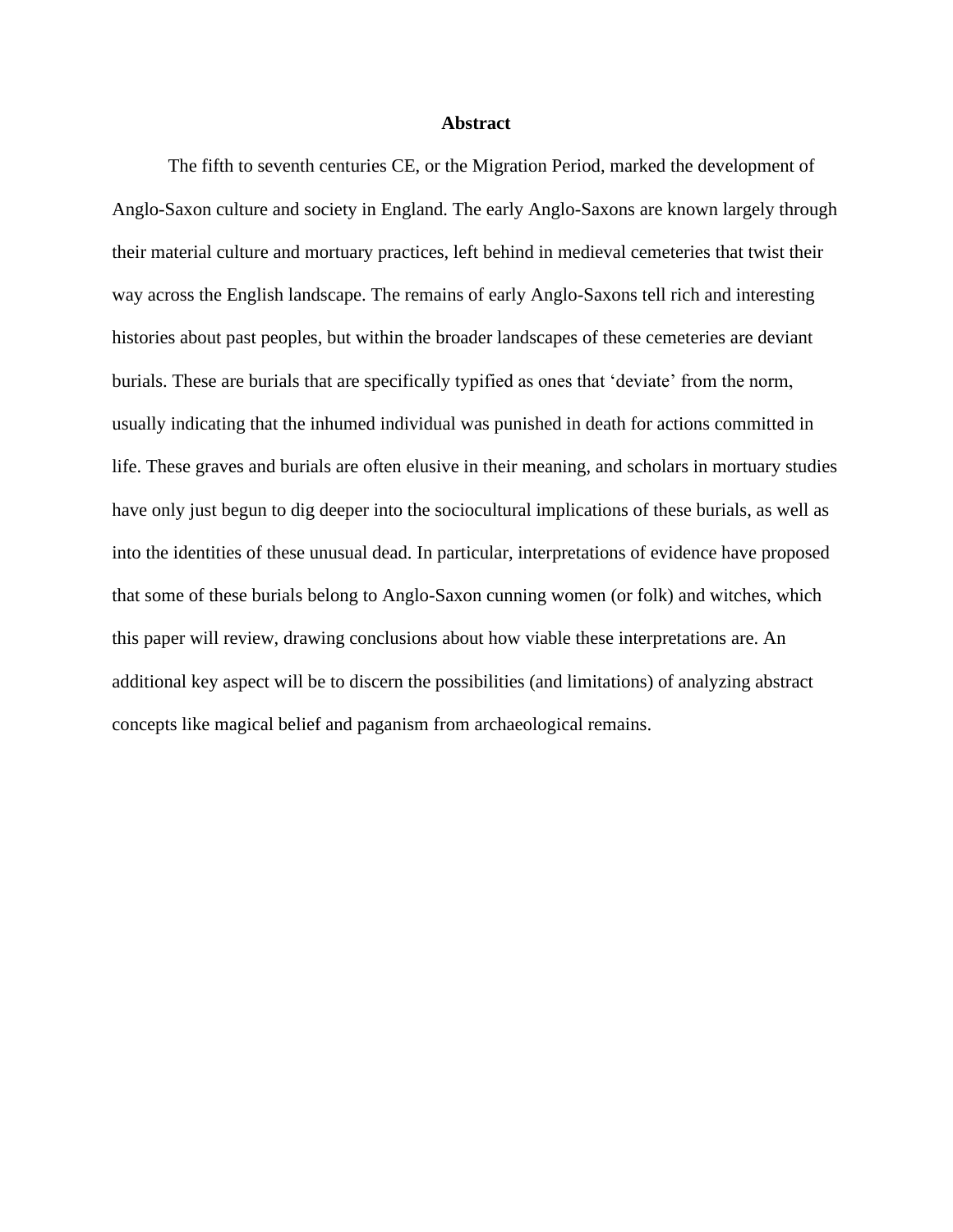Mortuary ritual is an essential aspect and detail of a culture, as well as for interpreting the human condition within that culture. The way a society's dead are laid to rest, as well as the ways in which the living acknowledge death, indicates the cultural values and beliefs of a people. Different cultures mourn and grieve in different ways, but the ritual of death is a common facet of civilization. While it is important to consider the treatment of the 'normal' or respected dead, understanding the treatment of those scorned is just as essential, because the burial practices for individuals who were ostracized from a community are theoretically distinct. Such a distinction has typically been discerned through analyzing macro-patterns of mortuary ritual throughout cemeteries. Essentially, scholars have made calculations of behavior based on space, treatment of remains, and grave find typologies.<sup>1</sup> A founding principle of mortuary archaeology relies on the idea that individuals were treated in death as they were perceived in life: a wealthy individual buried with finery and ornaments, a warrior at rest with their weapons, or a person without finery or weapons lying prone in an unusual grave.<sup>2</sup> The ways in which the dead are laid to rest can indicate potential ways that the living lived, largely in terms of cultural values and practices. As a result, it is possible to identify the archaeological remains of perceived social deviants.

Early medieval burials in eastern Britain indicate a significant shift in mortuary culture and practice, particularly those which date to the fifth to sixth centuries or the Anglo-Saxon Migration Period. The Romanization of Britain meant that cremation burials were considered the dominant mortuary rite by the time of its decline in the fifth century; what followed this demise

<sup>1</sup> Andrew Reynolds, *Anglo-Saxon Deviant Burial Customs,* Medieval History and Archaeology, (Oxford: Oxford University Press, 2009), 35.

<sup>&</sup>lt;sup>2</sup> Bettina Arnold, and Robert J. Jeske, "The Archaeology of Death: Mortuary Archaeology in the United States and Europe 1990-2013," *Annual Review of Anthropology* 43, no. 1 (2014): 325–46; Lewis R. Binford, "Mortuary Practices: Their Study and Their Potential," Memoirs of the *Society for American Archaeology* 25, no. 25 (1971): 12; Arthur A. Saxe, "Social Dimensions of Mortuary Practices" (Ph.D. diss., University of Michigan, 1970), 74; See also: Lewis R. Binford, "Mortuary Practices: Their Study and Their Potential," Memoirs of the *Society for American Archaeology* 25, no. 25 (1971): 6–29.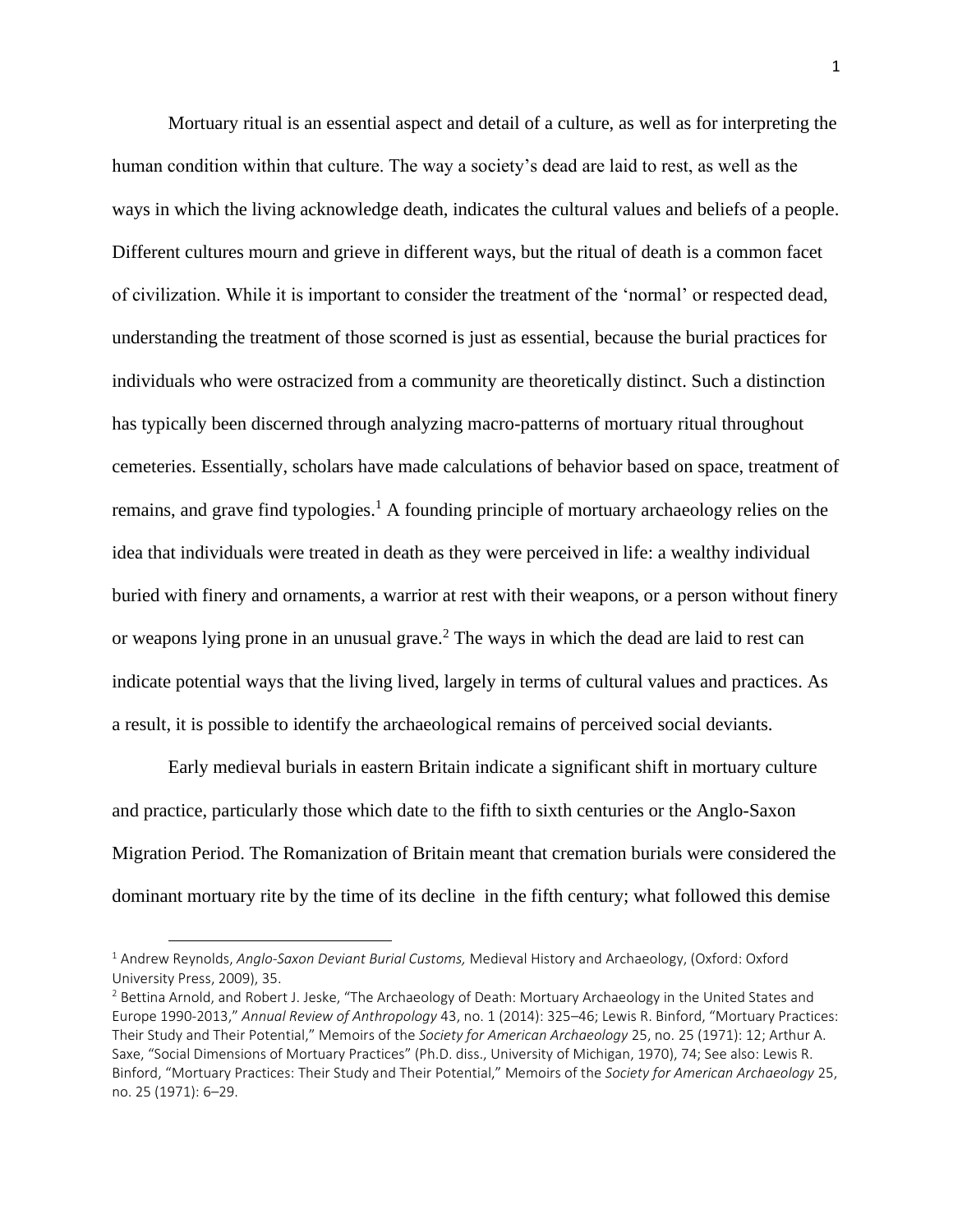was a resurgence of inhumation style burial practices in what was Roman-Britain.<sup>3</sup> Cremation burials were still widely practiced but the resurgence of inhumation burial, which was an uncommon Roman mortuary rite, indicated a new cultural force on the post-Roman landscape. These changes are largely attributed to the influx of migrants from continental Europe, a theory which draws evidence from weaponry within inhumation burials. The graves mirror burials in northern Gaul and do not represent a common rite in Roman Britain, thus providing some evidence of a cultural shift in Britain and its inhabitants during this period.<sup>4</sup>

After the collapse of Roman-Britain, a dynamic state of cultural identity emerged in the region, particularly in terms of belief systems.<sup>5</sup> Ambiguous lines between pagan tradition and Christian belief at the end of the sixth century further complicate interpretations of religious practice and spirituality among early Anglo-Saxons.<sup>6</sup> What is clear is that the dynamics of belief were locally distinct, and as such, Pagan belief systems and practice between the fifth and sixth centuries were likely saturated within the cultural ethos of a place. Individual behaviors connected to these practices would have been largely based on community needs and relationships, rather than an institutional ideology.<sup>7</sup> Localized behavior would have still been based on common beliefs, which for early Anglo-Saxon paganism were entrenched in holistic practices deeply connected to the natural world and were largely centered around medicomagical rituals.<sup>8</sup> These natural ritual practices oppose much of what (later) written texts describe as pagan belief, which is largely because the momentum of Christianization among Anglo-Saxon

<sup>3</sup> Henry Mayr-Harting, *The Coming of Christianity to Anglo-Saxon England* (University Park: Pennsylvania State University Press, 1991), 23.

<sup>4</sup> Sam Lucy, *The Anglo-Saxon Way of Death: Burial Rites in Early England* (Stroud: Sutton, 2000), 1-4.

<sup>5</sup> Lucy, *The Anglo-Saxon Way of Death,* 4-5.

<sup>6</sup> Lucy, *The Anglo-Saxon Way of Death,* 4.

<sup>7</sup> Katherine Myers Emery, "Preparing Their Death: Examining Variation in Co-occurrence of Cremation and Inhumation in Early Medieval England," PhD. diss., Michigan State University, 2016, 238.

<sup>8</sup> M. L. Cameron, *Anglo-Saxon Medicine* (Cambridge: University of Cambridge, 1993), 130.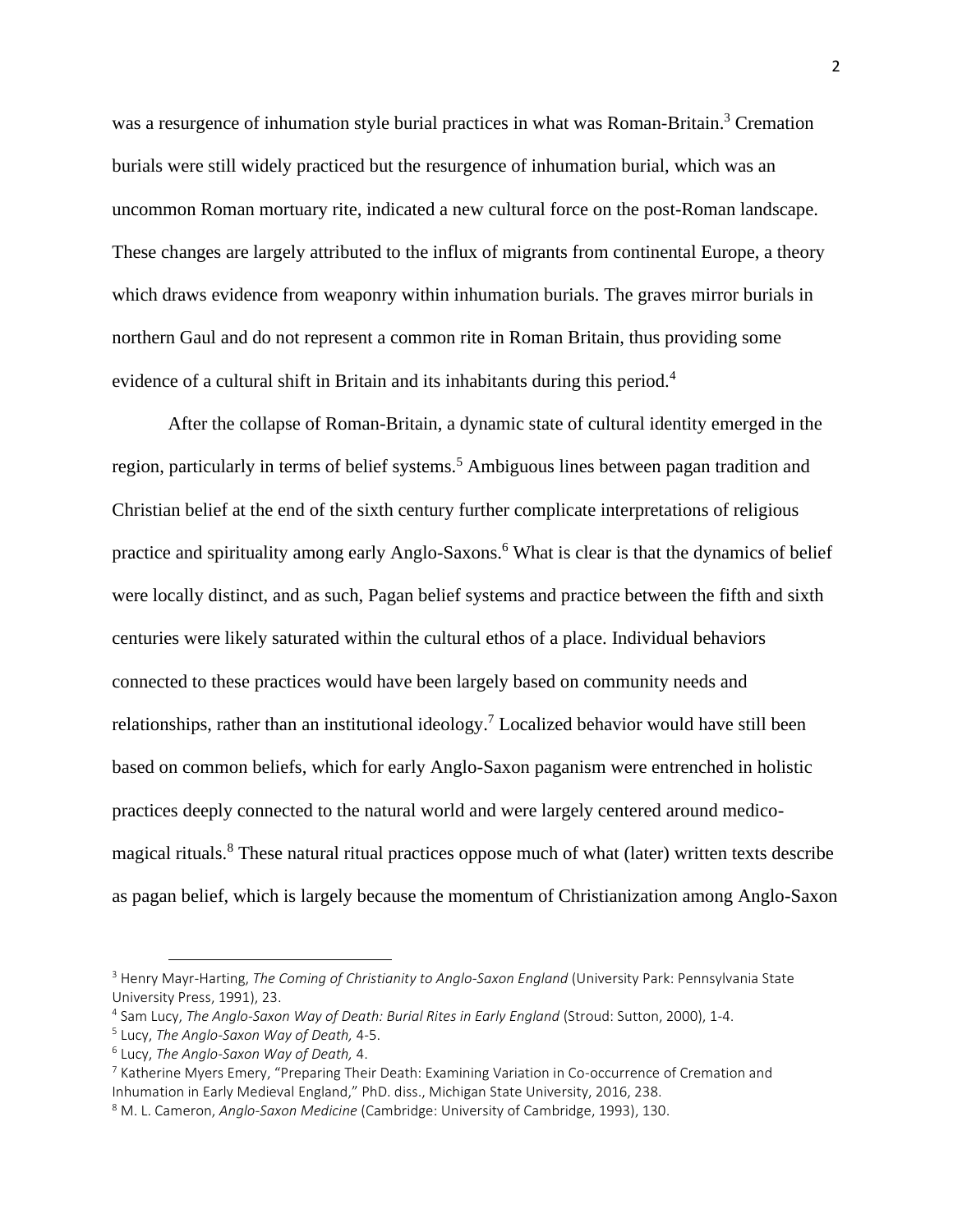society during the Conversion Period influenced how paganism was recorded and interpreted in textual sources, as well as across historical memory.<sup>9</sup> All of which are ideas and topics that will be further explored.

The purposes of this paper are twofold: 1) to describe the state of early Anglo-Saxon paganism and magic through gender analysis; working to bring the Anglo-Saxon 'witch' to life, and 2) to distinguish the limitations of interpreting magical belief and sociocultural identity through archaeological remains. Effectively, this research will synthesize the various attempts to unearth the Anglo-Saxon witch through evaluation of prone deviant burials and argue for a more systematic approach when evaluating cosmological belief from material evidence.

Overall, this paper encompasses three sections of discussion. The first outlines social deviance, what it is, and how it is reflected in both the textual and material evidence. This explanation specifically includes an introduction to Anglo-Saxon burial practices and breaks down what is considered to be the 'norm' versus what is identified as deviant. The second section deals primarily with textual evidence, which assists in defining mortuary rituals, paganism, and definitions of witchcraft within early Anglo-Saxon cultural boundaries. Following this discussion, the third section will focus on the material (or archaeological) evidence. Also included is a broader conversation about deviant burials across Europe to contextualize the similarities and differences of these regions to what is seen in England. Finally, the section includes the interpretations of the evidence within the contemporary literature and my own conclusions about how abstract sociocultural ideas, like magical belief and witchcraft, can be represented in material remains, as well as the limitations in drawing these conclusions. All of these sections and discussions will grapple with the interpretations of gender in the historic and

<sup>9</sup> Mayr-Harting, *The Coming of Christianity,* 1991, 29.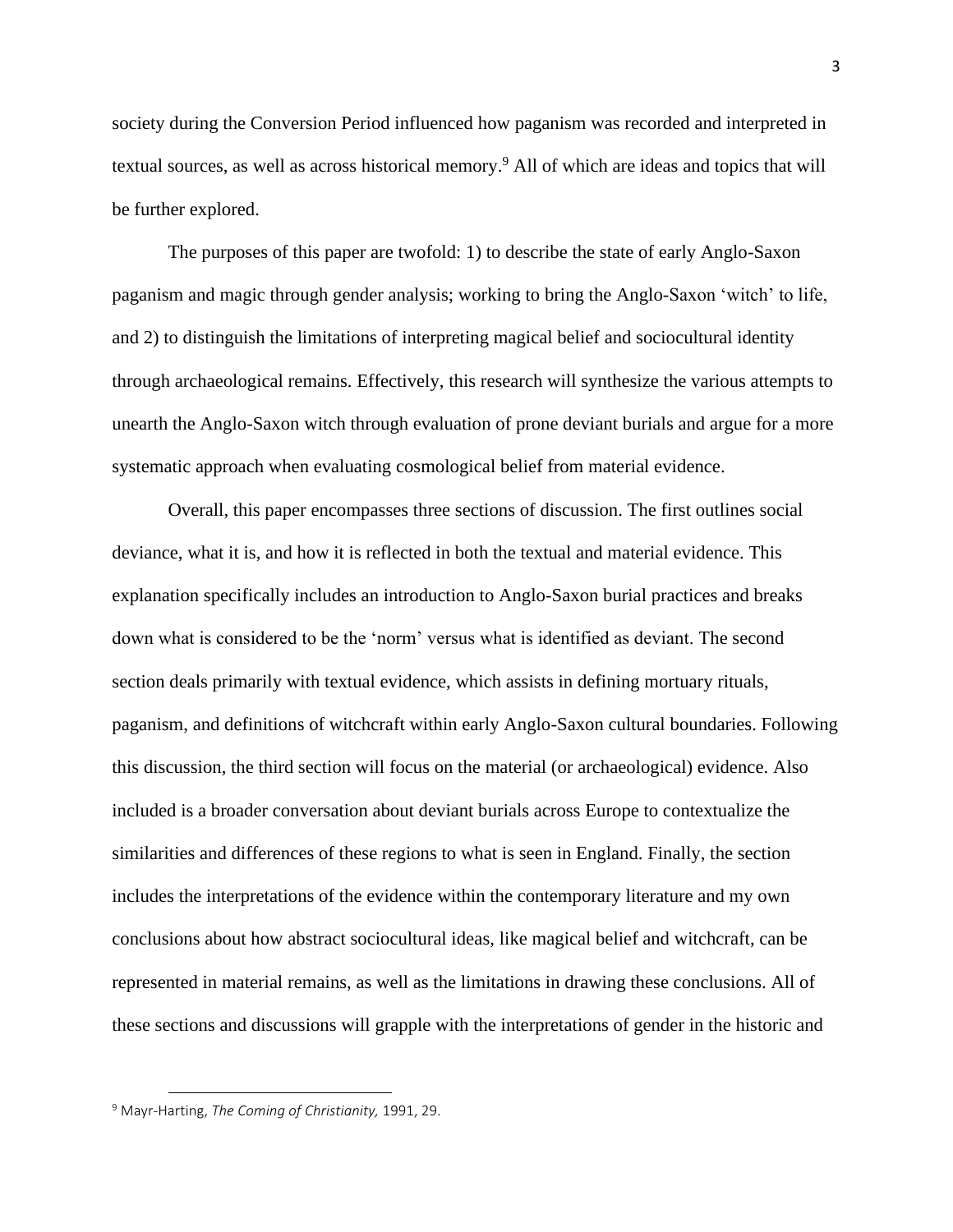archaeological record, as well as determine its significance in deciphering the existence of occult practices in past cultures.

Throughout the paper, four central terms will be used to describe different, but integral, aspects of the topic: deviant (burial), paganism, witch/witchcraft, and cunning woman (folk). All of these terms permeate the current literature about Anglo-Saxon deviant burials. To start, "deviant" or "deviant burial" is in reference to things that are outside of the norm, in this case Anglo-Saxon mortuary practices. Deviant burials as a subsection of Anglo-Saxon archaeology and mortuary studies has been defined by Andrew Reynolds as burials that are, "prone, or facedown, burials, decapitations, and instances of the removal of other body parts, as well as burials treated abnormally, such as those covered with stones."<sup>10</sup> This is the definition and considerations applied to this research when referring to deviant burials, the term "deviant" applying more broadly to individuals who have been identified as abnormal from a larger group.

Similarly, the use of "paganism" in this study draws on definitions and explanations set forth by Karen Jolly and Henry Mayr-Harting in their respective works. Jolly's use of the popular religion model to describe paganism through non-Christian practices, as well as Mayr-Hartings spatial description of paganism as non-Christian practices that existed and were influential alongside Christian belief from the Romano-British period in England both inform its use in this paper.<sup>11</sup> "Witch" and "witchcraft" are much trickier terms to define. The term comes from the Old English word *wicca* (male) or *wicce* (female), and largely is used with a malicious connotation as a practitioner of magic. A myriad of other words and translations have been used to note similar ideas, but "witch" (similar to the use of witchcraft) is most present in the

<sup>&</sup>lt;sup>10</sup> Reynolds, Anglo-Saxon Deviant Burial Customs, 2009, 37.

<sup>&</sup>lt;sup>11</sup> Karen Louise Jolly, *Popular Religion in Late Saxon England: Elf Charms in Context (Chapel Hill: The University of* North Carolina Press, 1996), 2-3; Mayr-Harting, *The Coming of Christianity,* 1991, 22-30.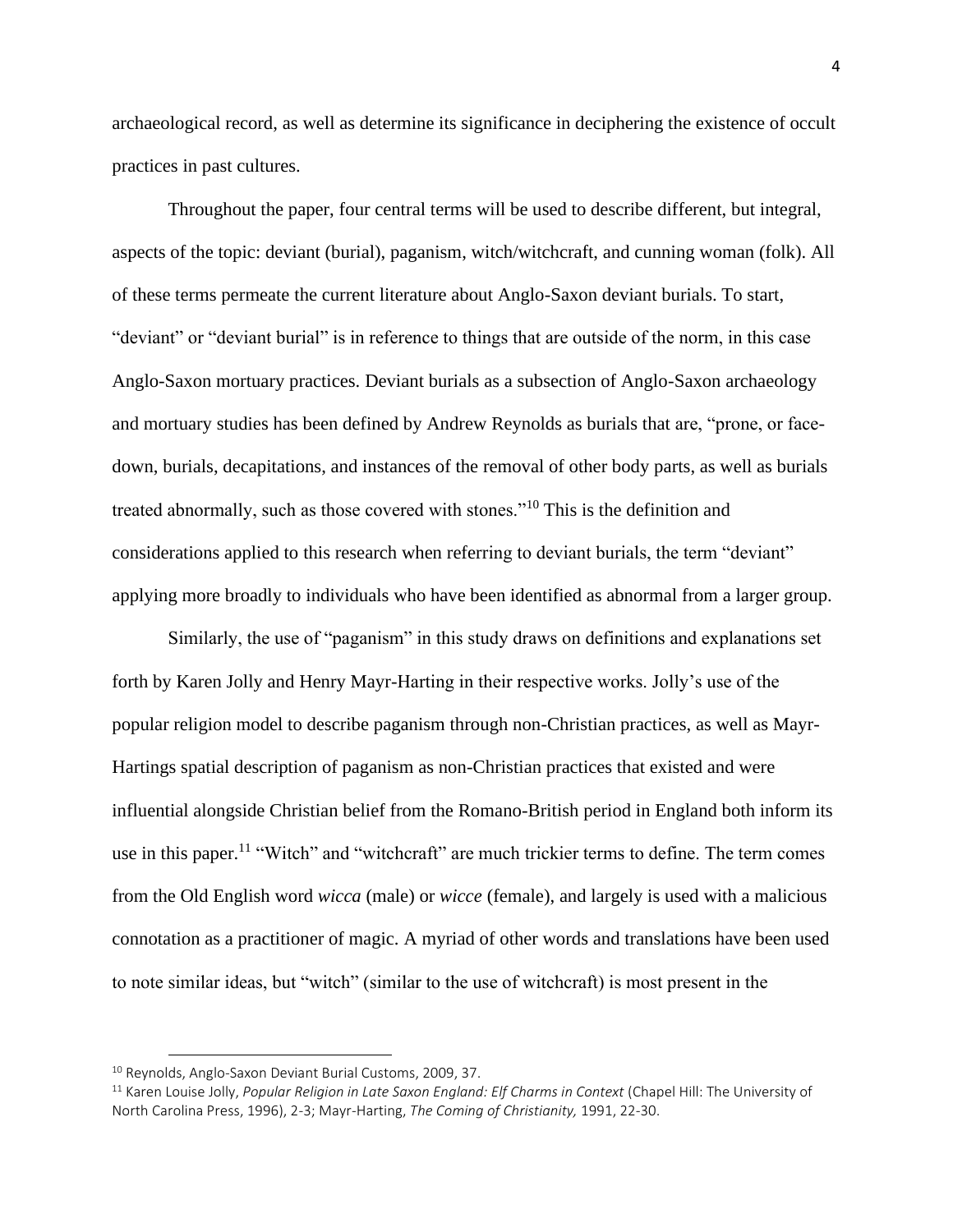secondary literature and will be used to describe magical practitioners.<sup>12</sup> "Cunning woman" (or folk for a more gender-neutral term) will be used as a way to imply the identity of a magical practitioner that is not steeped in the same connotations as "witch." This term has been used by Audrey Meaney and Tania Dickinson to describe Anglo-Saxon women who may have been seen as magical or ritually powerful and is a more neutral term that can imply malefic or benevolent magical acts. "Cunning" comes from "cunnug" in Old English means "knowledge" and as a result the idea of a "cunning woman" notes an individual who has knowledge about ritual topics.<sup>13</sup> The phrase has become more popular in the literature and will be used to set off the negative connotations of "witch" when appropriate.

Despite the relative directness of the general research topic, the limitations of the necessary source bases weigh on this analysis. The textual sources which are needed to define the historical background of the topic, as well as to extrapolate specific perspectives of sociocultural viewpoints, largely date to after the initial Migration Period and were written by individuals who were influenced by Christian doctrine, which colored their interpretation of pagan practices in a negative light. Furthermore, the scope of these texts are often limited in their demographic diversity. Much of the documents reflect the perspectives of literate, powerful men within Anglo-Saxon society and fail to adequately address the lives and perspectives of the common folk, particularly women. These limitations create difficulty when trying to discuss fully the relationship between pagan practices and gender.

The material evidence considered in this paper is restrictive for two primary reasons. First, the only available access to the source base for this project is through site reports that

<sup>&</sup>lt;sup>12</sup> Anatoly Liberman, "The Oxford Etymologist goes Trick-or-Treating," OUPblog, accessed April 17th 2022. <https://blog.oup.com/2007/10/witch/>

<sup>13</sup> Alexander Marr, Raphaele Garrod, Jose Ramon Marcaida, and Richard J. Oosterhoff, *Logodaedalus: Word Histories of Ingenuity in Early Modern Europe*, (University of Pittsburgh Press, 2019), 229-30.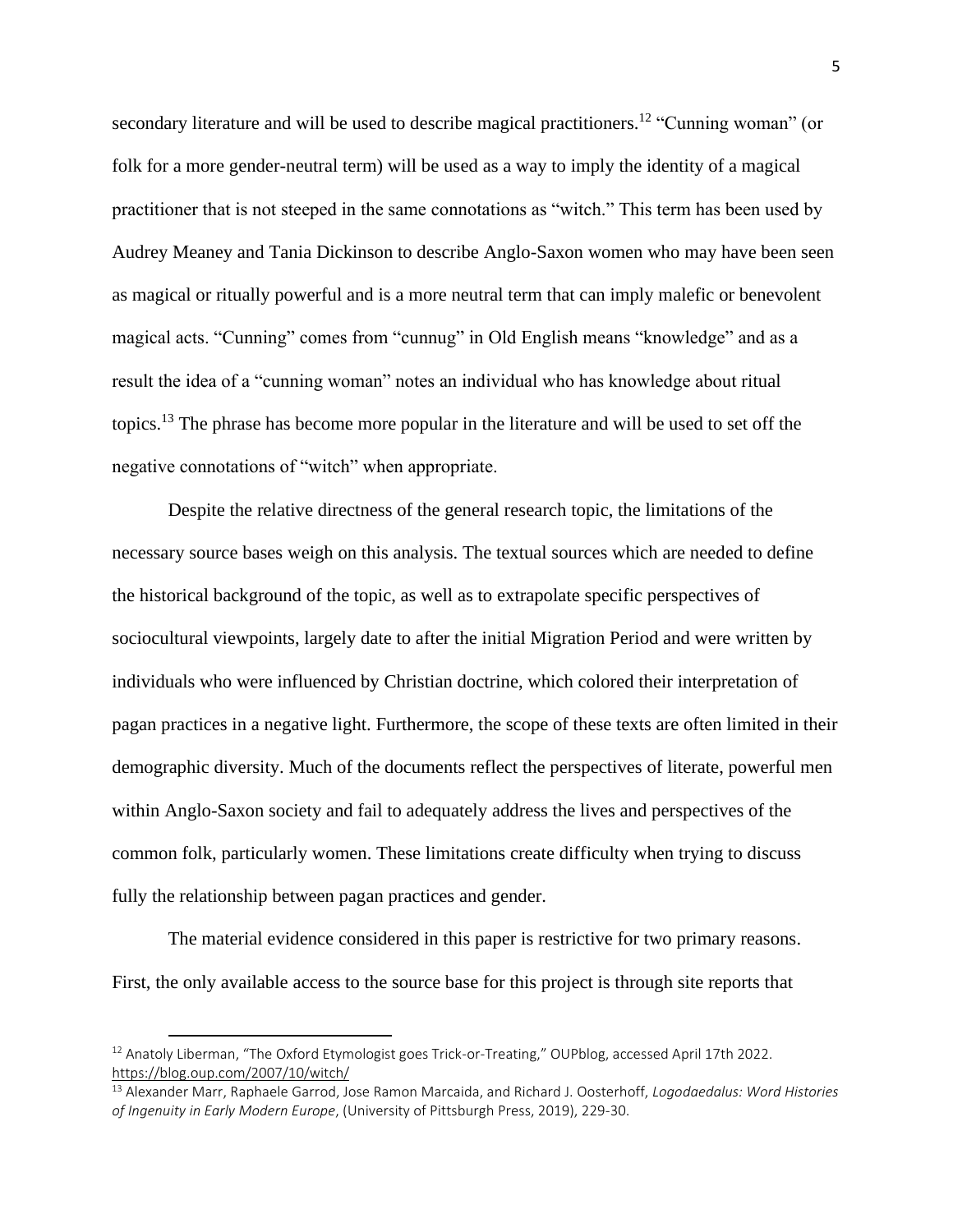describe the archaeological sites, artifacts, and environmental properties associated with the cemeteries and burial remains. No physical examination of the relevant sites or artifacts was able to be completed. Second, while material evidence speaks to a broader scope of demographic analysis, discerning abstract thought from tangible remains is particularly difficult. Nonetheless, we can only consider the evidence that is available. From what *is* available, it is possible to consider the possibilities of finding the remains of witches as social deviants.

#### **SECTION ONE: Outlining social deviance in the textual and archaeological records.**

Conceptually, social deviance is culturally structured. To be a deviant, an outcast, or a social other is to be recognized as maliciously different by the larger group—whether this be societal or more local in scope. The crime of the social deviant is subjective and depends largely on the different cultural values enacted within a society to be upheld by the larger populace. In the case of deviant burials, this idea is reflected in how an individual is treated in their death. Identifying what is 'normal' in a culture's mortuary practices leads to specific patterns that can indicate a deviation from normal behavior, thus indicating a transgression against the cultural values of a society or community. What is important in making this determination is classifying how social deviance may be presented societally and acknowledging who is in control of upholding social consequence for breaking cultural rules. This is a central element to defining how magic and witchcraft fit into the sociocultural framework of early Anglo-Saxon society; was it an inherent taboo, a facet of everyday life, or a coalescence of the two?

Alternatively, social deviance in terms of burial practice can be reflected through necrophobic behaviors and represent something more akin to acknowledgment of reputation rather than criminalized deviant behavior. This is an interpretation more commonly associated with the archaeology of fear, which indicates that while manifestations of social deviance can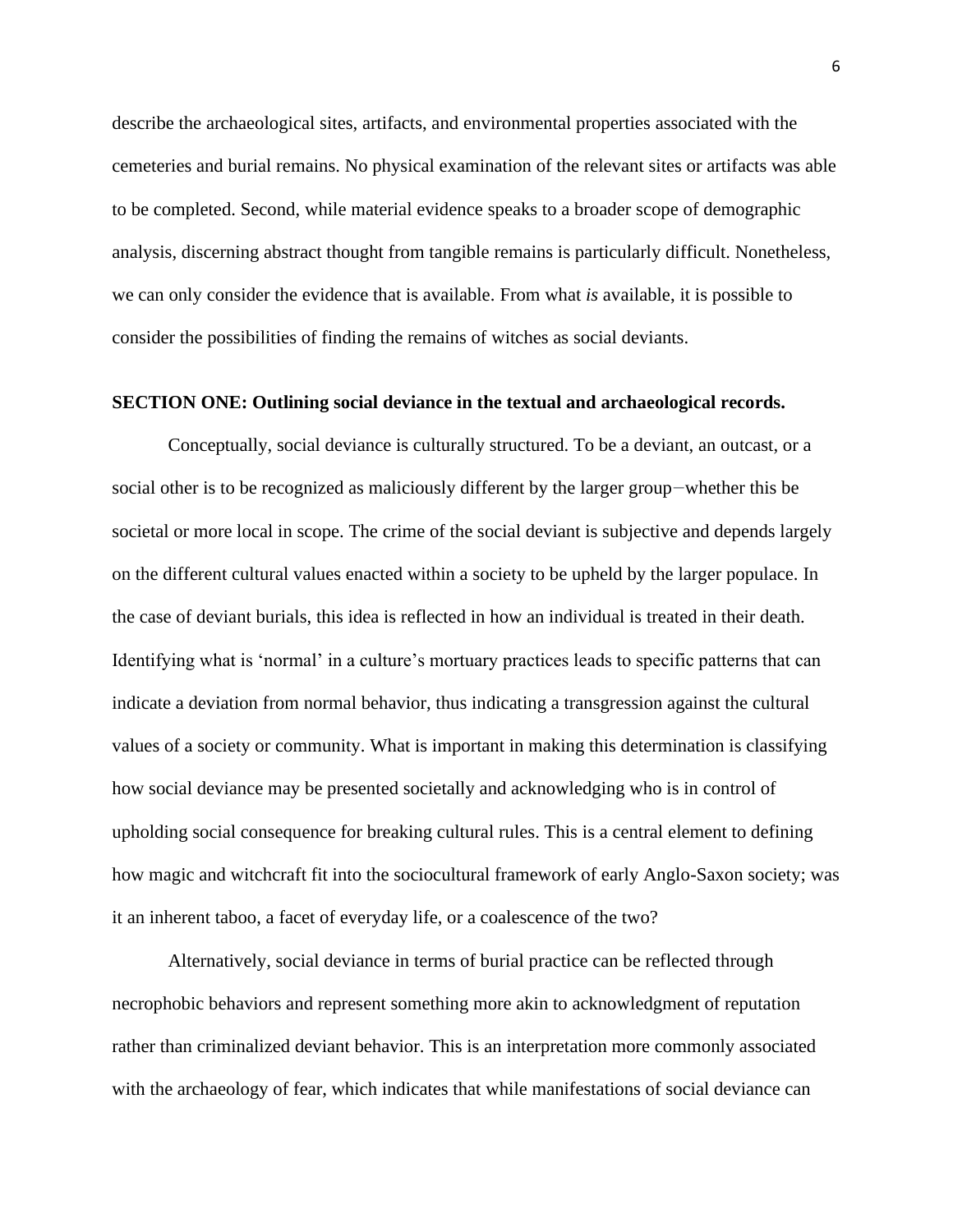reflect an individual's status as an outcast or social other, it can also reflect a collective acknowledgment of an individual's reputation.<sup>14</sup> Essentially, the power individuals held in their lives, in this case assumed to be supernatural or mystical, could be reflected in the way they were treated in their deaths. So, when the burial of an individual reflects necrophobic patterns, this could be an indication of a fear and precaution against the dead rising again, not necessarily institutional punishment for unacceptable social behaviors. The same pattern could potentially manifest in prone burials; deep burials; the dead being weighed down by stones or other heavy materials, buried in specific types of coffins; or various combinations of these characteristics.<sup>15</sup> The archaeology of fear is an important angle to consider, largely because it shifts the schema for analyzing the identity of the Anglo-Saxon witch within deviant burials. Changing the perspective of witchcraft or magic as a criminalized, social offense to a characteristic embodied with powerful supernatural forces to be acknowledged even in death—so much so that an individual would be buried in such a way to ensure they could not return to the realm of the living—implies largely different ideas about early Anglo-Saxon culture and society than what is only represented in the written record. While these considerations are not mutually exclusive, they offer different ways of interpreting aspects of early Anglo-Saxon paganism that were (and were not) considered deviant in the traditional definition of the term, as well as for what reasons.

Anglo-Saxon written sources show varying degrees of sociocultural values represented in society.<sup>16</sup> Pieces of Anglo-Saxon cultural values and practices are present in the documents; however, by the time of the Conversion in the seventh century, the texts were transcribed by

<sup>14</sup> Anastasia Tsaliki, "Unusual Burials and Necrophobia: An Insight into the Burial Archaeology of Fear," in *Deviant Burial in the Archaeological Record* ed. Eileen Murphy (Oxford, UK: Oxbow Books, 2010), 2. <sup>15</sup> Tsaliki, "Unusual Burials and Necrophobia," 2010, 5.

<sup>16</sup> Bede, *Ecclesiastical History of the English People*, edited by Bertram Colgrave, and R. A. B. Mynors, (Oxford: Clarendon P., 1969), 136, 153; John T. McNeil, and Helena M. Gamer, trans. *The Medieval Handbook of Penance,*  (New York: Octagon Books, 1979), 179-216.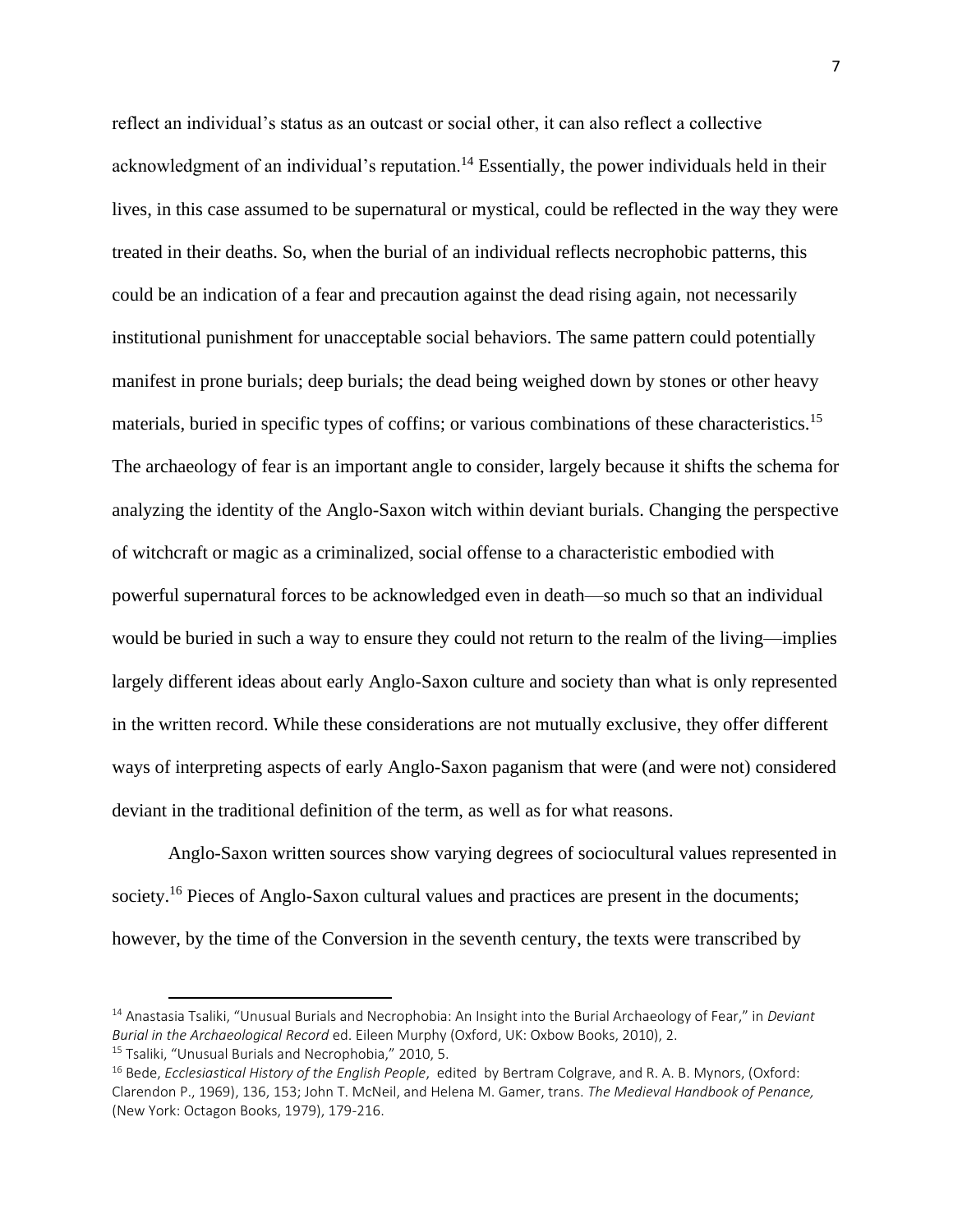Christianized people within a society being recrafted by an institutional dogma. This is apparent in the *Penitential of Theodore* (c. 668-690) which was created by the archbishop of Canterbury, Theodore of Tarsus, and dates exceptionally close to the outlined study period.<sup>17</sup> It is a document made up of Theodore's responses to questions posed to him by a presbyter, Eoda. The document as it stands today (sans translation) was edited by an unknown scribe who likely was familiar with Irish penitential literature.<sup>18</sup> This introduces the potential issues surrounding the accurate portrayal of Anglo-Saxons within the source because of copying from the *Cannons*. However, in comparing the two most prominent penitentials in this literature, *Finnian* and *Cummean,* any overlap is minimal. The organization and word choice of the entries that specifically define witchcraft or elements of paganism are unique enough to determine that they are not just blind copies; rather, they are integrated into the cultural ethos of Anglo-Saxon England.<sup>19</sup> While the text's connection to Anglo-Saxon tradition is clear, a direct connection to paganism among Anglo-Saxons is less so. For instance, the 'sin' according to the *Penitential of Theodore* of placing a child on a roof or in an oven to cure fever is not what determines deviance; it is the moralization of what that action represents, which is witchcraft from a Christianized perspective. However, from an early pagan perspective it is more likely systems of belief and practice that informed vernacular folk knowledge, likely medicinally.<sup>20</sup> From the text, we can discern that this

<sup>17</sup> "The Penitential of Theodore," in *The Medieval Handbook of Penance,* translated by McNeil and Gamer, 1979, 179.

<sup>18</sup> "The Penitential of Theodore," in *The Medieval Handbook of Penance*, 1979, 180-1.

<sup>19</sup> "The Penitential of Finnian" in *The Medieval Handbook of Penance,* translated by McNeil and Gamer 1979, 89-97; I saw no glaring repetition between these two across all sections. The structure of Finnian's (F.) text differed from Theodore's (T.) and there was no distinct (outside of wat would be expected) repetition of wording, phrases, or content; "The Penitential of Cummean" in *The Medieval Handbook of Penance,* translated by McNeil and Gamer 1979, 98-116; The structure of Cummean's (C.) text was much more similar to T.'s than F.'s. C.'s begins with the first section "Gluttony" and T.'s begins with the first section "Drunkenness." McNeil notes that C.'s penitential was likely referenced by Theodore and Eoda, and the slight repetition would attest to this–however, the sections that are pertinent to paganism and witchcraft are distinct and do not repeat between the two.

<sup>20</sup>"The Penitential of Theodore," in *The Medieval Handbook of Penance*, 1979, 198.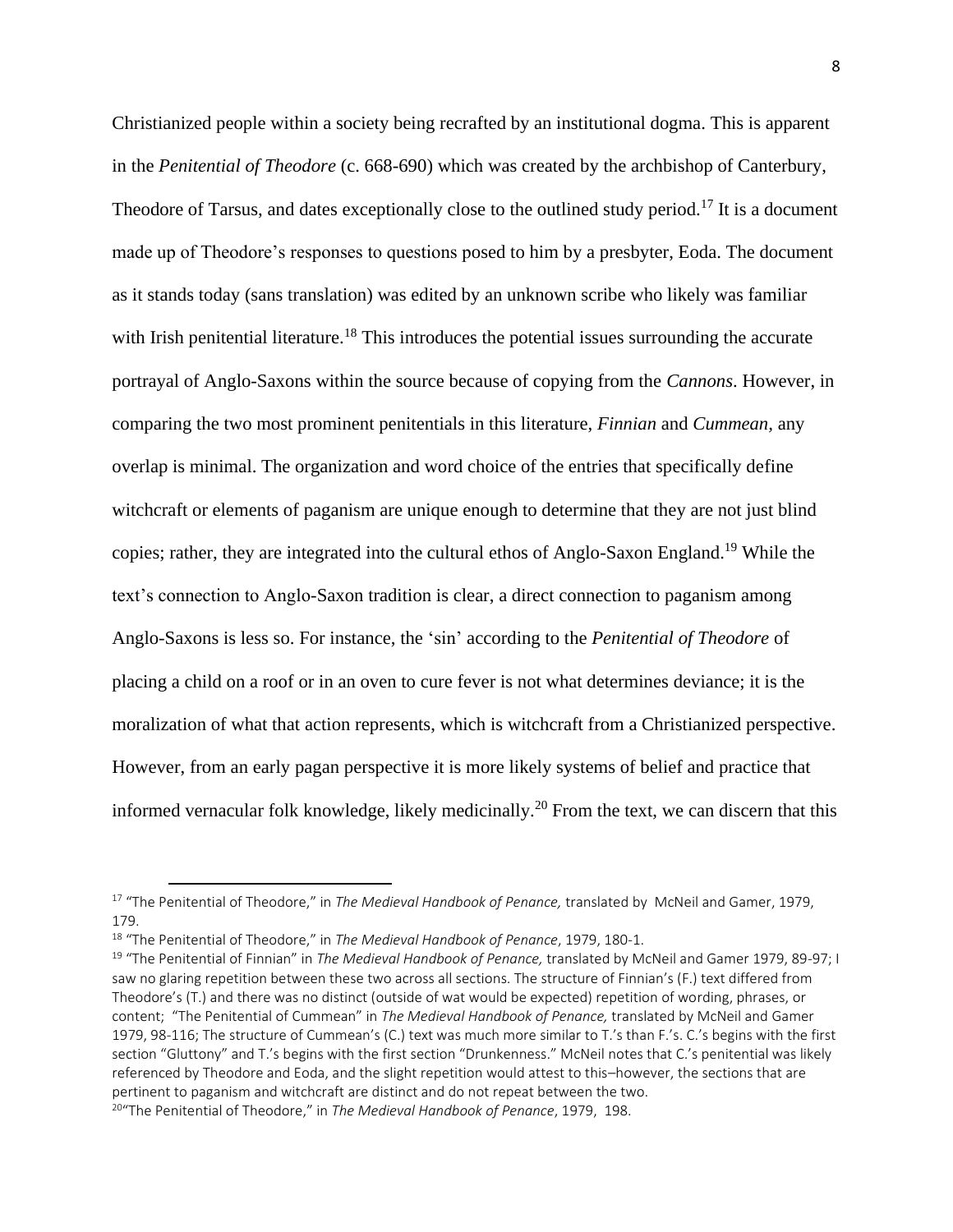action was seen as sinful and was cause for penance, which shows some level of social othering associated with the act.

But how is social deviance reflected materially? Evidence for this is collected archaeologically through burials and cemeteries, specifically drawing on the aforementioned theory that the perception in life remains consistent in death. If this hypothesis is accepted, burials that are objectively rare or that deviate from normal behavior must reflect perceived abnormalities of the inhumed. However, for an effective investigation of deviant behavior in the archaeological record, different pieces of burial evidence must be compared to an established normative baseline. In this way, evaluating which burials reflect deviant behavior as opposed to those that reflect relatively normal cultural patterns is possible. The following paragraphs will describe what is classified as 'normal' in Anglo-Saxon burial practice as determined by archaeology, in addition to how 'normal' as a category is not easily discernible.

Ideas about 'normal' early Anglo-Saxon burials can be misleading. Burials and graves are inherently personal and unique because they involve individual people. Thus, the individuality of burials poses a disconnect in potential interpretations that is important to acknowledge. The individuality of burials and remains means that important information can be determined about the inhumed individual, but it is much more difficult to successfully extrapolate that data to broader burial patterns, largely because regional differences in burial practice, belief, and familial ritual are factors that must be considered. Spatial analyses of specific burial practices across England show some identifiable patterns in terms of common inhumation practices, even across deviant burials. It is important to acknowledge that familial preference and ritual likely influenced how early Anglo-Saxons buried their dead, especially

9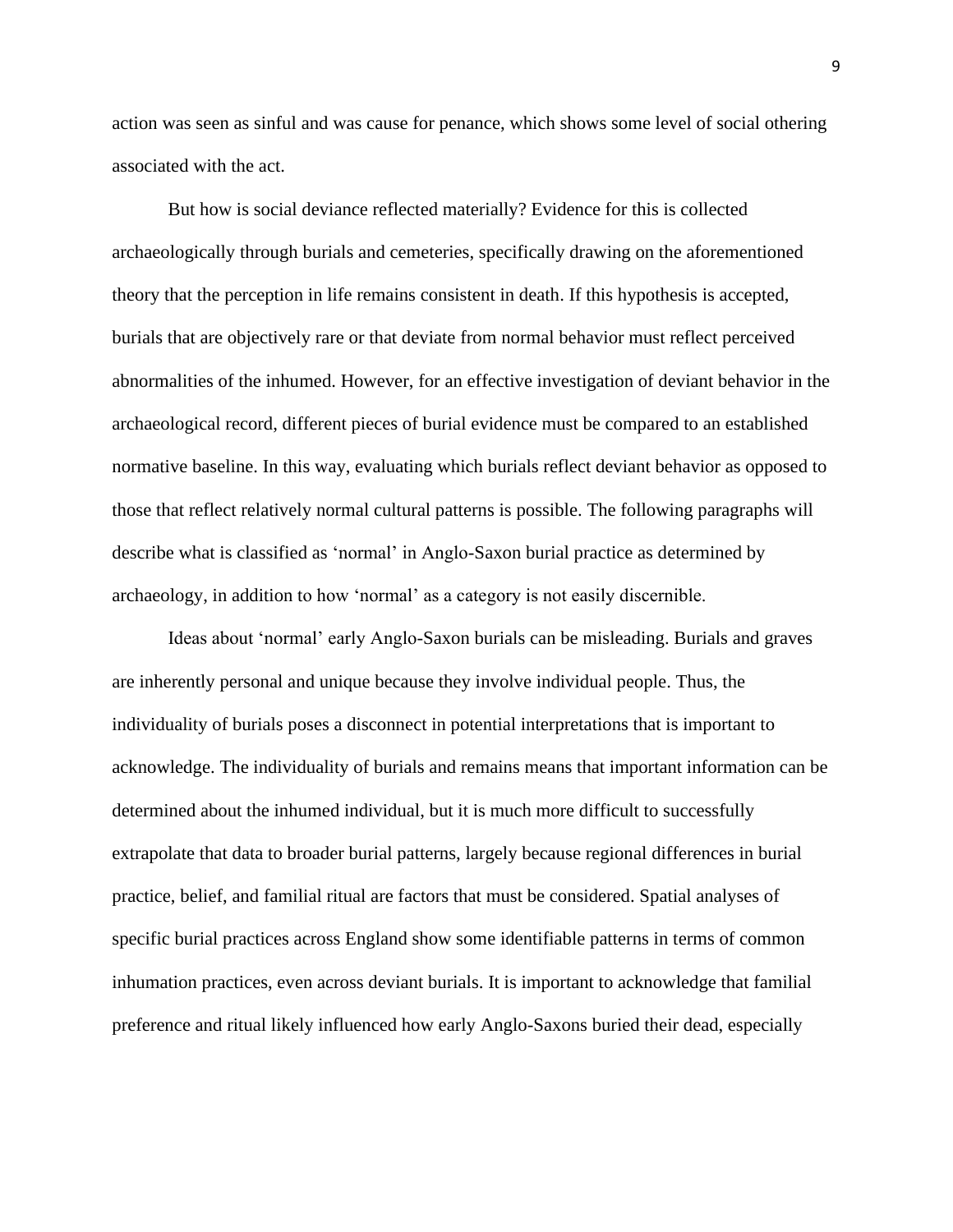because of the fluctuating cultural identities that persisted during the initial migration period.<sup>21</sup> As such, "normal" Anglo-Saxon burial practices are not universal across cemeteries or burial sites, but some indicators do present themselves in relatively common types of burial style and grave goods.

Early Anglo-Saxon burial styles and forms are either cremations or inhumations.<sup>22</sup> While cremation practices are often seen as older and more indicative of pagan influence, both burial styles were commonly used as mortuary rites; however, by the end of the sixth century, cremation practices did become less common, likely due to the beginnings of Christian conversion.<sup>23</sup> It is significant, however, that while two different approaches to burying the dead were in practice, arguments can be made that some level of similarity in ritual practice during the burial occurred for both cremations and inhumations (in the form of shrouds/dressings for the dead, use of vessels, and animal remains). $^{24}$  While the practices are a central piece of Anglo-Saxon mortuary studies in a broader sense, this paper reflects analysis of inhumations because of the current inability to discern anything particularly deviant about cremation burials. As such, this paper will only illustrate examples of 'normal' inhumation burials.

Inhumations could often be furnished with either coffins or shrouds that housed the dead, which is determined through the remains of organic wood and textile materials in the soil.<sup>25</sup> Some chamber graves and barrows have been interpreted as wealthier graves, and, though these forms do tend to be more rare styles of burial, they do not constitute the same questions and

<sup>21</sup> Fleming, *Britain After Rome,* 2010, 62-3.

<sup>22</sup> Howard Williams, "Mortuary Practices in Early Anglo-Saxon England" in *The Oxford Handbook of Anglo-Saxon Archaeology*, edited by Helene Hamerow, David Hinton, and Sally Crawford, (Oxford: Oxford University Press, 2011), 241.

<sup>&</sup>lt;sup>23</sup> Williams, "Mortuary Practices in Early Anglo-Saxon England" 2011, 241.

<sup>&</sup>lt;sup>24</sup> Williams, "Mortuary Practices in Early Anglo-Saxon England" 2011, 241.

<sup>&</sup>lt;sup>25</sup> Williams, "Mortuary Practices in Early Anglo-Saxon England" 2011, 253.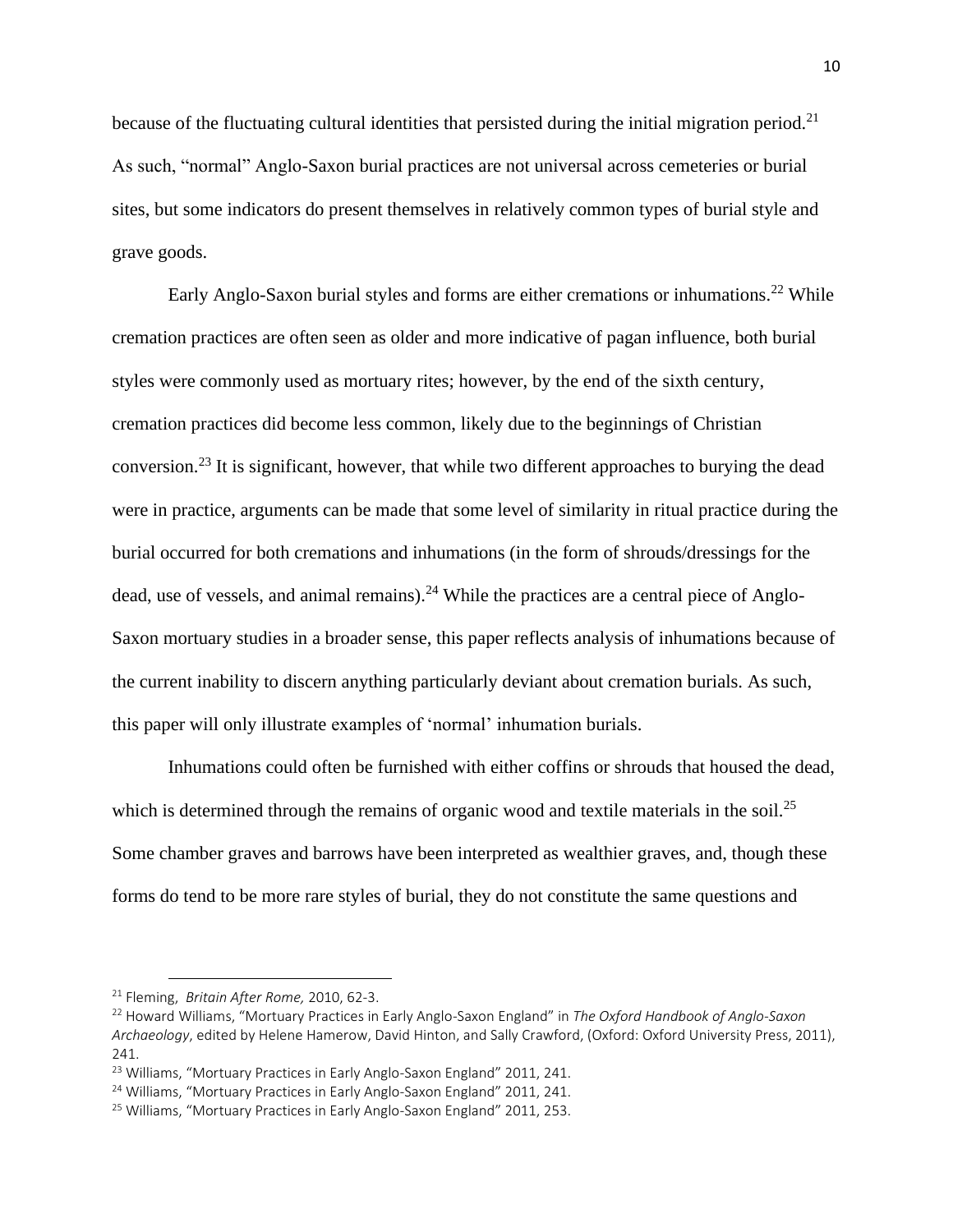uncertainty of the deviant rites explored in this paper because few follow deviant rites or have unique grave goods that have traditionally suggested occult associations. <sup>26</sup> Inhumation burials constitute a common burial rite among Anglo-Saxon cemeteries and grave sites and are individually distinct. In addition to this burial form, the grave goods that can be associated within the burials themselves also assist in interpreting the differences between normal and deviant early Anglo-Saxon graves.

Material culture in burials is important for representing both identity and memory of the dead. These tangible objects are particularly useful for dating Anglo-Saxon burials, as well as adding to the typology of "normal" grave goods, such as the jewelry and dress ornaments often found in female graves. The early fifth and sixth century is marked by monochrome bead strings, while the late sixth and seventh centuries are more defined by polychrome beads.<sup>27</sup> Specific brooch types also correlate to specific centuries and styles of dress.<sup>28</sup> Further, other significant and symbolic objects included latch-lifters as well as girdle hangers, which are representative of simple keys.<sup>29</sup> Arrays of ceramic and glass vessels, combs, and buckets also appear in the archaeological record, though buckles and knives are the most common across the fifth through seventh centuries.<sup>30</sup> While not every burial has all of these grave goods (some burials have no material objects at all), these items represent common artifacts that are often found in early Anglo-Saxon graves. However, uncommon artifacts appear on occasion and can often be interpreted as being amuletic, or ritually distinct. Likewise, much of the evidence used to speculate about the identity of cunning folk in burials comes from these amulets and ritualistic

<sup>26</sup> Lucy, *The Anglo-Saxon Way of Death,* 101.

<sup>27</sup> Lucy, *The Anglo-Saxon Way of Death,* 25.

<sup>28</sup> Lucy, *The Anglo-Saxon Way of Death,* 29-40.

<sup>29</sup> Lucy, *The Anglo-Saxon Way of Death,* 25.

<sup>30</sup> Lucy, *The Anglo-Saxon Way of Death,* 51-8.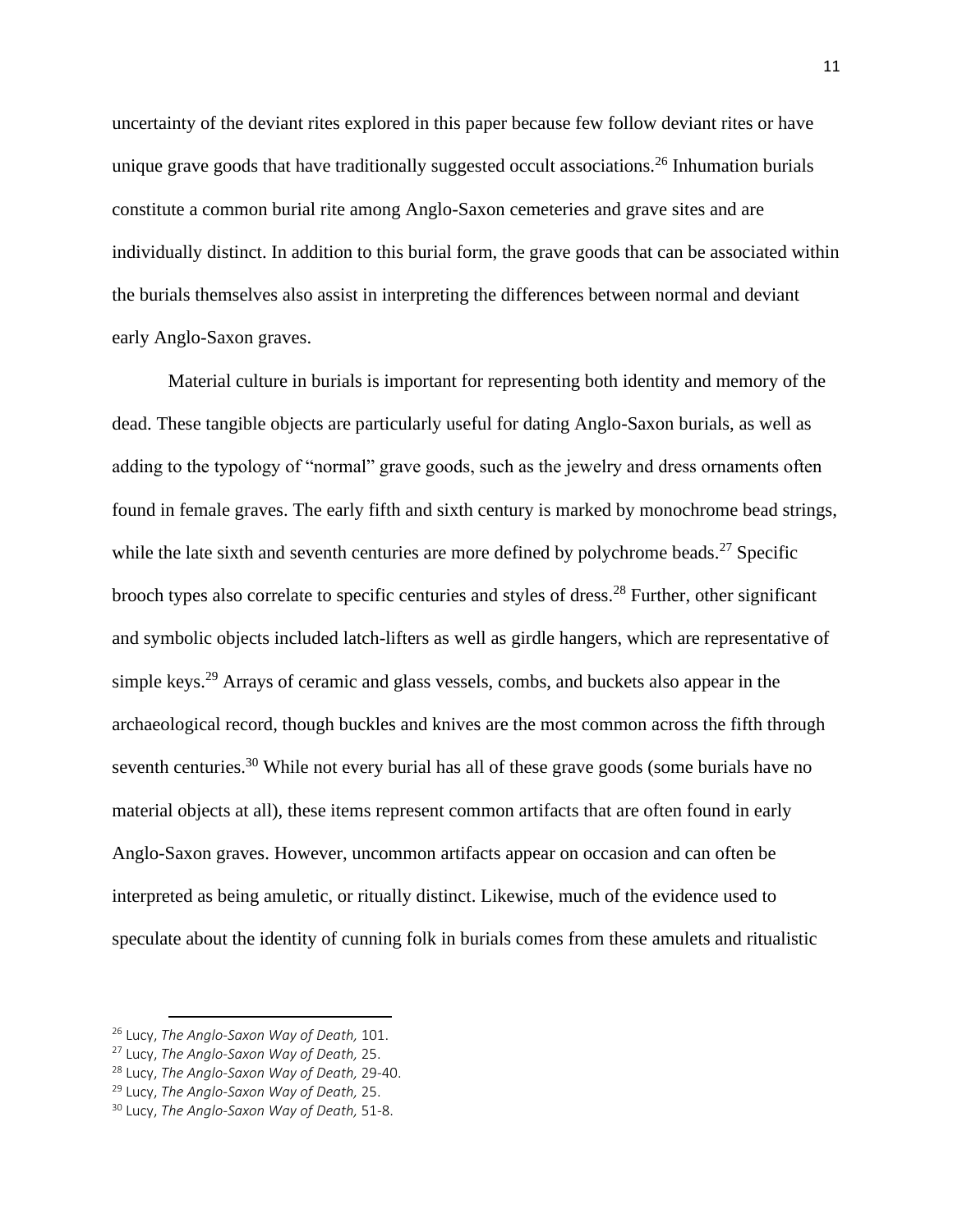finds; in fact, they can be found in some deviant burials and have been argued to show evidence of witch burials, but this will be discussed at more length in the third section of the paper.

In Anglo-Saxon mortuary studies, the presence of different deviant burial typologies introduces the possibility to identify individuals who were ostracized from their communities and punished in death. This also allows for some level of speculation for how their actions in life reflect specific types of deviant behavior. The most recent literature on Anglo-Saxon deviant burials is reflected in Andrew Reynolds' book *Anglo-Saxon Deviant Burial Customs* (2009)*.* A paramount feature of Reynolds' book is his redefining, based on the synthesis of current evidence, of what is and is not considered a deviant burial. He bases his work largely on the classifications of Helen Geake, though Reynolds does rule out four burial types from the deviant categories and instead illustrates why they should be considered "normal" burial rites: crouched, multiple, shallow, and cramped burials.<sup>31</sup> While they are not evidence of deviant association on their own, combinations of these burial practices with deviant rites potentially elevates the significance of the burial. Largely, the normality of the aforementioned burial rites is dependent upon their regional popularity, meaning that they are not necessarily rare, just that regionality is relevant to where these burial forms are found.<sup>32</sup>

Reynolds identifies four main deviant rites: decapitation, amputation, stoned burials, and prone burials.<sup>33</sup> While these first two burial rites are categorized as deviant, they are not currently interpreted as having an inherent association with witches, cunning folk, or magical rituals by current scholarship. Decapitation is one of the simplest forms to identify in the archaeological record, though generally older site reports fail to note specifics about skull

<sup>31</sup> Reynolds, *Anglo-Saxon Deviant Burial Customs,* 2009, 62-3.

<sup>32</sup> Reynolds, Anglo-Saxon Deviant Burial Customs, 2009, 62-8.

<sup>&</sup>lt;sup>33</sup> Reynolds, Anglo-Saxon Deviant Burial Customs, 2009, 63.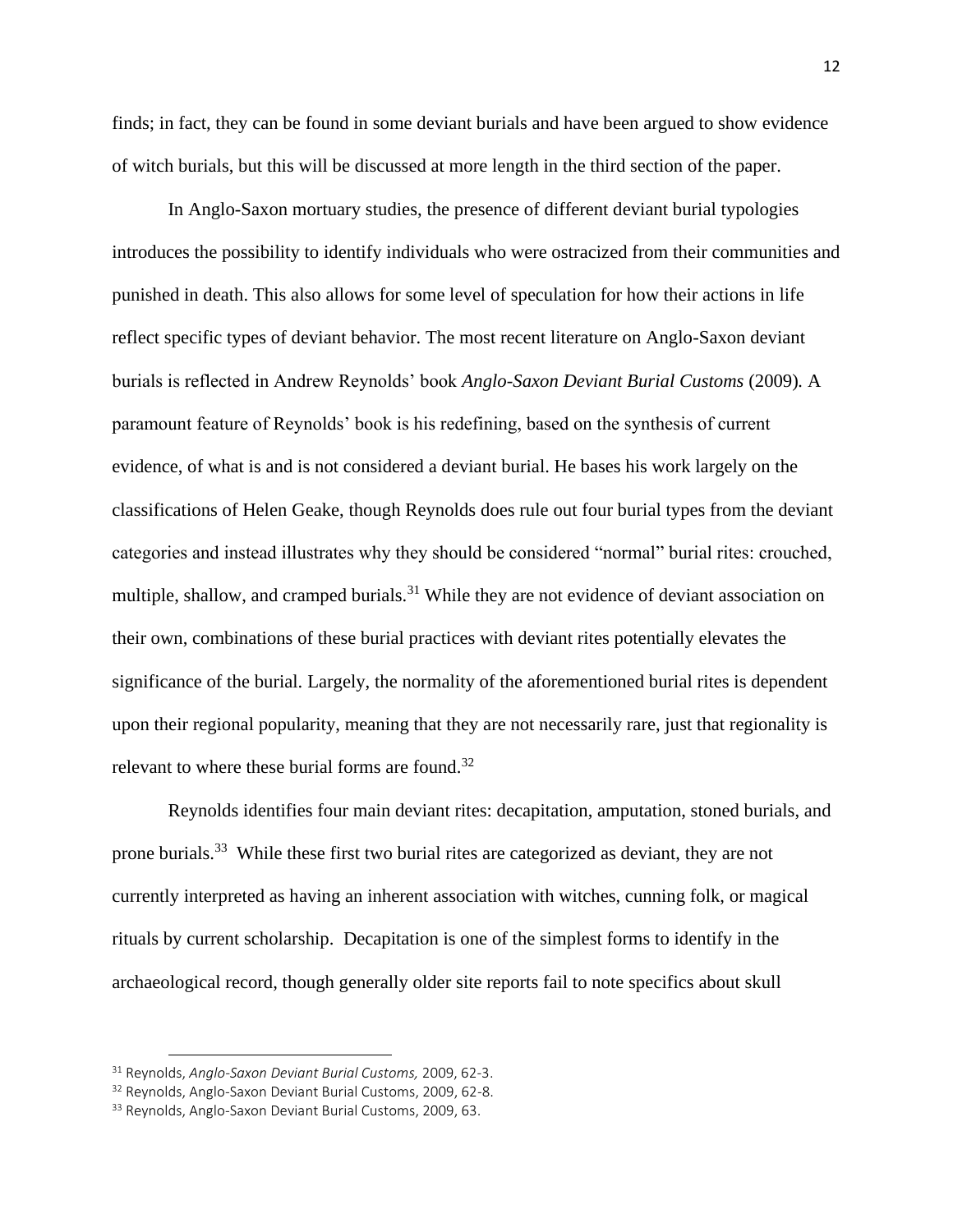placement within the grave or any kinds of markings associated with pre- or post-decapitation.<sup>34</sup> Amputations are similar to decapitation where a purposeful removal of body parts is present, and typically these are thought to indicate the burials of thieves or other criminals.<sup>35</sup>

Stoning burials refer to inhumations that are covered in stones of varying size and quantity.<sup>36</sup> Reynolds notes four instances of burials associated with cunning women due to amuletic grave goods found in the burials in addition to the stoned characteristic but provides limited discussion on the comparison between these examples and prone burials.<sup>37</sup> Prone burials are the deviant rite most commonly associated with witchcraft or magical practice. This type of burial is identifiable when individuals are laid face-down in the grave, sometimes with their feet or hands bound.<sup>38</sup> The potential associations with witchcraft are derived from the idea that physically incapacitating the dead (by heavy objects to hold them in place or by hindering their access to the surface) would theoretically make it less likely that they would be able to return and haunt or harm the living. This particular belief was common across cultural boundaries and is seen in mortuary practices from the European continent, specifically Germanic and Scandinavian.<sup>39</sup> This indicates that prone burial is a rite that was likely used for the burial of individuals who were powerful in life and feared in death (and further indicates the relevance to the archaeology of fear perspective). Similar arguments could be made about stoning practices, though Reynolds does not make this explicit connection like he does with prone burials.

<sup>34</sup> Reynolds, Anglo-Saxon Deviant Burial Customs, 2009, 76-7.

<sup>35</sup> Reynolds, Anglo-Saxon Deviant Burial Customs, 2009, 85.

<sup>&</sup>lt;sup>36</sup> Reynolds, Anglo-Saxon Deviant Burial Customs, 2009, 81.

<sup>&</sup>lt;sup>37</sup> Reynolds, Anglo-Saxon Deviant Burial Customs, 2009, 83.

<sup>38</sup> Reynolds, Anglo-Saxon Deviant Burial Customs, 2009, 68.

<sup>&</sup>lt;sup>39</sup> Gardela, "The Dangerous Dead?" 2013b, 114; Alterauge, Meier, Jungklaus, Milella, and Lösch, "Between Belief and Fear," 2020, paragraph 1-2.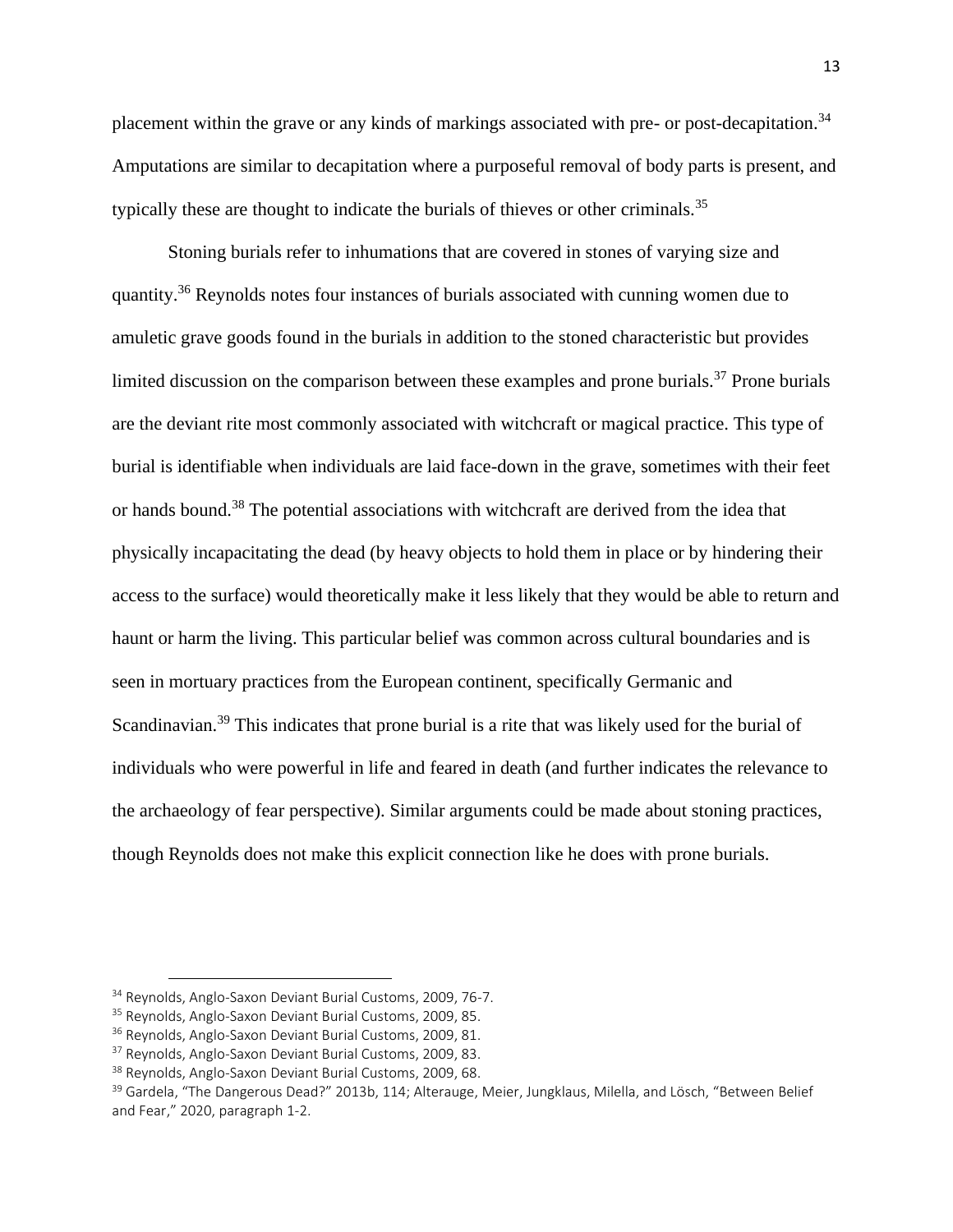Using both the archaeological evidence and the written sources helps to create a foundation for defining social structure and hierarchy within early Anglo-Saxon culture. This subsequently determines how deviant behavior fits into that framework, as well as indicating whether or not gender is a significant factor in deviant burial analysis—especially when working to dissect the identity of the Anglo-Saxon witch. It is a common and well-accepted assumption in Anglo-Saxon archaeology that grave goods are an indication of gender, and as such, can be used to determine the sex of a skeleton when they are unearthed from within the same context. However, the issue arises that this logic, while seemingly straightforward, can become quite circular. Often there are few grave goods found in a burial, as well as potential errors when attempting to accurately sex skeletal remains through osteometric analysis (typically because of deteriorated bones). It is standard practice to sex a skeleton through analyzing the pelvic bones (or *os coxae*) when the bone survives in the archaeological record. Sexual dimorphism in humans often presents in the structure of the pelvic bones in men and women, with male pelvises being more narrow and less flexible than female pelvises. While recent analytical methods indicate a relatively high confidence level for accurately sexing skeletal remains, the majority of the site data for early Anglo-Saxon deviant burials is from the mid-to-late twentieth century.<sup>40</sup> While it is likely that there were no glaring errors made during osteometric analysis of these remains, it is possible, and gender analysis should be done carefully as a result.

The limitations of this study and source material do not allow for a close examination of gender evidence further than referring to past site reports. While this analysis will work from the available data and presume that previous excavations were acceptably accurate, it is important to

<sup>40</sup> Jaroslav Brůžek, Frédéric Santos, Bruno Dutailly, Pascal Murail, and Eugenia Cunha, "Validation and Reliability of the Sex Estimation of the Human Os Coxae Using Freely Available DSP2 Software for Bioarchaeology and Forensic Anthropology," *American Journal of Biological Anthropology* 164, no. 2 (2017): 441.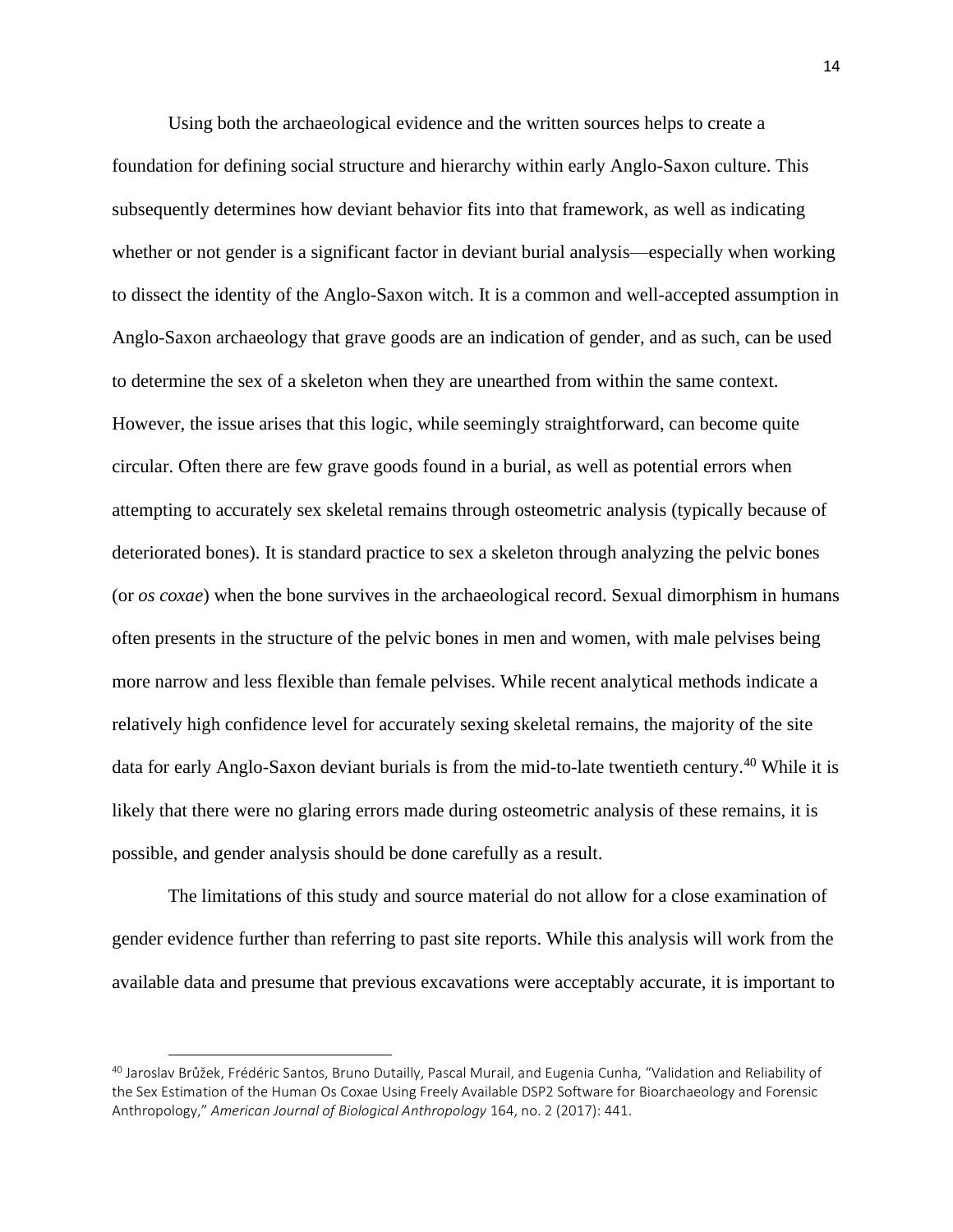acknowledge that errors are possible. Ideally, future studies that grapple with these topics and questions will revisit the material evidence as closely as possible, while also referring to the old reports and field notes relevant to the site. Furthermore, the nuance of sexing archaeological remains means that any kind of sociocultural gender binary from contemporary culture that is applied to both the remains and sites of the past should be scrutinized for any potential biases.

### **SECTION TWO: Considering the written sources and textual evidence.**

While the tangible remains of the past can indicate both cultural practices and identity, they can also provide insight into the treatment of people who acted outside of acceptable cultural values. Evidence of deviant individuals in the material record may record the actions of social punishment, but Anglo-Saxon law codes further reflect ideas of social normalizing from the perspective of the powerful. However, the use of law codes to determine social deviance can really only inform how those creating and writing the laws viewed disorder and unacceptable behavior within a society. There is no clear indication that these laws were followed by the local population or that the actions described in the laws were common. This means that examples of law codes that condemn witchcraft or use of magic do not necessarily indicate that Anglo-Saxon society was full of wizards or sorcerers casting curses on the unsuspecting; rather they show that the powerful and literate made choices to condemn magical practices they deemed unacceptable. In this way, Anglo-Saxon law codes do not accurately portray the actions of deviant behavior of common people. Instead, they can indicate how individuals in power worked to define societal expectations. More particularly, these law codes (written by nominally Christian or newly converted peoples) show a Christianized perspective on how pagan practice became criminalized and deviant.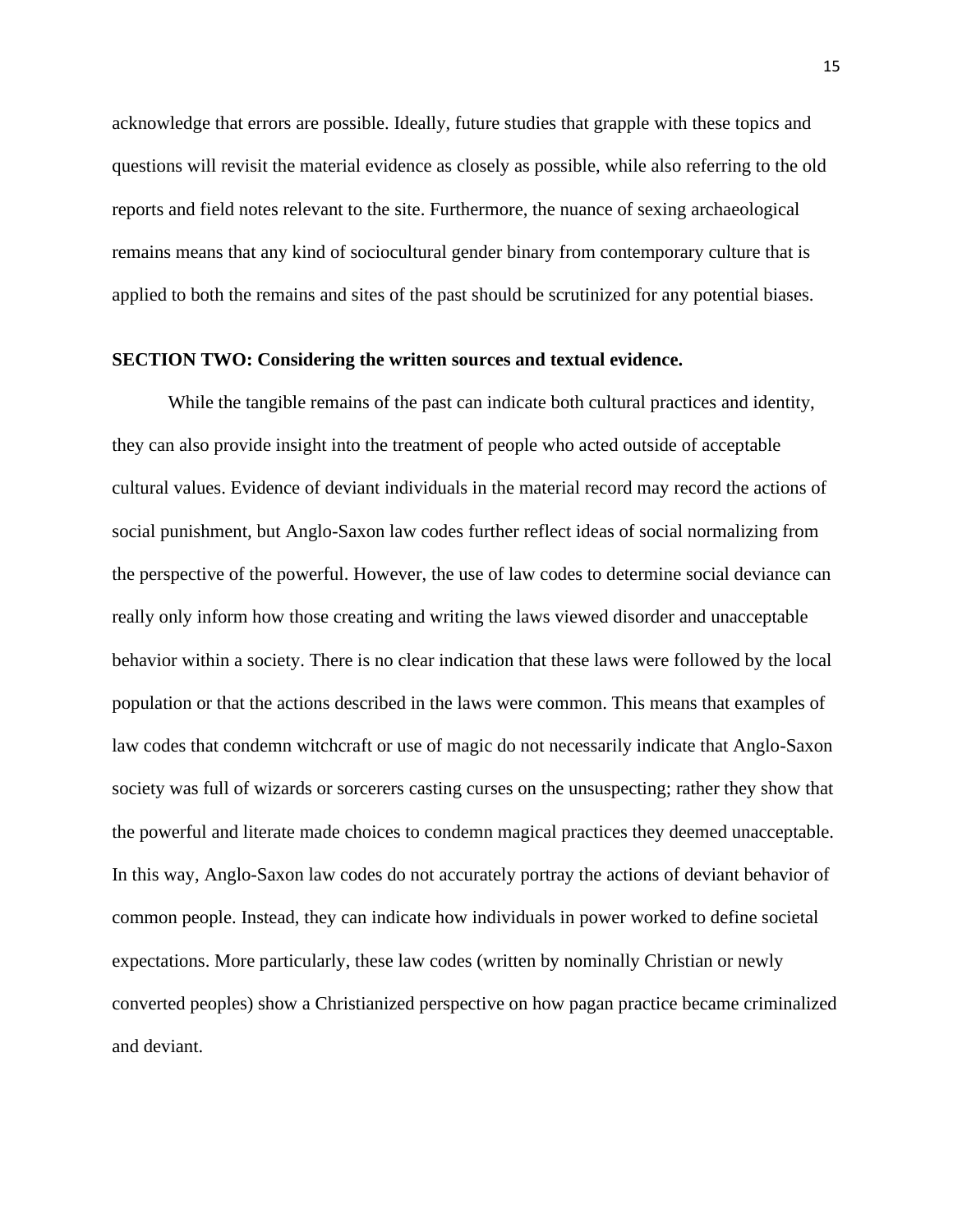Athelstan's law codes from the twelfth century provide some insight into these concepts, particularly entry six, which notes that "witchcraft and sorceries and deadly spells will be punished by death."<sup>41</sup> It is clear that the associations of witchcraft and sorcery with "deadly spells" indicates a certain level of malicious intent related to these specific magical acts. Similar patterns are shown in Edward and Guthrum's laws within the Dane's Treaties. The eleventh entry stresses that magical practitioners who intend to cause magical harm would be severely punished or killed.<sup>42</sup> However, the nature of this law code being a forgery created by Wulfstan, the bishop of Worcester (c. 1002-1023) to be a continuation of the early codes of Alfred and Guthrum, indicates less that witchcraft in early Anglo-Saxon society was prevalent and punishable by execution, but more so that into the eleventh century pagan ritual had likely met some kind of revival with the arrival of the Danes.<sup>43</sup> This largely illustrates the complexities of belief in England, even centuries after the Migration Period and initial Christian Conversion.

Malefic magical actions are implied to be capital offenses, or at least criminalized to the extent of public execution, but this does not mean that *all* or even *most* accusations actually resulted in death. Also, it is important to reemphasize that regionality among early Anglo-Saxon England affected how magical acts were perceived. Some communities may have reacted to different magical acts as more harmful or serious than others—in essence the cultures of individual and more localized places would have had a greater bearing on determining the differences between magic or ritual paganism and malevolent witchcraft. These more vernacular

<sup>41</sup> II As 6.1 in *The Laws of the Early English Kings,* edited and translated by Frederick Attenborough*,* (London: Cambridge University Press), 131.

<sup>42</sup> EGu 11 in *The Laws of the Early English Kings,* edited and translated by Frederick Attenborough*,* (London: Cambridge University Press), 109.

<sup>&</sup>lt;sup>43</sup> Patrick Wormald, *The Making of English Law: King Alfred to the Twelfth Century (Oxford: Blackwell Publishers Inc.,* 1999) 390.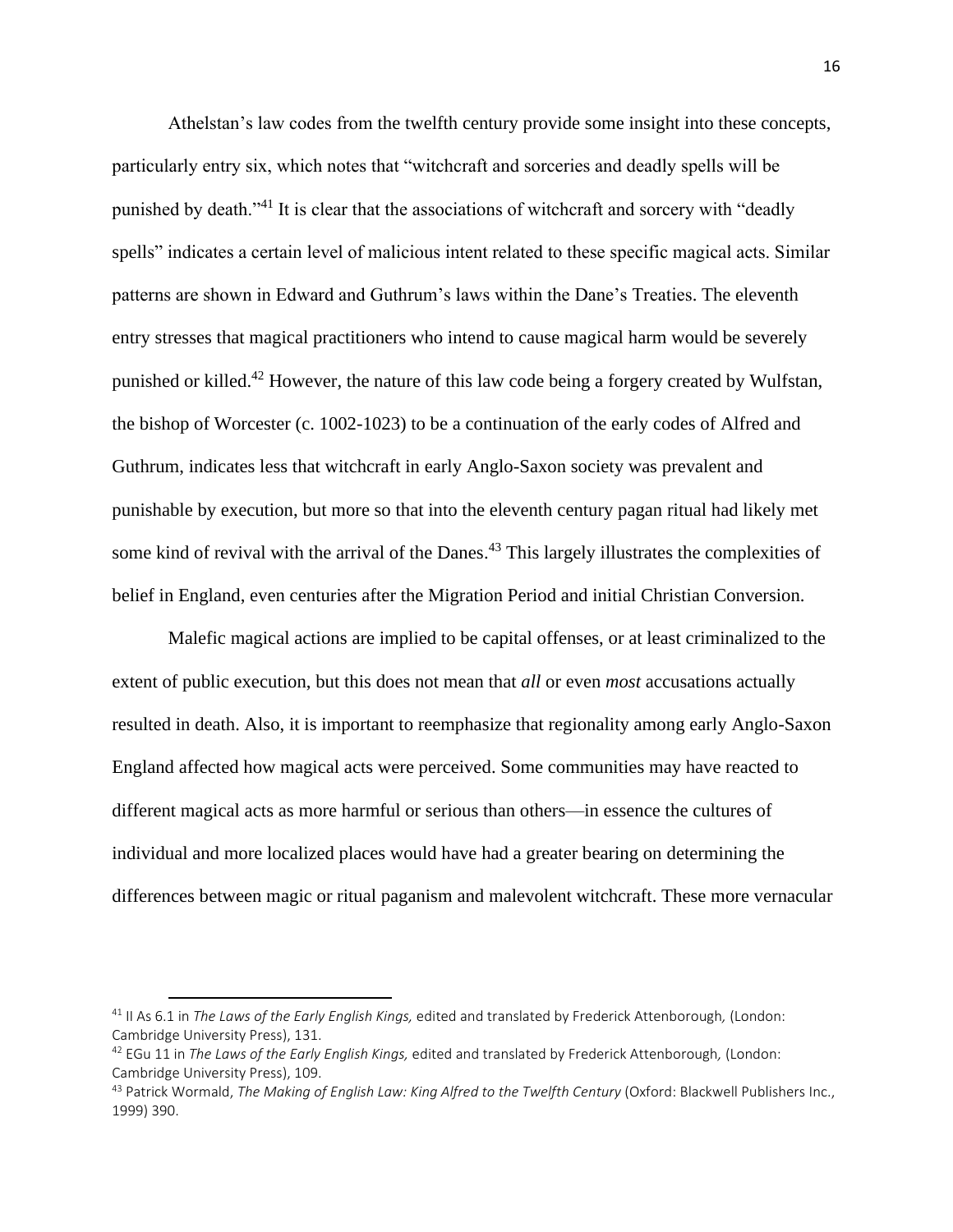interpretations would then not be accurately presented in the law codes or penitentials that are closest to the study period.

Despite the limited perspective of the written documents, the textual evidence exists and can provide some insight into the reactions to magical practice nearer the conversion period. Not all accusations of witchcraft resulted in execution, as some law codes imply. Instead, mentions of magical practice, like in the *Penitential of Theodore* are met with varying assignments of penance for the sin. For instance, in "Book XV Of the Worship of Idols" there are five entries that refer in some way to pagan ritual and magic, none of which condemn the sinner to death but to varying degrees of penance from five to ten years.<sup>44</sup> The inclusion of acts of magical practice in the penitential indicates two important considerations, that witchcraft and magical practice developed into a sin within the Christian perspective, and that what was determined to be witchcraft was likely not viewed the same way by early Anglo-Saxon pagans. Rather, the fluctuating cultural identities of Anglo-Saxons across the study period complicated ideas of magical practice.

Ideally, it should be determined how potent these ideas of social normalizing were at a local scale in early Anglo-Saxon England. In terms of material evidence, regional patterns for deviant burials can indicate how frequent different rites were and where they occurred. While this does not necessarily determine what behaviors those deviant rites were in response to, they can show a spatial distribution of burial data. Written records are more complicated to define regional differences from. This is because there is a distinct lack of written sources from the same study periods that are represented materially and also because these documents often present content from authority figures, not necessarily from common people that archaeology is

<sup>44</sup> "The Penitential of Theodore," in *The Medieval Handbook of Penance,* 1979, 198.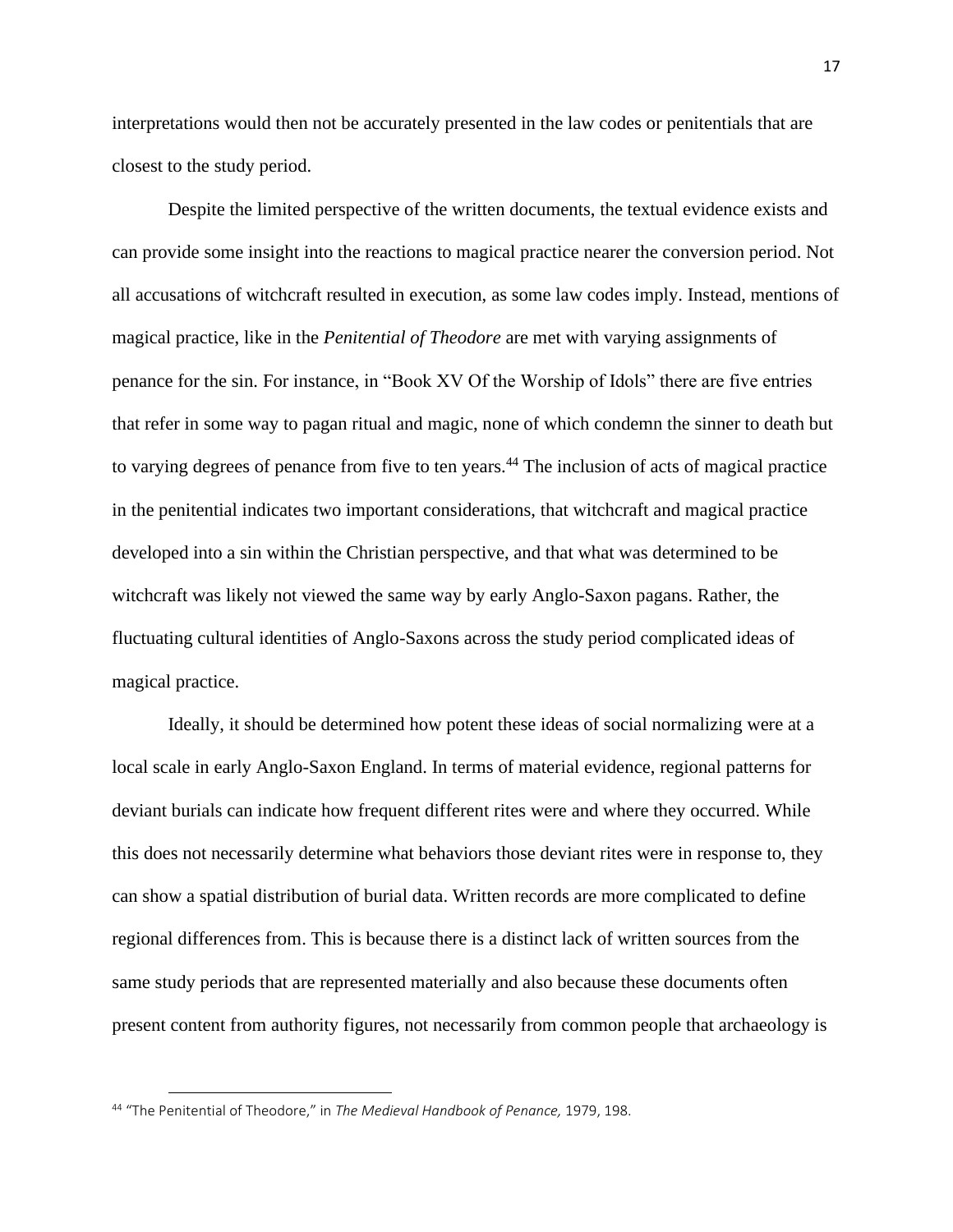much more adept at representing. Regional interpretations are thus limited here, but ideas about "middle practices" can provide some clarity.<sup>45</sup> "Middle practices" are presented by Karen Jolly and refer to the intersection of dichotomous concepts that are presented as mutually exclusive.<sup>46</sup> This approach emphasizes especially that Anglo-Saxon conversion to Christianity could not have been stark or sudden, rather the dissemination of new cultural practices would have been gradual. Instead of separating the past into "Pagan" and "Christian" we can infer that the identities of early Anglo-Saxons continued to fluctuate between a married version of the two until a predominately Christianized society took hold. Similarly, Jolly's approach applies to the definition of magic as it would have been perceived by early Anglo-Saxons.<sup>47</sup> For instance, Jolly describes how paganism and Christianity converged, particularly in the context of medieval charms:

In the charms we find elements of Christianity and survivals of paganism, miracle and magic, and liturgy and folklore, all united through a holistic view of the world in which physical and spiritual realities were intertwined and interdependent. The manuscripts contain both medical and liturgical elements, from both Roman Christian and Germanic traditions. What appears to the modern eye to be a confusion of sources was actually a coherent synthesis drawing on common ideas about the relationship between the microcosm and the macrocosm.<sup>48</sup>

We cannot make anachronistic distinctions between what was 'magic' and what was 'religion' because either concept would have represented, or at least been an intersection of, cosmological ideas. In this way, defining witchcraft and magic-use as social deviance from textual sources works only for how Christian authorities viewed pagan practices and rituals.

<sup>45</sup> Jolly, *Popular Religion in Late Saxon England,* 1996, 3.

<sup>46</sup> Jolly, *Popular Religion in Late Saxon England,* 1996, 3.

 $47$  It is important to note that Jolly is plainly discussing "late Saxon religion" here through Christian charms, but the logic behind her approach is applicable to more than just her own defined study period; Jolly, *Popular Religion in Late Saxon England*, 1996, 4.

<sup>48</sup> Jolly, *Popular Religion in Late Saxon England,* 1996, 97.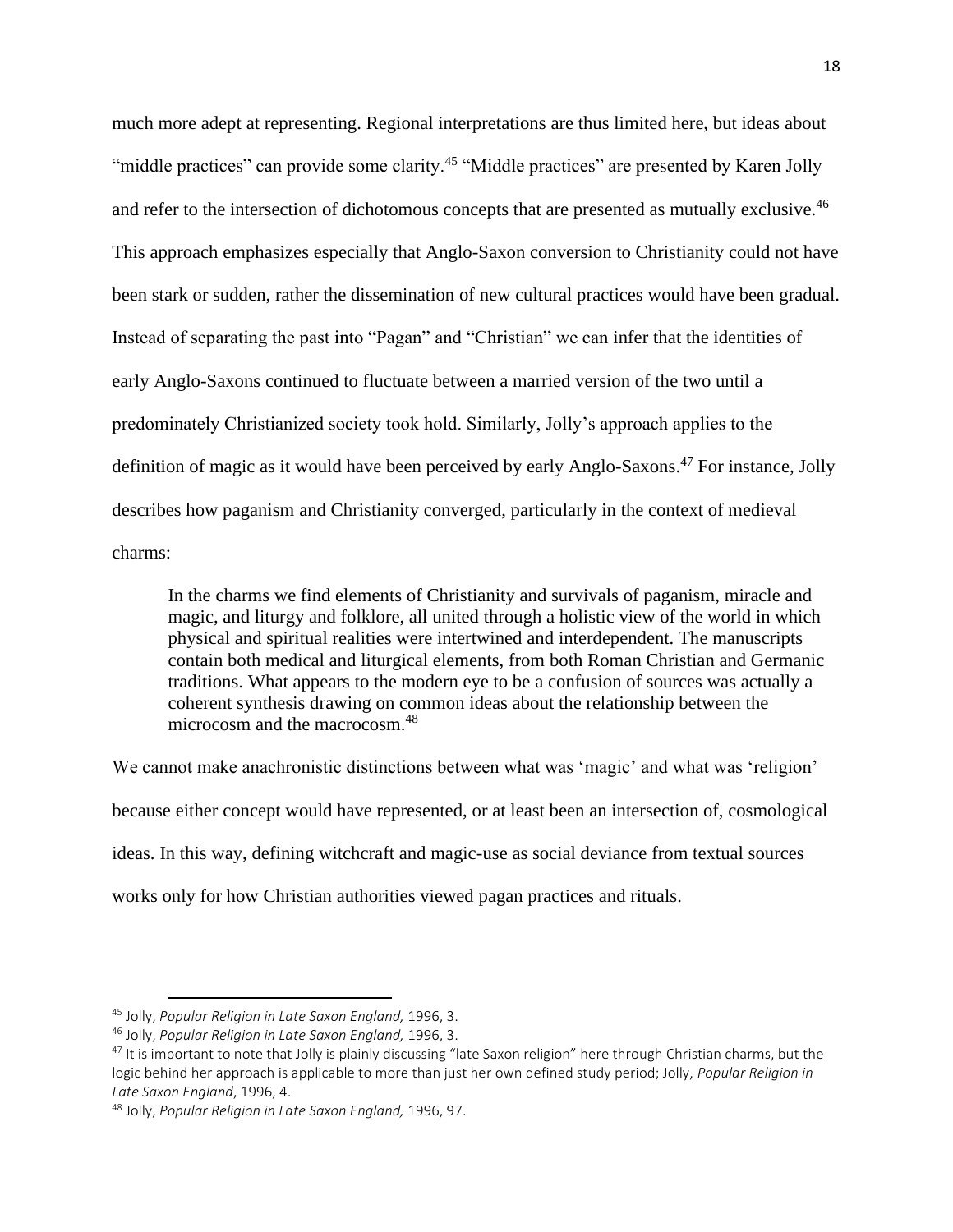The written evidence is relatively clear on what was socially unacceptable in the texts, but the process for interpreting examples of social deviance materially is more problematic. This is because abstract intentions behind burial practices cannot be explained like subjects in written documents. Much of the Anglo-Saxon written record are sources that were transcribed after the established study period for this paper, and while these sources outline the sins and criminalized acts that could result in execution or penance, they do not indicate any methodology for burying these deviants, even if their crimes were sorcery or witchcraft. As a result, it is important to define how the concepts of witchcraft and magic fit into the larger cultural ethos of early Anglo-Saxons. Anglo-Saxon paganism was a broad sociocultural system of belief and knowledge that drew on traditions of Germanic and Scandinavian influences, which encompassed more than simply what was magical or non-magical. As a result, it is necessary to define, with as much specificity as possible, how ideas of both magic and witchcraft existed in early Anglo-Saxon society.

The distinction of gendered spheres of influence within pagan practice is largely accepted within historiography. Women are interpreted to have been closely connected to magical practices within pagan traditions, which in turn informs why the prone burials of women have been proposed as potential witch burials. Further, the origin of Anglo-Saxon paganism is interpreted as a result of the Germanic migration into Britain during the fifth century. It is likely that the pagan practices and ritual behaviors of these cultures merged with the cultural practices of individuals already settled in the area.

Customs of early Germanic pagans indicate a specific emphasis on the prophetic abilities of women.<sup>49</sup> Skills of prophecy and mystic foretelling elevated the value of Germanic women's

 $49$  Indeed, Tacitus' Germania is a source far removed from the outlined study period in this paper. It was published in the first century CE, which is centuries removed from the period of Anglo-Saxon migration. Further, Tacitus is writing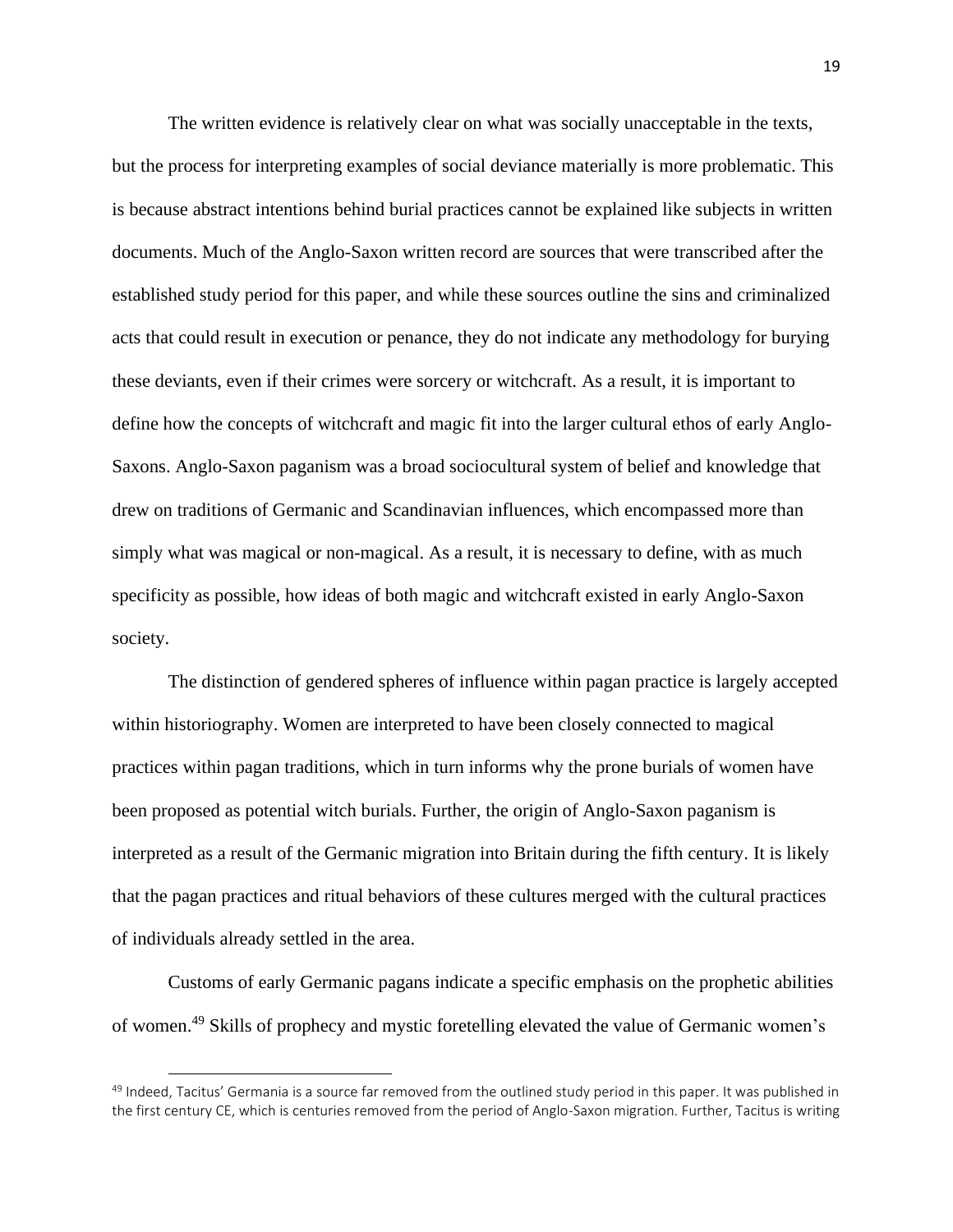opinions, which allowed them to operate, to some degree, in a sphere of mystical authority within these culture groups. These women were looked to as healers, trusted voices, and vital practitioners of ritual belief.<sup>50</sup> The roles of Germanic women as healers emphasize the connection of paganism to the natural world. Places of spiritual connection and power were located in groves and wooded holy places, emphasizing the necessary connection of man's spirituality to the natural world.<sup>51</sup> Ritual practices in these locations were often overseen by a priest or high-ranking holy man, which indicates a unique distinction of pagan practices between women and men.<sup>52</sup> Subtle evidence for blurred gender perception in ritual practice is presented by Tacitus, particularly about the Naharvali who "proudly point out a grove associated with ancient worship. The presiding priest dresses like a woman; but the deities are said to be the counterpart of Castor and Pollux…they are certainly worshipped as young men and brothers."<sup>53</sup> Here it is possible that religious practices, while often performed by [male] priests, were less starkly divided down gendered lines, and at the very least were more nuanced than current historical interpretations of gender expression imply. Additionally, this emphasizes the importance of women in pagan ritual, and that religious interpretation and practice depended on

as a Roman with a Roman perspective. The bias of his position obviously colors his interpretation of Germanic people and customs. Though, there are some aspects of Tacitus' account that prove the general reliability of his work.fragment Particularly in the accuracy of his descriptions of Germanic dress (as compared to archaeological evidence) and his willingness to distinguish the similarities and differences between Germanic cultures and the Romans (see page 27-8 of trans.). In my opinion Tacitus' descriptions of women, their role in ritual practice, as well as the larger image he constructs of Germanic paganism are convincing enough to establish a thread of continuity to the paganism of early Anglo-Saxons. While the evidence should by no means be taken to describe Anglo-Saxon pagan customs in full, the migration of Teutonic culture from the continent into England and the resulting ethos of the Anglo-Saxons allows for an accurate degree of ethnographic speculation to be conducted; Cornelius Tacitus, *The Agricola and The Germania,* edited by Harold Mattingly and S.A. Handford (Harmondsworth, Middlesex: Penguin Books, 1970), 108.

<sup>&</sup>lt;sup>50</sup> Also noteworthy is Tacitus' description of Venedi Germanic women, stating that they "support themselves by hunting, exactly like the men; they accompany them everywhere and insist on taking their share in bringing down the game,"; Tacitus, *The Germania,* 1970, 107 and 141.

<sup>51</sup> Tacitus, *The Germania,* 1970, 108, 133-4, 137.

<sup>52</sup> Tacitus, *The Germania,* 1970, 109-10, 153.

<sup>53</sup> Tacitus, *The Germania,* 1970, 137.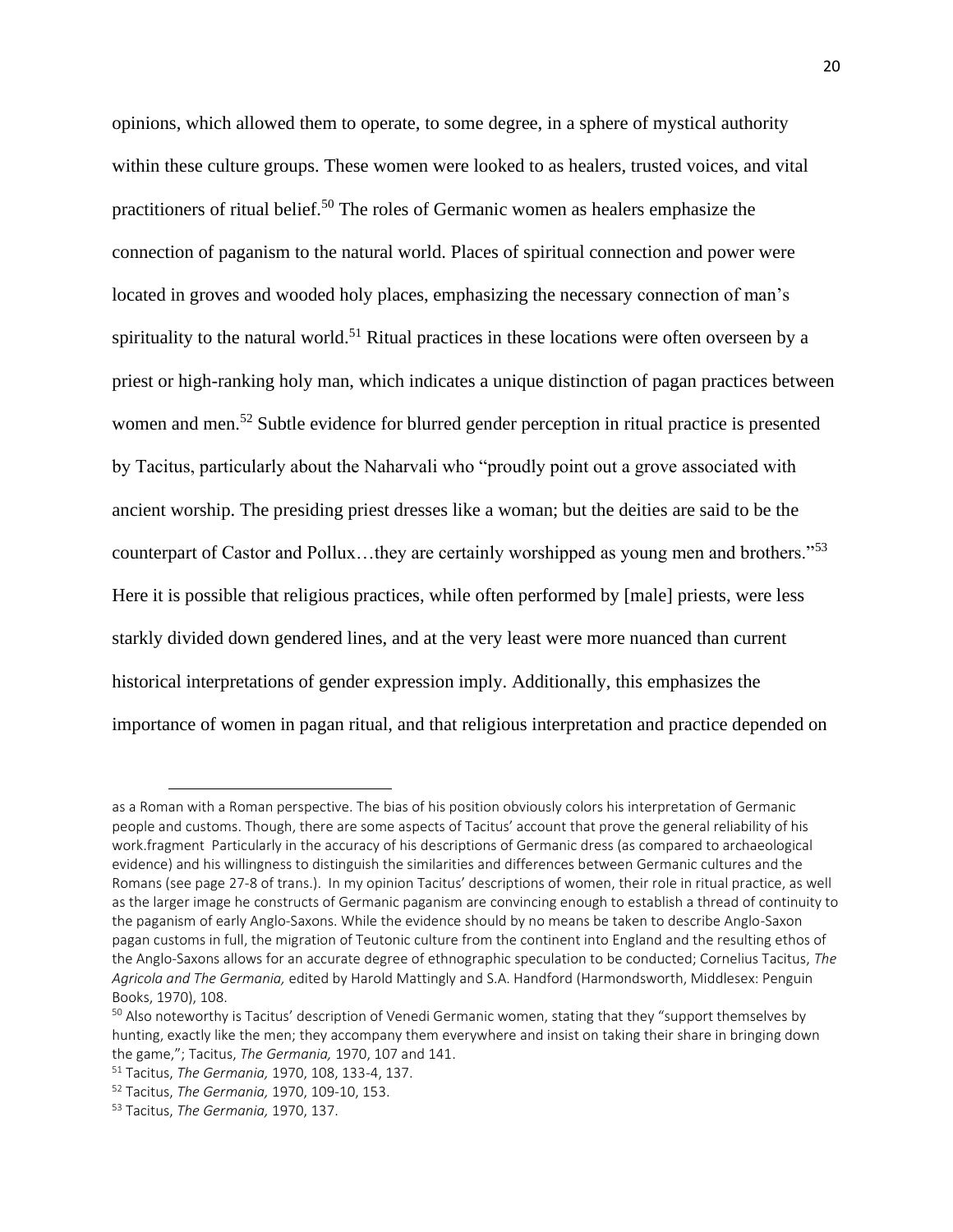gender. The possible remnants of ambiguous gender perception, as well as the connection to nature and holistic ritual, were then maintained through the migration of Germanic peoples through the settlement of early Anglo-Saxons in the fifth century.

Aspects of Anglo-Saxon culture also mirror some Scandinavian cultural practices and material culture, particularly in the ways that folk knowledge about death and magical ritual manifest.<sup>54</sup> As such there are specific gender connections to make with paganism that are also indicated in saga literature, particularly in the *Eyrbyggja Saga*. While the use of sagas as a legitimate historical source is sometimes controversial, The *Eyrbyggja Saga* in particular illustrates vivid examples of pagan ritual practice that is largely similar to actual archaeological evidence of these practices, in both Scandinavia and England.<sup>55</sup> For this reason, the *Eyrbyggja Saga* will form an aspect of the literature used to dissect Anglo-Saxon paganism.

In the text, magical practice is connected to feminine identity through Thorgrima Witch-Face and Geirrid. Both of these women represent a powerful individual with some connection to ritual and magical practice in varying degrees. For instance, Thorgrima Witch-Face is seen being paid to do magic, particularly to cause a blizzard.<sup>56</sup> Thorgrima is relevant to this discussion because she represents a figure with well-known influence in ritual practice, magic, and pagan beliefs. Additionally, in the saga, Geirrid is accused of being a night-witch and bewitching Gunnlaug, the son of Thorbjorn the Stout, and injuring him after he leaves from learning magic from her. Geirrid is eventually judged not guilty, though her depiction in the literature is of a woman who is well versed in magical arts and is in a place of authority.<sup>57</sup> Her position as a

<sup>54</sup> Williams, "Mortuary Practices in Early Anglo-Saxon England" 2011, 241.

<sup>&</sup>lt;sup>55</sup> Gardela, "The Dangerous Dead?" 2013b, 114; See section three of this paper for a more in-depth discussion of the connections between Scandinavian and Anglo-Saxon deviant burials.

<sup>56</sup> *Eyrbyggja Saga,* translated by Hermann Palsson and Paul Edwards, (London: Penguin Books, 1972) 106-7.

<sup>57</sup> *Eyrbyggja Saga,* 1972, 45-7.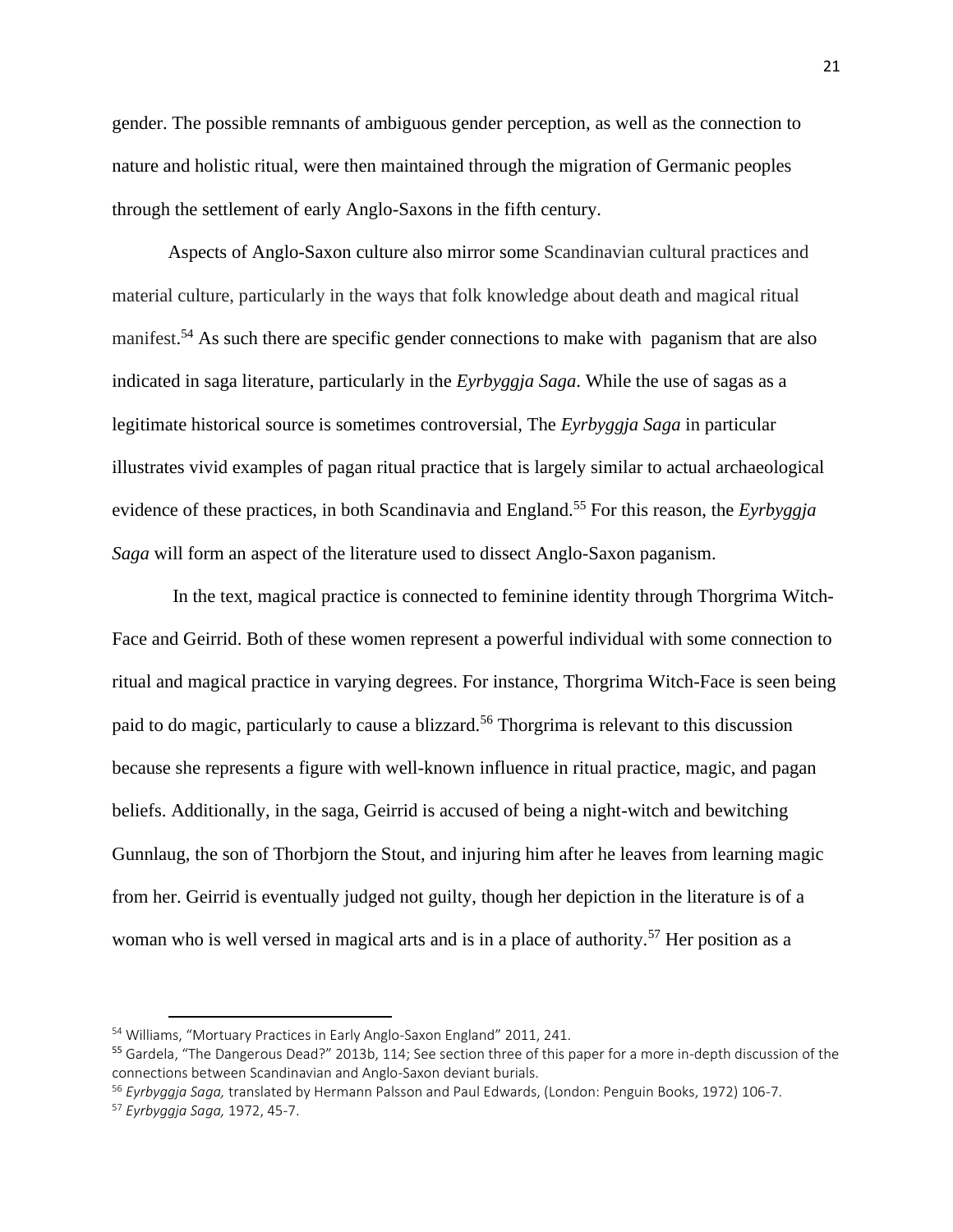teacher of magical arts not only provides further evidence that a specific connection between women and magic existed in pagan cultures, but that a level of status in these communities could have potentially been achieved by these women. Interestingly, it is clear that while associations of women with witchcraft in Scandinavian tradition is prevalent, it was not an exclusively feminine trait, seen by Gunnlaug's education in witchcraft from Geirrid.

The representation of death and burial is also present in the *Eyrbyggja Saga*. In the story several deaths occur and much revolves around the interactions between the different realms of humans and ghosts. Thorolf's death is a prime example of this because there is prominent discussion about correct practices for interacting with the dead as well as proper burial methods and belief that the dead could rise again. First, when Thorolf is found dead in his high seat, people are warned to not cross in front of the corpse before his eyes have been closed.<sup>58</sup> This indicates a kind of powerful association with corpses and the power they can potentially still hold over the living. Further, when Thorolf is buried, a wall is built around his tomb.<sup>59</sup> While it is not an example of prone or stoned burial, the physical act of implementing a barrier between the living and dead is reminiscent of the reasoning behind those burial rites. It is largely informative about potential attitudes felt towards the dead as something to be weary and careful of. $60$ 

Transitioning from the saga literature, the remnants of Anglo-Saxon charms are indicative of pagan traditions and can show aspects of folk knowledge that permeated the English landscape post-Migration.<sup>61</sup> Specifically, these charms can give context to at least some of the actions mentioned in the law codes and penitentials previously mentioned, as well as

<sup>58</sup> *Eyrbyggja Saga,* 1972, 93.

<sup>59</sup> *Eyrbyggja Saga,* 1972, 93-5.

<sup>60</sup> *Eyrbyggja Saga,* 1972, 93-5.

<sup>61</sup> Bede, *The Ecclesiastical History of the English People*. Edited by Bertram Colgrave and R.A.B. Mynors (Oxford: Clarendon Press, 1969); Mayr-Harting, *The Coming of Christianity,* 1991, 40-50: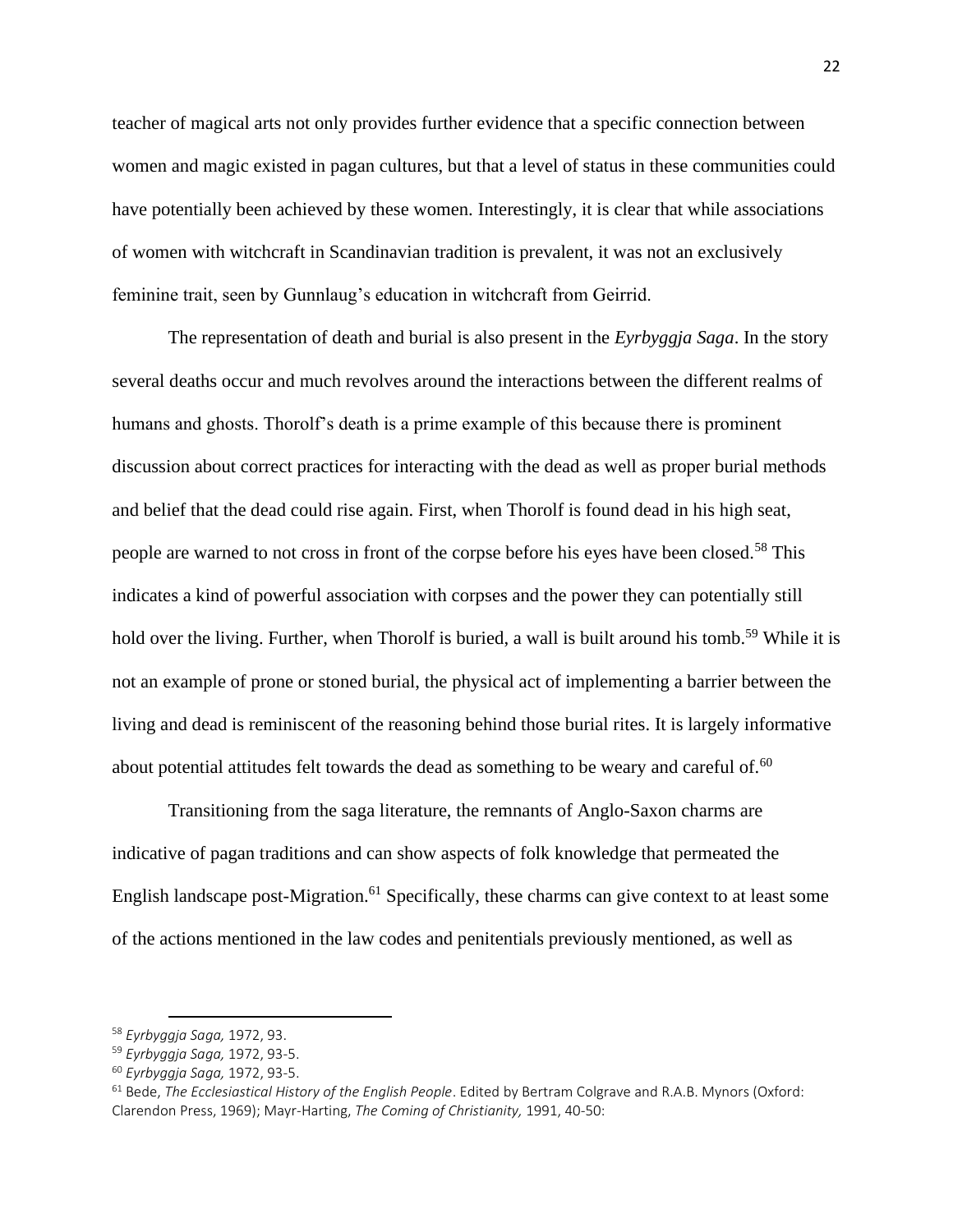inform what would have been considered witchcraft. Whom, or even what the early Anglo-Saxon 'witch' was, is difficult to discern. Not only is the linguistic origin for the word hazy, but its connections to gender is also ambiguous. 'Witch' also does not refer to every practitioner of magic, it specifically indicates an individual who uses magic for malicious purposes. Examples may include injuring others through poisons, curses, or through instigating harm through malefic creatures (like elves).<sup>62</sup> Some evidence for this exists in different types of Anglo-Saxon charms, which have combined aspects of paganism and Christian influence, but nonetheless indicate some level of cultural associations to magic.<sup>63</sup>Take for example, the elf remedy in Leechbook One, lxiv:

Against every evil wisewoman [leodrunan], and against elf trick [aelfsidenne], write this writing for him with these Greek letters:  $\langle # \rangle + + A + + O + \gamma HpB\gamma M + + + + +$ BeppNNIKNETTANI.  $\langle # \rangle$  [crosses with alpha and omega, possibly huios, ichthus; Veronical.<sup>64</sup>

The notation of an "evil wisewoman" likely connects to older interpretations of women and pagan ritual, specifically emphasizing the potential malice of magical practices. The charm clearly draws from some Christian influence; the remaining instructions state the practitioner to say "nine masses" over the afflicted, however the use of herbal remedy and medicinal knowledge within the charm are likely informed by folk knowledge, particularly the knowledge and older oral traditions of pagan women.<sup>65</sup> Nonetheless, the majority of evidence for dissecting pagan

<sup>62</sup> Mayr-Harting, *The Coming of Christianity,* 1991, 28: Common in both Germanic and Anglo-Saxon cultural beliefs, it was believed that elves were often the cause of disease and would attack an individual with illness by physically "shooting" them. Furthermore, charms in the Lacnunga are both medicinal and folkloric in he sense that the purposes of many are to ward off or cure "elfshot.": John Henry Grafton, ed. *Anglo-Saxon Magic and Medicine: Illustrated Specially from the Semi-Pagan Text "Lacnunga."* Translated by Charles Singer. Philadelphia: R. West, 1978. <sup>63</sup> Paola Tornaghi, "Anglo-Saxon Charms and the Language of Magic." *Aevum* 84, no. 2 (2010): 439–64. <sup>64</sup> Karen Louise Jolly, Anglo-Saxon Charms: Leechbook One, lxiv, University of North Carolina, accessed March 28th, 2022. [http://www2.hawaii.edu/~kjolly/unc.htm.](http://www2.hawaii.edu/~kjolly/unc.htm)

<sup>&</sup>lt;sup>65</sup> Jolly, Leechbook One, lxiv[, http://www2.hawaii.edu/~kjolly/unc.htm;](http://www2.hawaii.edu/~kjolly/unc.htm) The problems of scholarship biases can reflect a different kind of uncertainty in medieval gender interpretations. In her master's thesis (2003), Keri Sanburn describes the "indexing" of women in medieval history. The concept refers to the perpetual treatment of medieval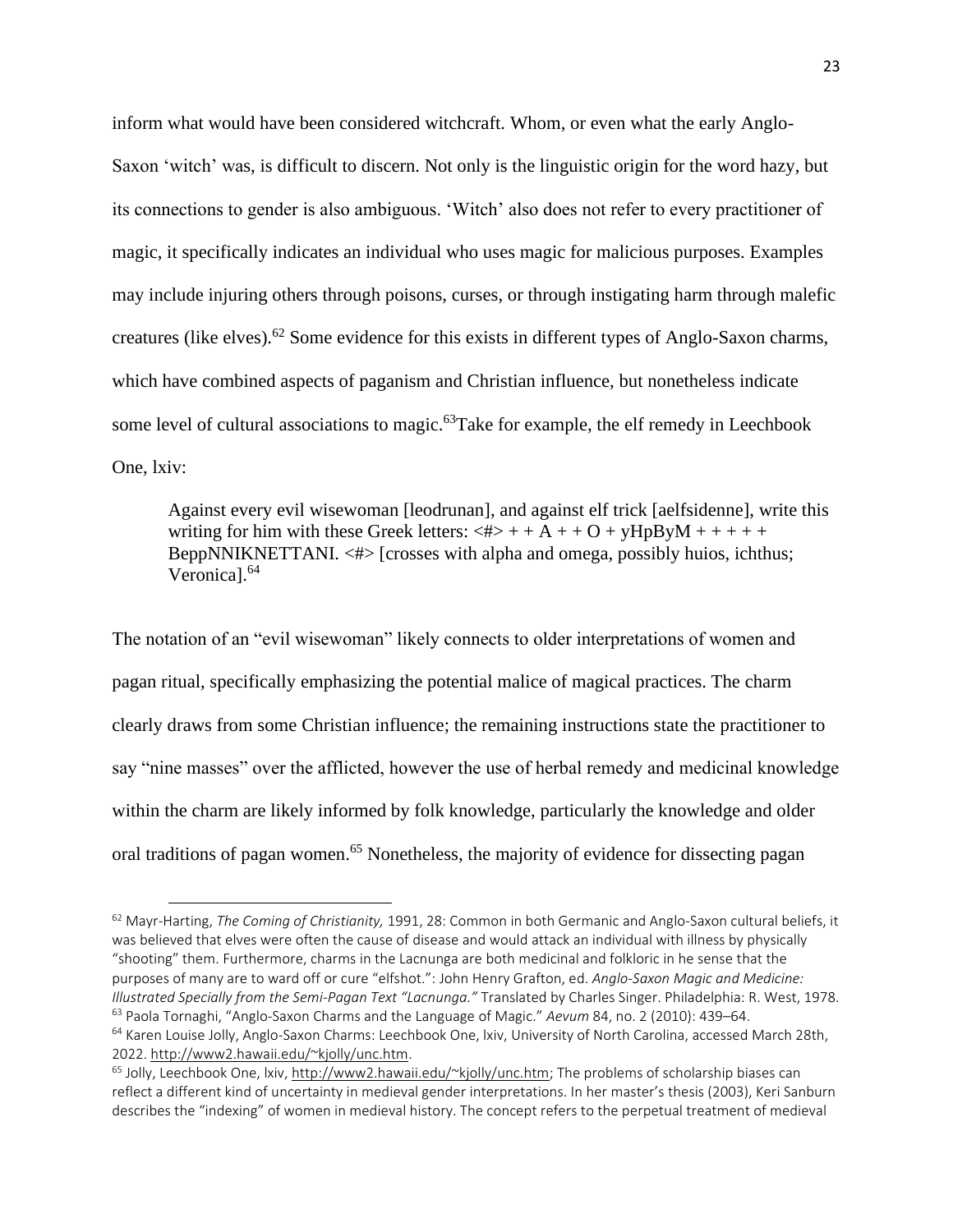practices of early Anglo-Saxons draws from the medieval charms that illustrate the coalescence of pagan influence and Christian interpretations.<sup>66</sup>

Due to the limitations of textual evidence and the presence of women within it, the material record is necessary for beginning to reconstruct their past identities. This is also true for a wider range of demographics that were not well-represented in the texts. Archaeological evidence is then an essential piece when attempting to reconstruct the identities and cultures of past people.<sup>67</sup> While they are not absent from the textual record, the appearance of men is disproportionate to that of women, and it is largely high-ranking or elite women that are represented, not common or peasant women.<sup>68</sup> Depictions of women in written sources are limited largely because of the (perceived) unbalanced social positions of men and women. This meant that while women are mentioned in Penitentials, law codes, literature or hagiographies,

women in research as an index term rather than a fully realized and integrated component of reconstructing medieval history and society. Sanburn notes the ludicrous idea of listing 'men' as an index term, because the pages would be far too numerous to be useful, whereas 'women' is a term that, when it appears in the indices of history publications, is lucky to have a few associated entries outside of footnotes. The indexing of medieval women relates to the larger trend of unbalanced gender analysis in research. Sanburn notes that when women are acknowledged as active historical actors, it is often a conceded point by the scholar. Usually, a disclaimer or general statement that indicates that of course women were *likely* or *could have been* involved within the making of history. Despite this acknowledgment, no further work is usually taken to effectively analyze evidence that reflects this possibility. Essentially, the wayward historian pens their inclusive blanket statement and pivots right back into the general assumptions of men being the genesis of historical evidence; the presumed man's word is final, and their perspective is the baseline for historical interpretation. Sanburn presents this concept as a way to argue that the medical and metrical charms from the early Anglo-Saxons were likely to have been created and preserved by women. She pushes back on the idea that just because it is likely a man transcribed these texts, does not mean that their inception was or even should be credited to a man. Sanburn's analysis, thesis, and conceptual argument are important to this paper because her position about Anglo-Saxon women and their medicinal knowledge is important for understanding the relationship between gender and magic; her concept of indexing (and un-indexing) medieval women is also applicable to the gender analysis in this work because it advocates for a more critical approach for how we perceive gender in historical evidence, and to reevaluate how our own gender biases may color interpretations of the past, see: Keri Elizabeth Sanburn (Behre), "The Indexing of Medieval Women: The Feminine Tradition of Medical Wisdom in Anglo-Saxon England and the Metrical Charms," Master's diss., Florida State University, 2003, 2. Accessed March 28<sup>th</sup> 2022.

<sup>66</sup> Jolly, *Popular Religion in Late Saxon England*, 102.

<sup>67</sup> Christine E. Fell, Cecily Clark, and Elizabeth Williams, *Women in Anglo-Saxon England* (London: British Museum Publications, 1984), 22-3.

<sup>68</sup> Fell, *Women in Anglo-Saxon England* 1984, 26.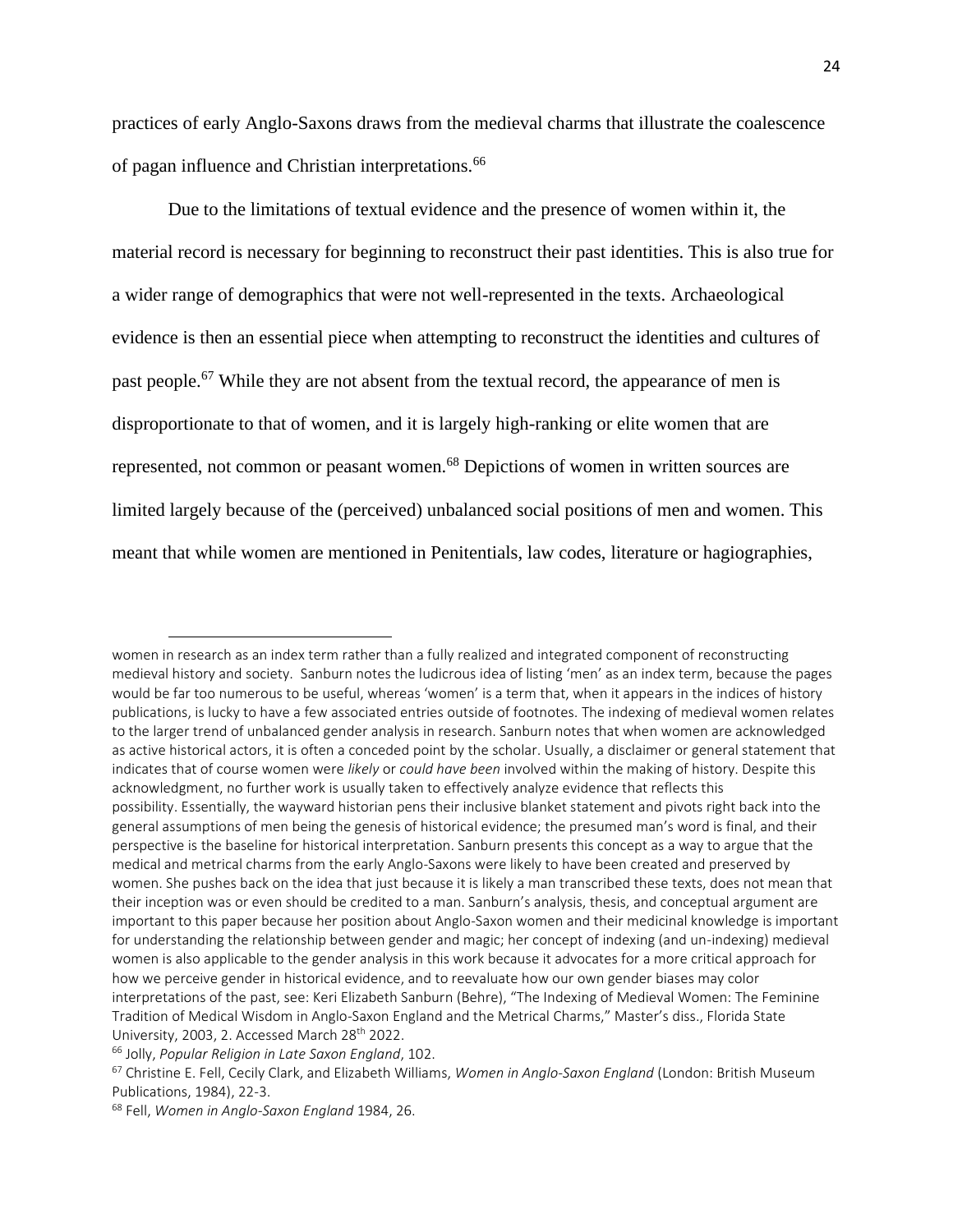they are still often represented with a lesser legal and religious competency than men. The reality that it was likely a majority of men transcribing these documents may also affect this unbalanced terrain of textual evidence. Nonetheless, medieval women existed and by default were active makers of history, whether the evidence visibly records them or not.

Gender interpretations by historians and archaeologists tend to follow a socially constructed binary that defines societal roles and perceptions of identity. It is difficult to discern the legitimate perceptions of gender in the past, and further through an incomplete material record. While this does give cause to reinterpret traditional views on gender and how it is applied as an analytical tool in archaeology to study different cultural groups, gender in Anglo-Saxon England appears to be standardized in a male/female binary.<sup>69</sup> With these general divisions of gender in mind, it is important to reflect on the specific ways Anglo-Saxon women and men each contributed to defining their culture, particularly in folklore and religion. While it is likely that women were heavily involved with the medico-magical practices and pagan ritual, these practices are not clearly defined as a female space. Men are just as likely to have been medicomagic practitioners, because indeed the traditions were interpreted into Christianized practices and transcribed largely by men. The relationship between Geirrid and Gunnlaug is an example of this. Their dynamic as a teacher and student of magical ritual indicate that magic was not a women-only sphere of power or influence. As such, defining gendered religious practice typically follows a public versus domestic ritual sphere. Women were often the vectors of familial, sometimes communal, and religious ritual.<sup>70</sup> As such, they likely participated in medico-magical healing practices along with their male counterparts—in some cases dominating

<sup>&</sup>lt;sup>69</sup> Hines, *The Anglo-Saxons from the Migration Period to the Eighth Century, 1997, 130.* 

<sup>70</sup> McNeil, and Gamer, *The Medieval Handbook of Penance,* 1979, 38.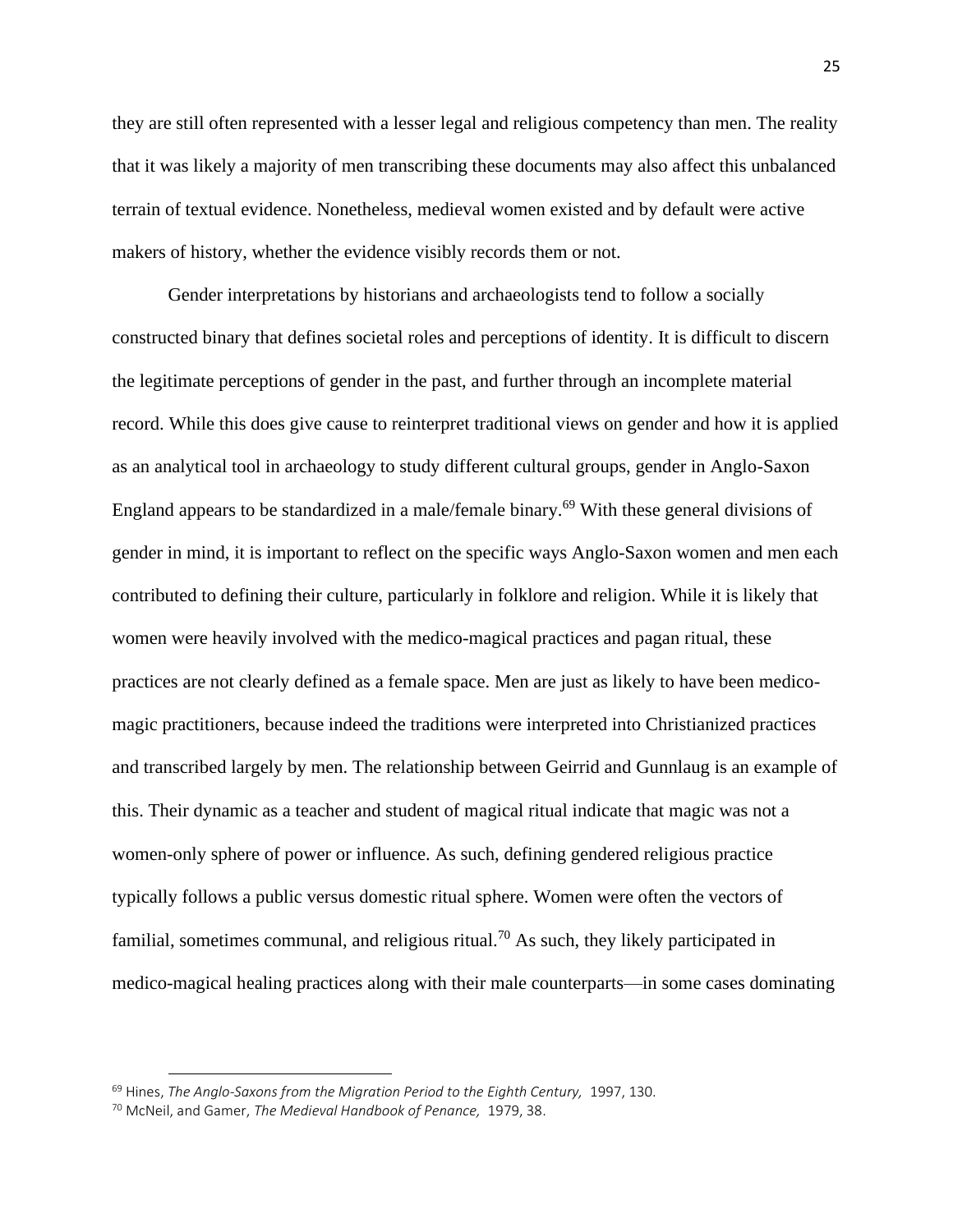the practice given the depiction of women as teachers, instructors, and carriers of ritual tradition within communities.

#### **SECTION THREE: Considering the archaeology of deviant burials.**

Before moving to discuss the material evidence of Anglo-Saxon deviant burials, it is relevant to consider other deviant burial practices across other European regions and culture groups. It is not the main focus of this paper to dissect the similarities and differences of deviance between Anglo-Saxon burials and other European burials. Rather the following paragraphs provide a brief overview of relevant literature that describes the similarities and differences of broader European and Anglo Saxon deviant burials. Establishing any relevant continuities in these patterns provides a strong indication of continued pagan influences manifested through these deviant rites and specific mortuary practices. For instance, the Irish examples of deviant burials share a variety of characteristics found in Anglo-Saxon examples, particularly in the typologies of deviant burials, which follow largely the same criteria set forth by Reynolds.<sup>71</sup> There is little discussion about witchcraft or occult practices being displayed through deviant rites but nonetheless Irish burials closely mirror Anglo-Saxons examples, as well as having bodies of primary source literature that have some influence over the other.

On continental Europe, there is a clearer distinction in the specifics of regional and cultural influences. Studies of Polish deviant burials have historically focused heavily on the idea of revenants and vampires as the explanation for deviant rites due to the regional folklore of Slavic cultures. More recent perspectives are following the model that Reynolds defined in his book by focusing on execution sites and asking questions about judicial practices through

 $71$  Maura Farrell, "Prone, Stoned, and Losing the Head: Deviant Burials in Early Medieval Ireland in the 5th to 12th Centuries" *Trowel AYIA Conference Proceedings*, 13 (2012): 56 and 72.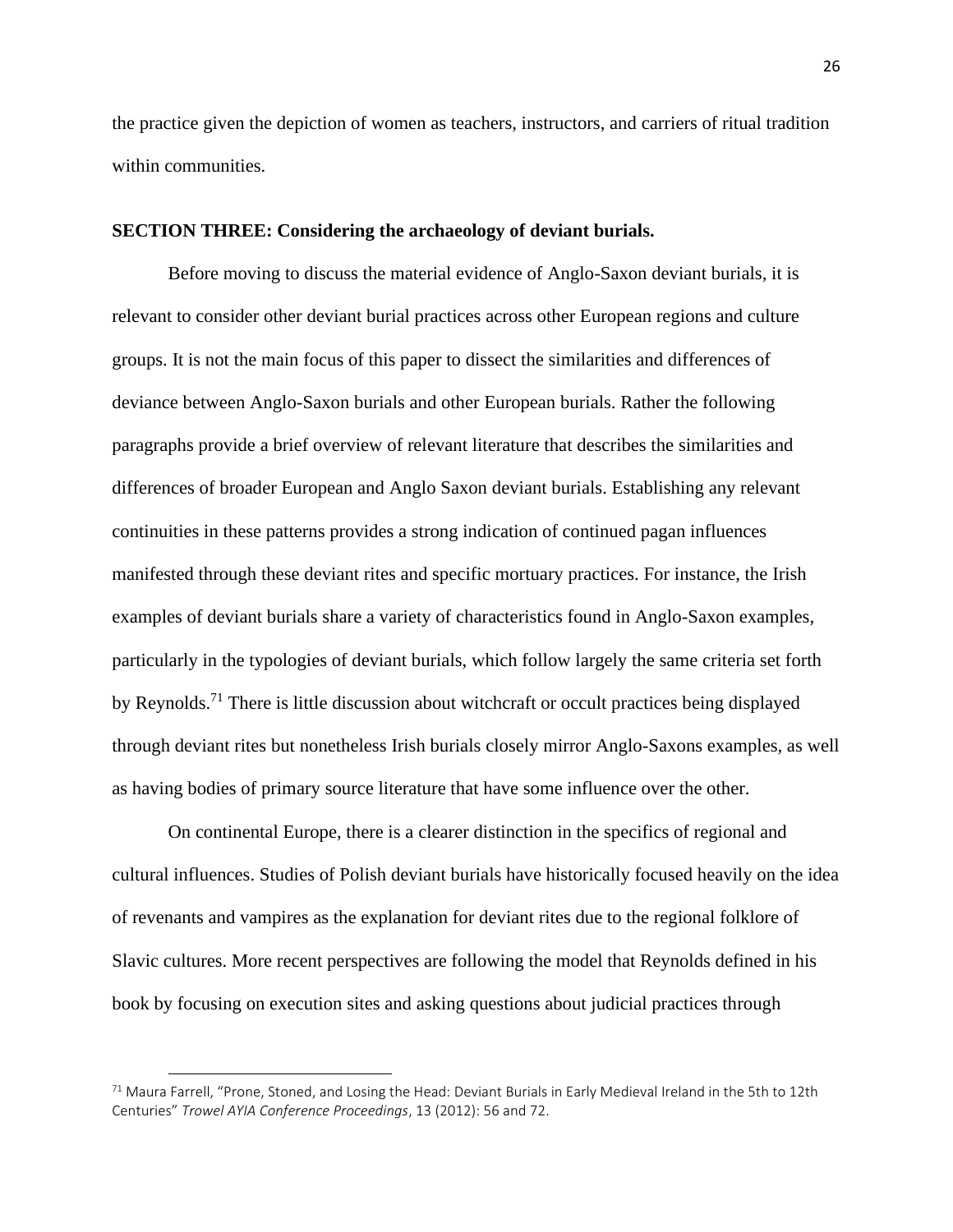interpretations of the burials in tandem with historical evidence.<sup>72</sup> While the Polish burials include many of the same observable rites (prone, stoned, and decapitated) they are unique to Anglo-Saxon burials due to a prevalence of stakes (made of metal or wood) which are found within the graves and are used to seemingly *keep the body within the grave*. <sup>73</sup> Prone burials are still the most emphasized, though the majority of these burials are of adult men with little to no grave goods, and typically date between the tenth and thirteenth centuries. This is particularly interesting because according to Gardela's analysis there is little evidence for "female ritual specialists" in Polish burials, which is the primary focus of this paper. Gardela even notes that a particular grave from Gwiazdowe, a young woman referred to as Grave 2, is one of the most exceptional female prone burials found in Poland.

She had her head to the south and her face towards the west, and three temple rings (a typical Slavic head-ornament) of lead were found with her: two by her left temple and one by the right scapula. An iron knife in a leather scabbard decorated with bronze foil lay in the grave, while a bronze finger-ring…and a small silver ring lay below the woman's ribs. It is puzzling that, despite being accompanied by such a broad range of objects, the woman was buried in a non-normative way. If such a grave was found in an Anglo-Saxon context, it would probably be regarded as a 'cunning-woman.<sup>74</sup>

The statement Gardela makes here about Anglo-Saxon cunning women is especially relevant to the crux of what this paper works to discuss. While the interpretive details about Slavic vampires and Anglo-Saxon witches differ in the minute details (as well as the type of supernatural force being dealt with) they illustrate a shared reference to threads of older pagan folk knowledge and ideas.

Examples of prone burials in central Europe draw from Germanic influences, which directly connect to Anglo-Saxon paganism. A recent study works to center prone burials at the

<sup>72</sup> Leszek Gardela and Kamil Kajkowski, "Vampires, Criminals or Slaves? Reinterpreting 'Deviant Burials' in Early Medieval Poland" *World Archaeology* 45, no. 5 (2013a): 781.

<sup>73</sup> Gardela and Kajkowski, "Vampires, Criminals or Slaves," 2013a, 782.

<sup>74</sup> Gardela and Kajkowski, "Vampires, Criminals or Slaves," 2013a, 785-6.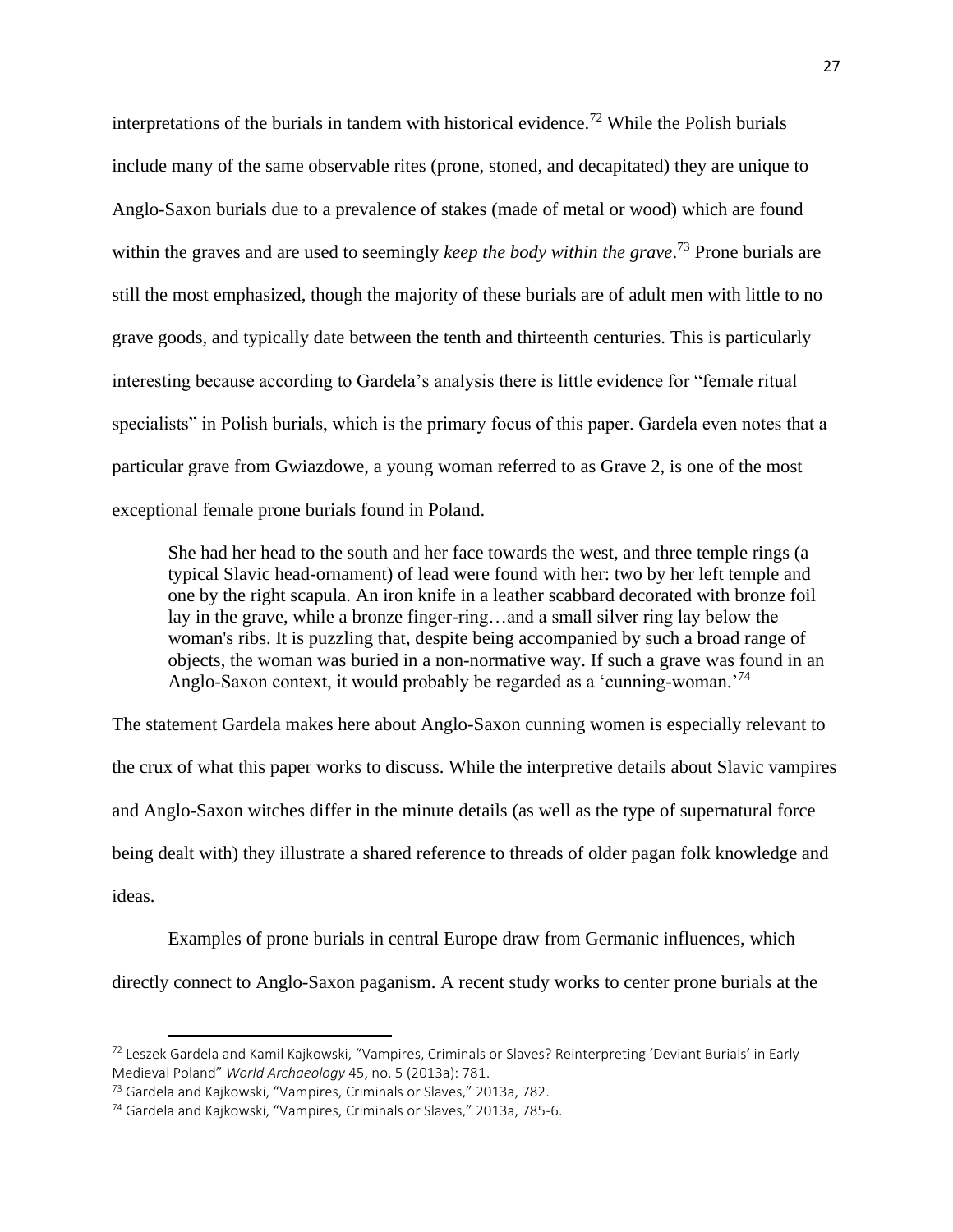forefront of analysis and draws examples from Switzerland, Germany, and Austria–though the burials date between 950 CE and the twelfth century. This situates the burials in a largely Christian context.<sup>75</sup> Similar to the prone burials found in Poland, the majority of the inhumed individuals are men, with female and unsexed individuals being underrepresented in the study.<sup>76</sup> The larger conclusions of this piece mirror the ambiguous patterns of interpreting abstract concepts from material evidence, that"with the exception of other atypical positions, most prone burials have an otherwise normal appearance. Their rarity suggests that we are dealing with personalized acts for specific individuals."<sup>77</sup>

Scandinavian deviant burials are also pertinent to this discussion because clear threads of Norse tradition are tied to Anglo-Saxon cultural practices, similar to the Germanic influences mentioned previously. Based on saga literature, emphasis on revenants or fear of reanimated corpses are especially prevalent in Viking burial and mortuary ritual interpretations, particularly in the case of individuals who die an unusual death or have unfinished business in the living world. Particular types of beliefs and behaviors then developed to stop the dead from returning to the world of the living, one such example is the belief in the evil eye, which is "the gaze of the dying or dead which could bring misfortune or death."<sup>78</sup> While the same deviant rites are observed in Scandinavian burials (decapitation, stoned, and prone) they are represented in largely different proportions than Anglo-Saxon burials. For instance, the prevalence of stoned burials is the greatest out of the three, while decapitation and prone examples are much rarer in the

<sup>75</sup> Amelie Alterauge, Thomas Meier, Bettina Jungklaus, Marco Milella, and Sandra Lösch, "Between Belief and Fear -Reinterpreting Prone Burials During the Middle Ages and Early Modern Period in German-speaking Europe" *Plos One* 15, no. 8 (2020): paragraphs 1-2, 15.

<sup>76</sup> Alterauge, Meier, Jungklaus, Milella, and Lösch, "Between Belief and Fear," 2020, paragraph 37.

<sup>77</sup> Alterauge, Meier, Jungklaus, Milella, and Lösch, "Between Belief and Fear," 2020, paragraph 48.

<sup>78</sup> Leszek Gardela, "The Dangerous Dead? Rethinking Viking-Age Deviant Burials," In *Conversions: Looking for Ideological Change in the Early Middle Ages*, edited by L. Słupecki and R. Simek, (Vienna: Verlag Fassbaender, 2013b), 104.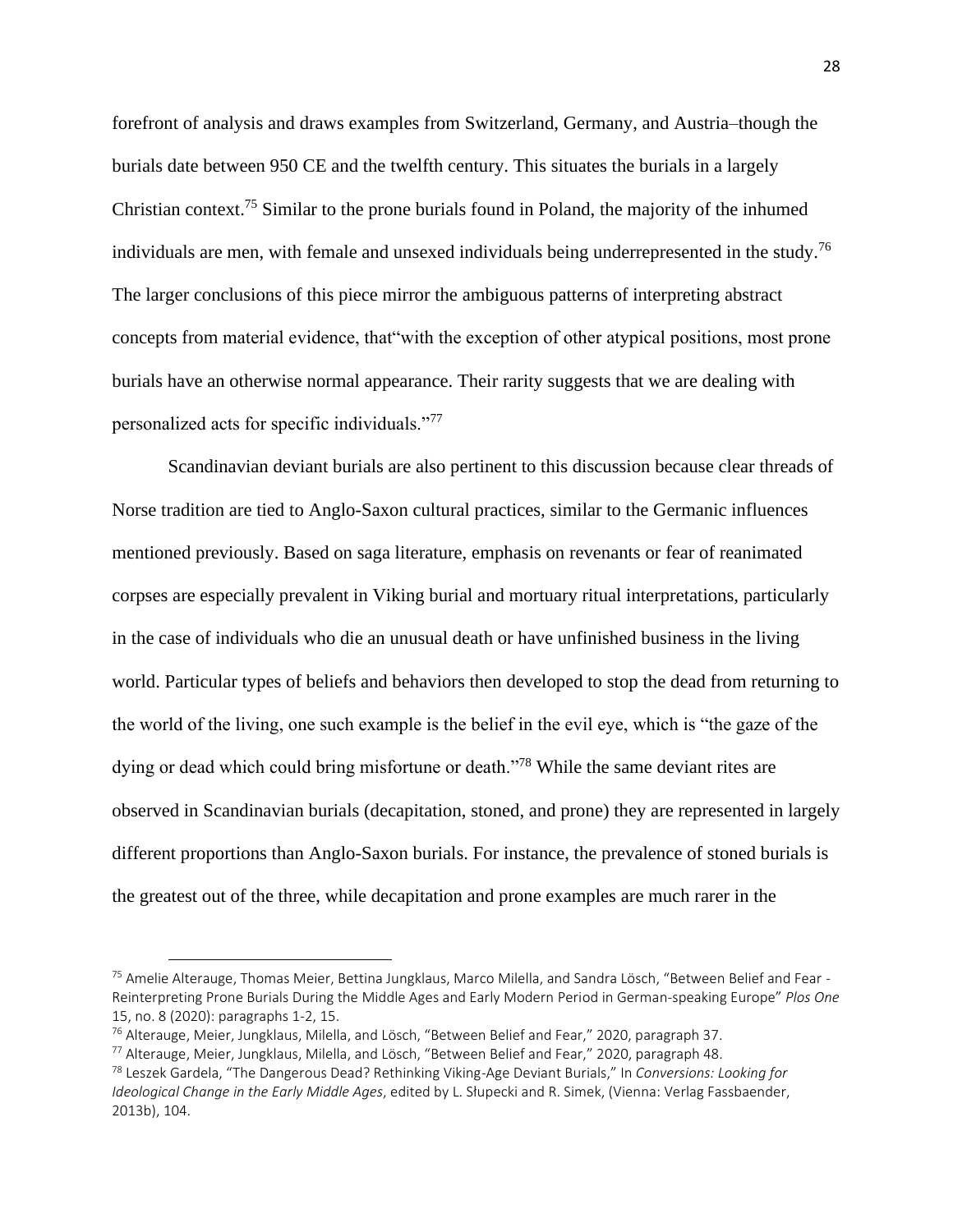archaeological record.<sup>79</sup> There is some focus on gender and interpretations of magic in Scandinavian examples which somewhat align with the current Anglo-Saxon literature. In various examples there is evidence of deviant rites being interpreted with amuletic grave goods and sacrifices in female graves, which could indicate magical or ritual associations. Some of these interpretations have been made for male graves as well, which opposes typical approaches in Anglo-Saxon archaeology, which almost exclusively connects magical and ritual practice within the material record to women.<sup>80</sup> The importance of Scandinavian burial practices to this discussion is the similarities to Anglo-Saxon examples and border cultural trends mentioned previously in section two and throughout this paper. The connection between the two culture groups, largely through Viking conquest, could indicate some trace of Anglo-Saxon cultural memory within the saga literature–though this is by no means an iron-clad interpretation due to centuries of differences between all of these occurrences.

Moving on to the specific Anglo-Saxon examples, if early Anglo-Saxon women had the opportunity to practice magical acts and define a ritual sphere, it stands to reason that some women were able to rise to somewhat influential positions within their communities. This idea is potentially reflected in a sixth century burial from an Anglo-Saxon cemetery at Bidford-on-Avon in Warwickshire, suggesting that some women may have held a level of status due to their abilities in magical or ritual practices. Later excavations of the site in 1973 found an unusual burial, the remains were determined to be female and the grave she was found in was labeled as "HB2." HB2 was, and continues to be, an unusual case indeed. Upon unearthing her grave, archaeologists noted two key details that set her burial apart from other Anglo-Saxon burials standard to the period. Namely, the quality and quantity of her grave goods.

<sup>79</sup> Gardela, "The Dangerous Dead?" 2013b, 114.

<sup>80</sup> Gardela, "The Dangerous Dead?" 2013b, 112-20,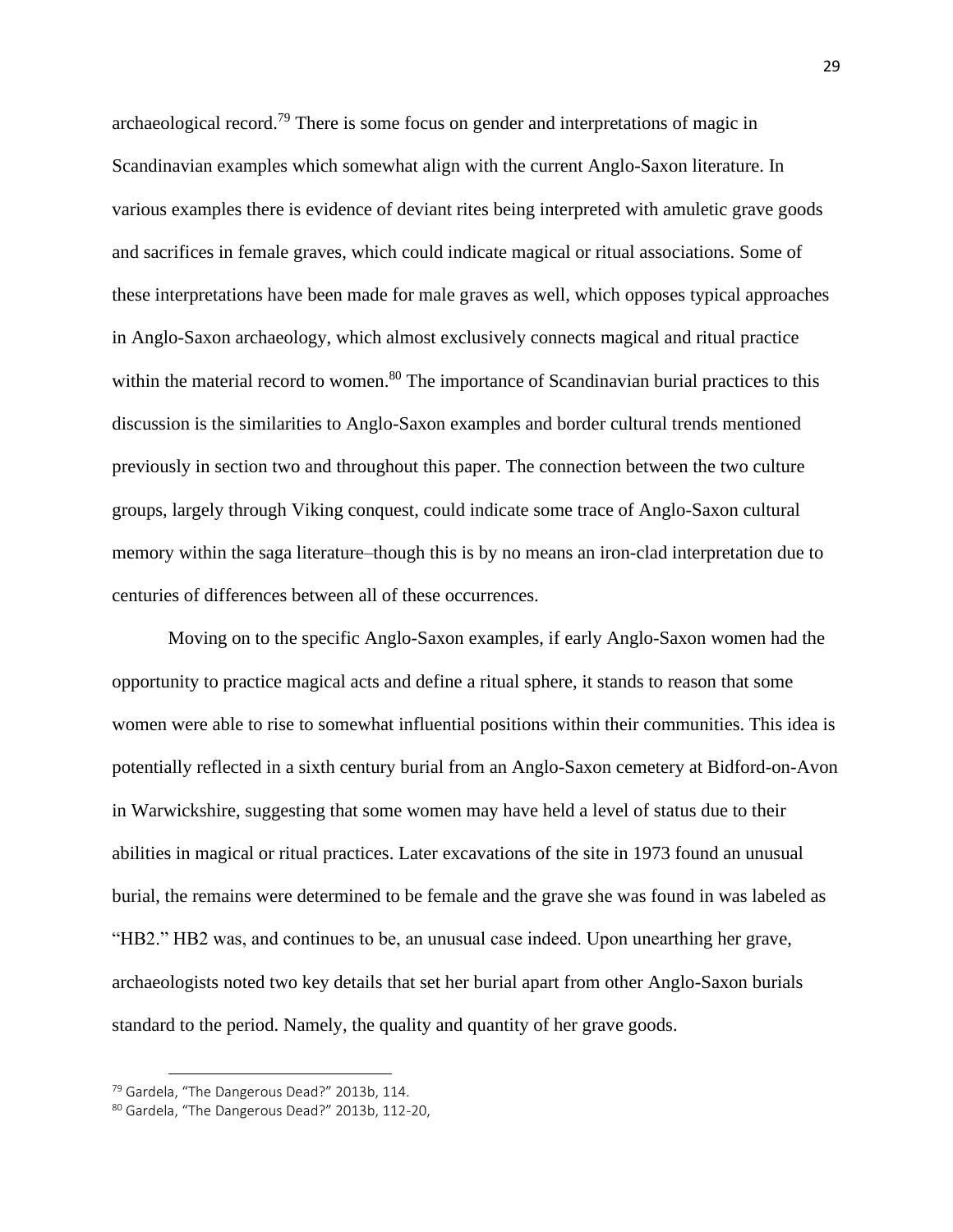After the initial excavation, Tania Dickinson interpreted the case study of HB2 and published an article calling her an early Anglo-Saxon "cunning woman" twenty years later.<sup>81</sup> The concept of Anglo-Saxon cunning folk has been promoted by Dickinson and Audrey Meaney as a way to explain magical belief systems in the material record. Dickinson's argument in particular depends heavily on the analysis from HB2's grave finds. She illustrates that not only does the grave have more traditional material goods found in Anglo-Saxon women's graves, but that several unique and amuletic items present themselves in the finds. This builds directly off of Audrey Meaney's amulet hypothesis, which identifies specific examples of amulets from Anglo-Saxon material culture and contends that they indicate evidence of witch burials. Meaney's work provides a relatively comprehensive analysis of amuletic grave goods found in known Anglo-Saxon burials.<sup>82</sup>

The considerations of amulets in grave good finds are significant because they constitute rare artifacts in the larger archaeological record, but also because the presence of amulets in an Anglo-Saxon grave is the most adequate evidence for determining the tangible associations of witchcraft in the archaeological record. Meaney builds her research on the definition of an amulet given by W.L. Hildburgh that they are,

a material object whose retention there is sought the averting of some result displeasing, or the obtaining of some outcome pleasing, to the possessor of the object…primarily it is the retention of the object for the sake of its presumed apotropaic, medicinal, or magical virtues which make it as an amulet…<sup>83</sup>

Meaney makes one exception, defining the "curing stone" as different from an amulet on the basis that these stones are often submerged in a liquid that is meant to be drunk. Curing

<sup>81</sup> Tania M. Dickinson, "An Anglo-Saxon 'Cunning Woman' from Bidford-on-Avon., *In Search of Cult* ed., Marvin Carver, (Woodbridge, The Boydell Press, 1993), 45-54.

 $82$  Note that this data is only as recent as 1981 and there is likely room to expand on this study presently; Audrey L. Meaney, *Anglo-Saxon Amulets and Curing Stones,* (Oxford: B.A.R., 1981).

<sup>83</sup> Meaney, *Anglo-Saxon Amulets and Curing Stones* 1981, 3.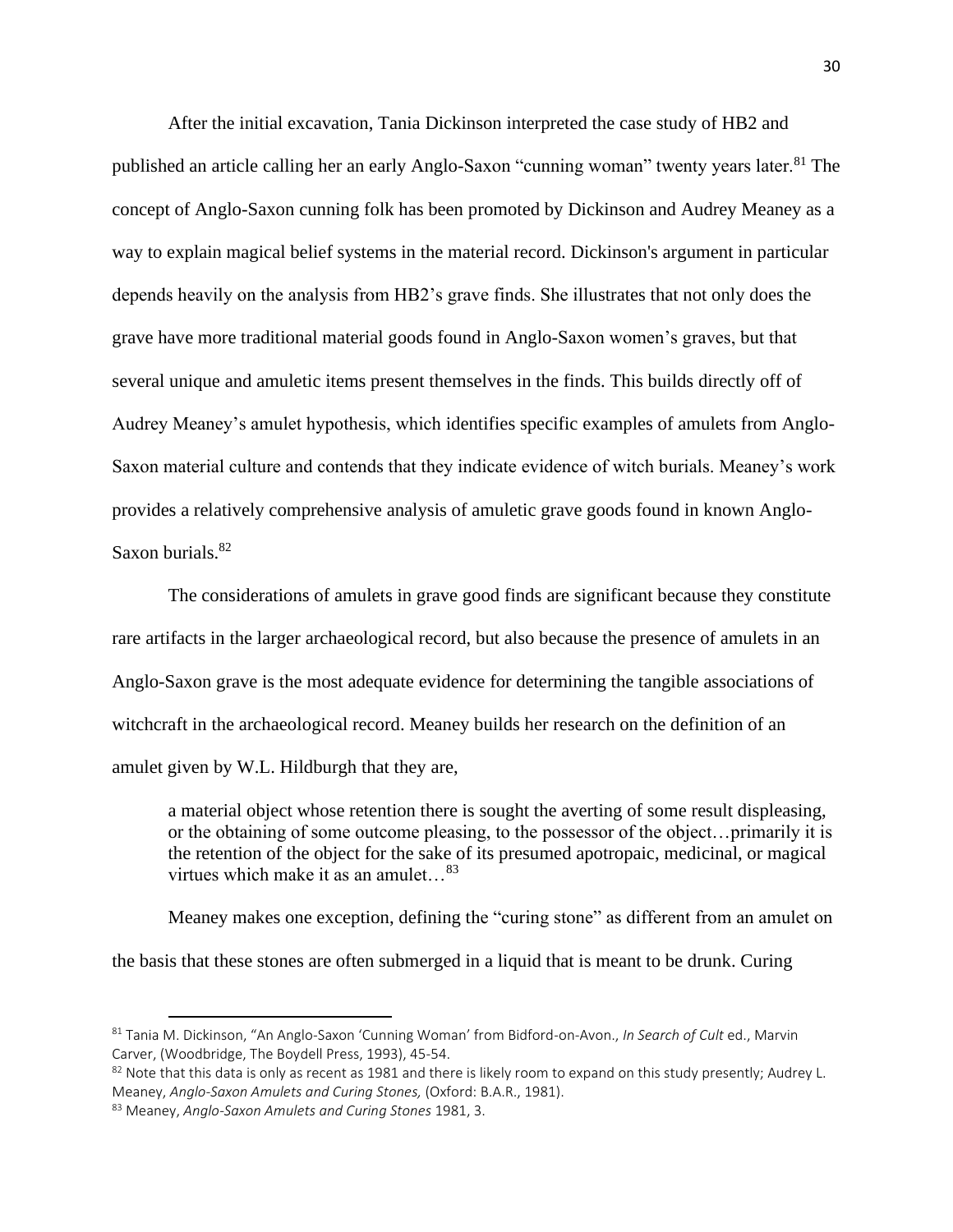stones are used by "the cunning man or woman" and is where a remedy draws its power from.<sup>84</sup> The study Meaney conducts analyzes the textual evidence for both herbal and mineral amulets relevant to the early Anglo-Saxons. The notable examples of these are amethysts, spindle whorls (of various materials), crystal balls, shells (cowrie, whelk), thread boxes, and some jewelry like rings and pendants. Meaney describes the use of amulets and curing stones as transient, meaning that the uses of either could transition with individual interpretations of the object. In this way, however, it is often unclear whether or not the presence of amulets indicate a cunning person, or an individual who owned amulets. Nonetheless, Meaney's hypothesis creates much of the foundation for speculation about witchcraft in the material record.

If we accept Dickinson's interpretation of HB2 as a "cunning woman" then the burial becomes a defining metric for how we read associations with witchcraft and magical practice in the archaeological record.<sup>85</sup> The representation of HB2 as the standardized measurement for determining how an individual's association with the occult was reflected in death means that it makes sense that other early Anglo-Saxon burials would mirror these attributes. This would draw largely from the amulets associated with the burial, which are documented as the bucket pendants interpreted as hanging around her neck by a leather bib, and the remnants of a bag at the hip with textile pieces, thread, and rings, as well as a bone-handled knife which resembles a "scalpel," with no obvious purpose like other knives found in similar burials.<sup>86</sup>

<sup>84</sup> Meaney, *Anglo-Saxon Amulets and Curing Stones* 1981, 4.

<sup>85</sup> Reynolds, *Anglo-Saxon Deviant Burial Customs*, 2009, 90; Leyser, *Medieval Women, 1995*, 17; Other scholars in historiography and relevant literature consistently cite Dickinson's interpretation for describing the relationship between burial practice and witchcraft.

<sup>86</sup> Dickinson, "An Anglo-Saxon Cunning Woman,", *In Search of Cult*, 1993, 50-2; The significance of the textile pieces within a bag is that it represents an earlier version of Christian thread boxes that were used by Anglo-Saxon women and are viewed with a distinct mystical connotation due to weaving being primarily women's work. A similar discussion is seen here, though the subject is more focused on kinship connections and aristocracy, the importance of sewing and weaving in the role Anglo-Saxon women assumed is largely present: Laura Michele Diener "Sealed with a Stitch: Embroidery and Gift-Giving Among Anglo-Saxon Women," *Medieval Prosopography* 29 (2014): 1–22; A similar discussion and reference to this is made in the first chapter of Henrietta Leyser's work cited in this paper.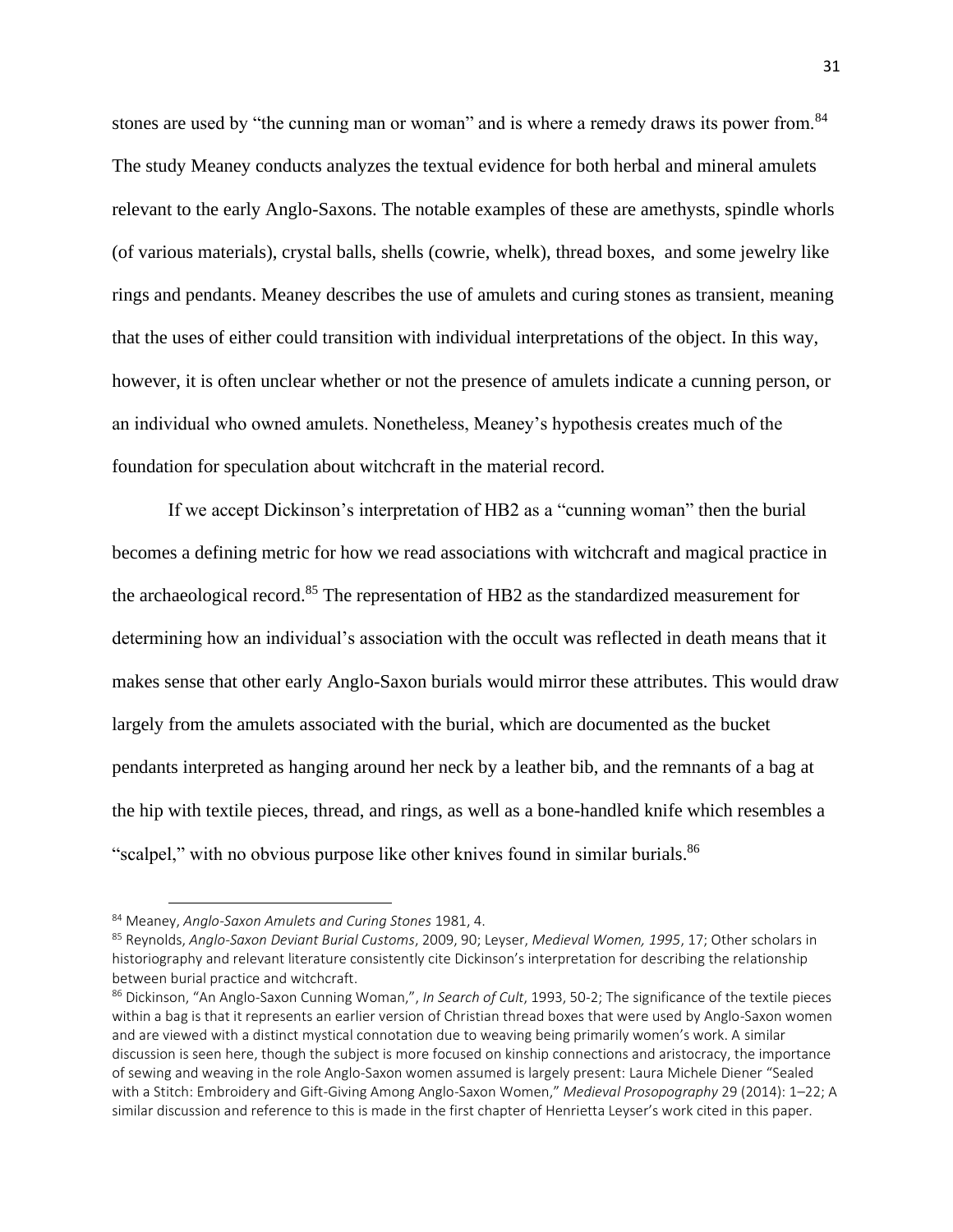However, some interpretations of HB2's grave are unclear; For instance, Andrew

Reynolds discusses the connotations of witchcraft associated with the grave when he explains the connections between prone burial and evidence of witchcraft.<sup>87</sup> During his discussion of the deviant prone burial rite, Reynolds introduces the relationship between an individual perceived as a witch and this burial practice, as well as provides specific examples to illustrate this point like with HB2's grave. Reynolds' discusses HB2 in the midst of his prone burial analysis because the grave is such a monumental example of a potential cunning woman. However, Reynolds' discussion of the burial is in error because site reports from the excavation demonstrate that *HB2 was not buried prone*.

Certain graves, particularly those of women contain artefacts of an amuletic nature (see Ch. 5), and it is possible to suggest that these individuals were so-called 'cunning women' as discussed by Tania Dickinson and Helen Geake (Dickinson 1993; Geake 2003). *Perhaps they were buried prone* because at their deaths they had passed on the mantle of wisdom to younger women and such a transition required a guarantee that the former holder of that wisdom would not return to the world of the living.<sup>88</sup> (emphasis mine).

In addition to his unclear connection of HB2 to prone burial rites, Reynolds does not actually list the Warwickshire burial in his Appendix 2.1, which synthesizes all recorded Anglo-Saxon prone burials (up to 2009). Instead, it is the vast array of amuletic artifacts that provide the foundational evidence of HB2's potential connection to magical practice. Reynolds' language, as well as his methods for including HB2 in this specific section of his analysis, are unclear. In doing so, the implication is that HB2 fits into the framework Reynolds has created to describe prone burials,

<sup>87</sup> Reynolds, *Anglo-Saxon Deviant Burial Customs*, 2009, 90.

<sup>88</sup> Whatever the reason may be for using HB2 to illustrate the idea of witchcraft or magic in the material record, the language used in this analysis is ambiguous and leaves the potential (wrong) interpretation that the grave is a prone burial when in fact HB2 was found supine; Reynolds, *Anglo-Saxon Deviant Burial Customs*, 2009, 90.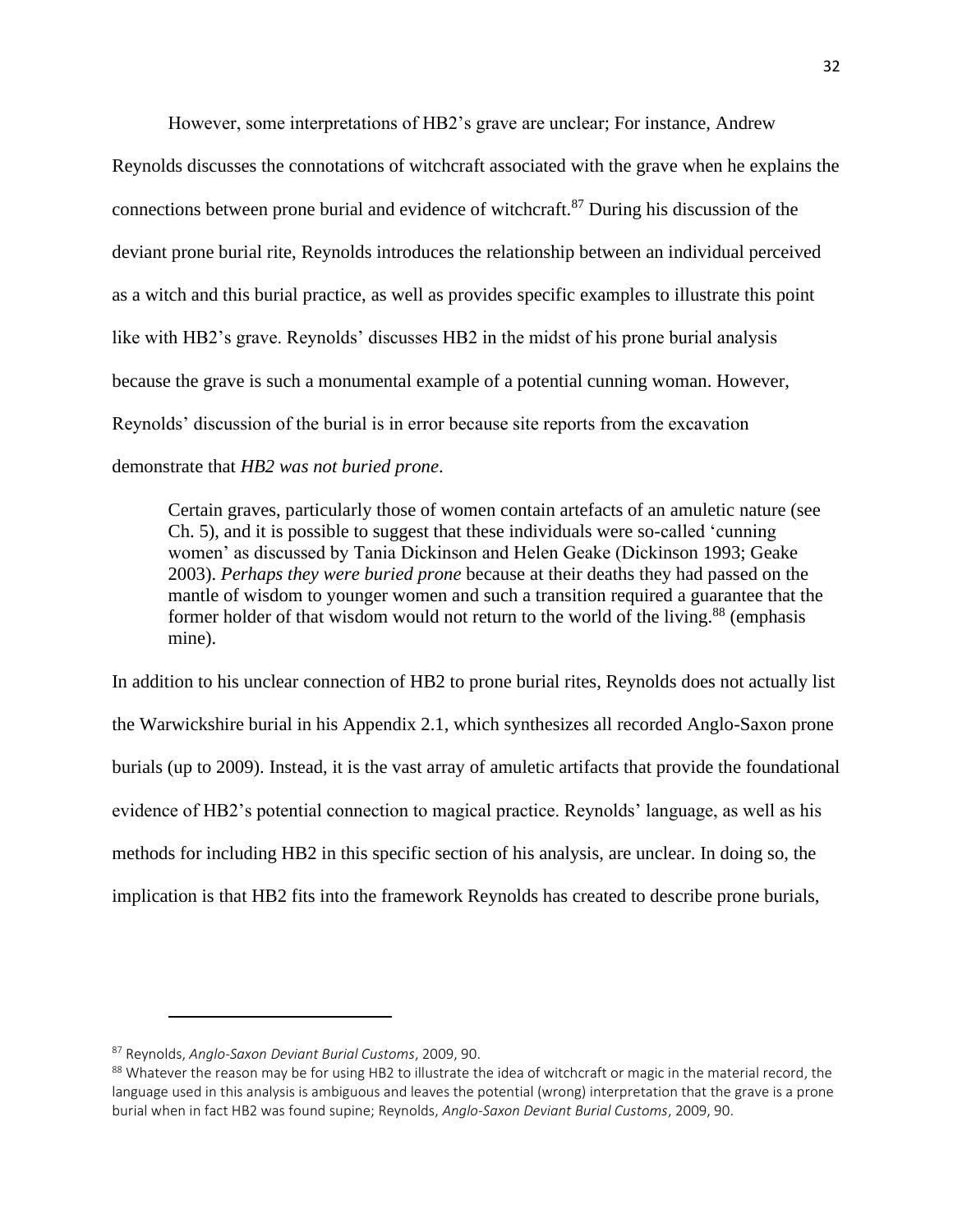but this is inaccurate and could potentially skew analyses seeking to measure the associations between prone burials and witchcraft.

This does not mean that HB2's grave is irrelevant to this discussion, however. This burial is effectively one of the most well-received (potential) examples of Anglo-Saxon witchcraft and cunning women in the archaeological record. The large quantity and quality of amuletic grave goods associated with HB2 provide relatively good evidence that women who were perceived as ritually powerful in life were recognized as such in their death.

There is nothing inherently deviant about HB2's grave, at least in terms of social ostracization and traditional positioning of the remains. So, if HB2 is evidence of a cunning woman, what is the implication of her non-deviant burial? Surely, if magical practice and ritual paganism was socially unacceptable, there would be clearer evidence in HB2's grave of social retribution. Instead, her grave is relatively 'normal,' with a high quantity of unique grave goods being the most unusual aspect of her burial. In this instance, it is possible to speculate that HB2 is an example of a woman who participated in ritual practices and was defined by that role, resulting in her extraordinary burial and identification by her community for her magical associations. This means that not all magical practice was viewed negatively, as supported by the medico-magical implications of Anglo-Saxon charms, remedies and folklore. Defining how magical associations may present as deviant behavior is then necessary, and the live burial at Sewerby is the typical example of this given by scholars.

In contrast to HB2, the prone position of Grave 41 at the Sewerby cemetery is notable, particularly when coupled with the large "beehive quern" set across her lower back.<sup>89</sup> This potentially has necrophobic implications and was done to ensure she could not come back to the

<sup>89</sup> Sue M. Hirst, *An Anglo-Saxon Cemetery at Sewerby, East Yorkshire* (York: York University Archaeological Publications, 1985), 39.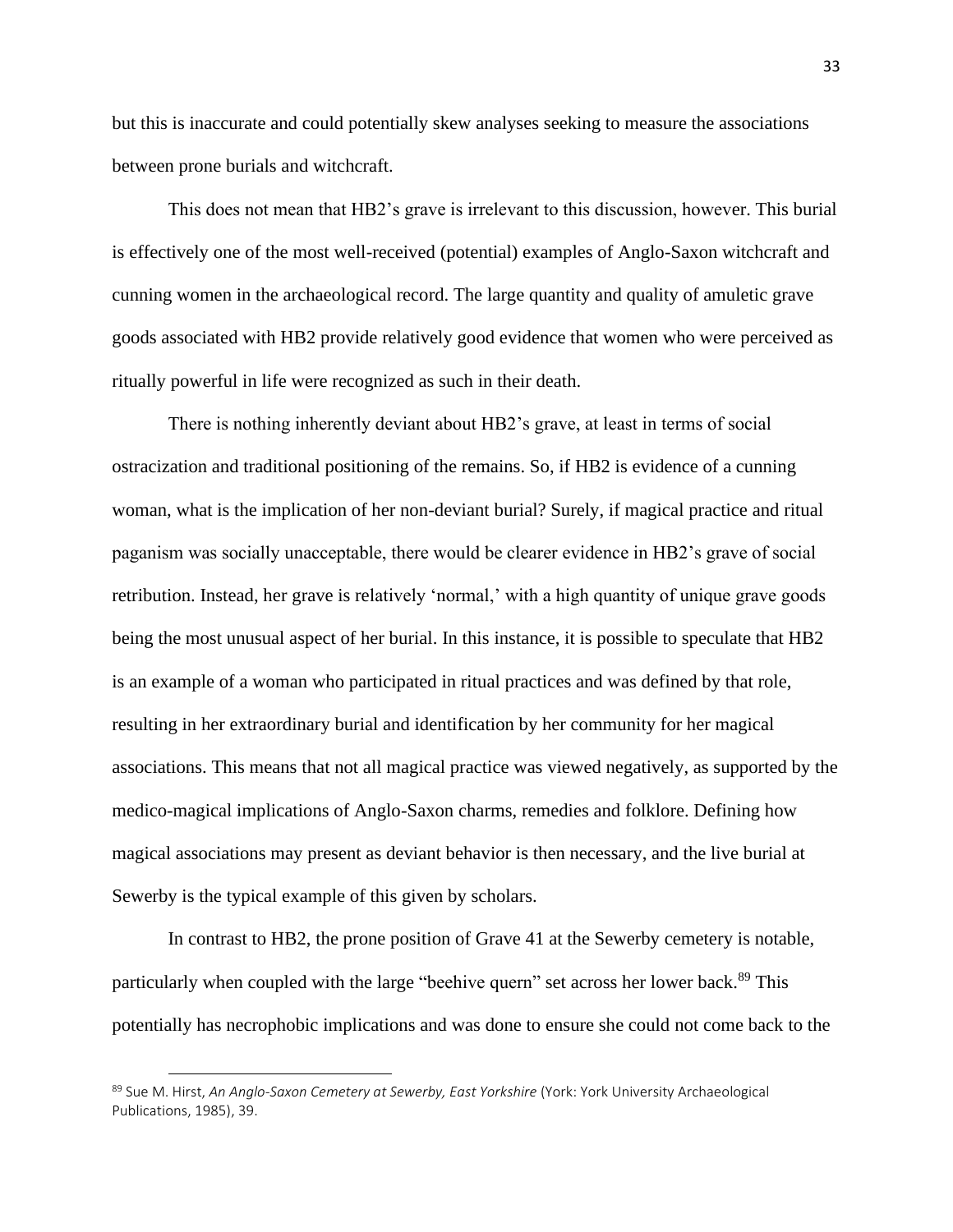world of the living. Even more striking about Grave 41 is her positioning above the coffin burial of another, seemingly wealthier, woman.<sup>90</sup> Grave 41's grave goods largely reflect dress ornaments; there is nothing inherently amuletic about her finds. Rather, what makes her burial interesting is the aforementioned double grave, but also that it is speculated that her burial was a live one.<sup>91</sup> There have been numerous oppositions to this claim, namely that the two graves are separated by  $0.3$ m of soil.<sup>92</sup>

If we are to follow the reasoning associated with the archaeology of fear, it is possible that Grave 41 was not killed in punishment for any action she committed; rather, upon her death there was a perceived need to ensure she would not rise from her resting place. This could explain the stone placed on her lower back. Originally thought to physically hold the woman in place (if she was, in fact, buried alive) it has been noted that the stone is not necessarily heavy enough to do this.<sup>93</sup> Instead, the stone could represent a more symbolic idea of keeping Grave 41 inside her grave and hindering her from haunting the living; as seen in other potential cunning woman burials, as well as representations of hindered corpses in the aforementioned saga literature. Whether Grave 41's death was the result of her own malignant action, or her burial represents necrophobic intentions, it is clear that some kind of power was associated with this woman.

Another potential cunning woman is Grave 71 from Butler's Field Cemetery in Lechlade. Though not buried prone, Grave 71 represents a unique display of potentially amuletic artifacts

<sup>90</sup> Hirst, *An Anglo-Saxon Cemetery at Sewerby,* 1985, 39.

<sup>91</sup> Hirst, *An Anglo-Saxon Cemetery at Sewerby,* 1985, 38-9.

<sup>92</sup> Reynolds, *Anglo-Saxon Deviant Burial Customs,* 2009, 70.

<sup>93</sup> Reynolds, *Anglo-Saxon Deviant Burial Customs,* 2009, 70.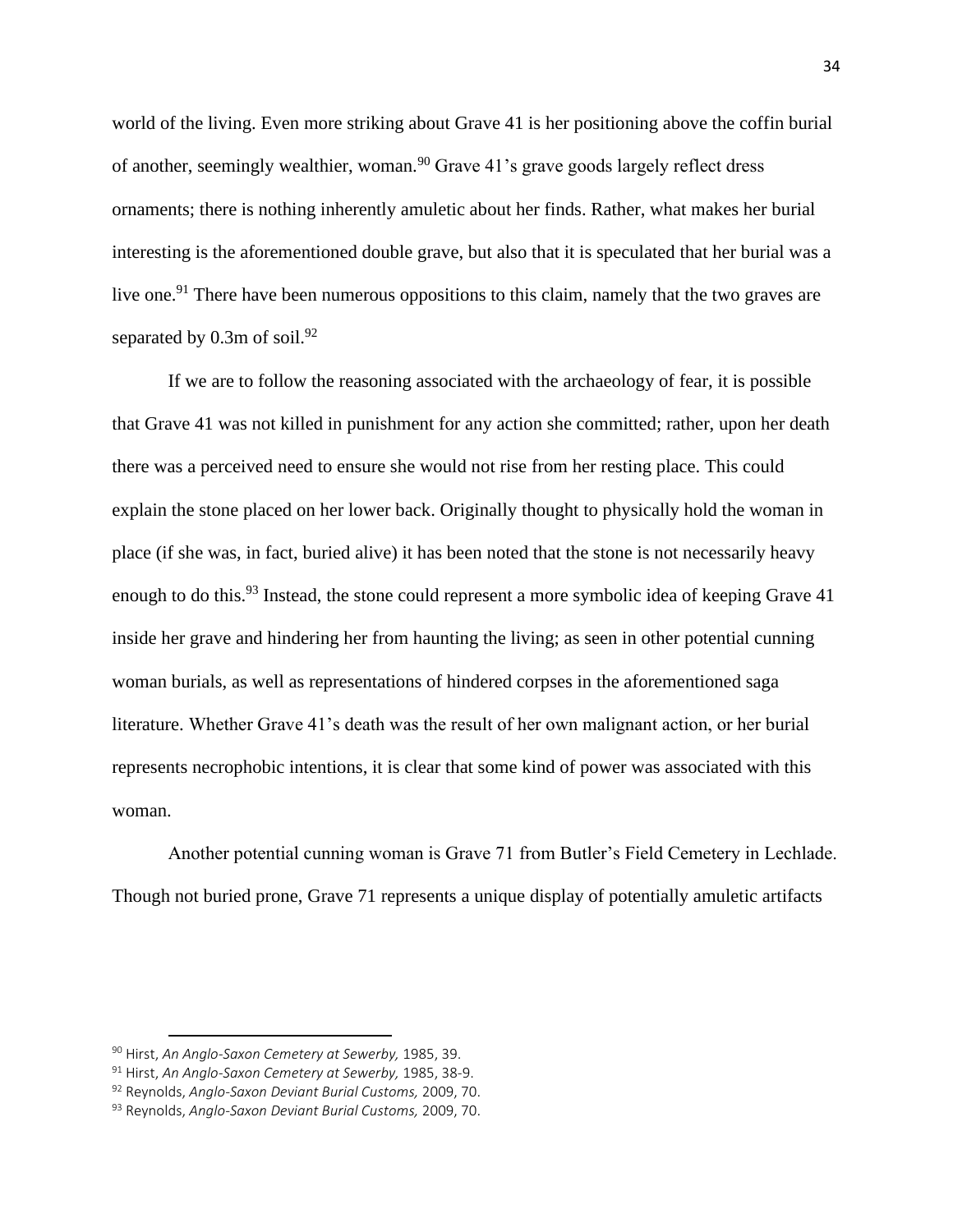that date much closer to the seventh century.<sup>94</sup> Grave 71 was found as an outlier grave in the cemetery at the south-west corner with 195 loose garnets that were thought to be held in a bag.<sup>95</sup> The collection of garnets is quite extraordinary for Anglo-Saxon graves, and in addition to the gems was a cowrie shell, as well as bronze and silver fastenings that archaeologists thought represented the remains of a container.<sup>96</sup> Also interesting is the age of Grave 71, a 40-45 year-old woman, whose grave goods and spatial positioning in the cemetery could indicate evidence of a cunning woman without any particular malefic associations, because no other deviant rites were associated with her to imply a negative connotation to her grave. Her older age gives pause for future analysis to consider age as well as gender more comprehensively within deviant burials.

Standard analysis for determining associations of witchcraft in the archaeological record is to refer to prone burials because of the greater association to female graves, but also because prone burial acts are seen as a deliberate method to stop the dead from coming back into the world of the living. In association with prone burials, Reynolds discusses a particular example of a stoned burial (mentioned previously) that could be indicative of a cunning woman or an association with witches. This is particularly evident when compared with another prone burial from the same cemetery and further indicates why prone burial as its own characteristic is not enough evidence to indicate the presence of a witch or cunning woman.

Abingdon in the Saxton Road Cemetery, which was excavated in the 1930s, also contains prone burials that are dated within the study period. Out of the 119 inhumations, three were prone burials that were identified as female. Reynolds describes how Grave 1 had no associated

<sup>94</sup> Angela Boyle, David Jennings, David Miles, and Simon Palmer, *The Anglo-Saxon Cemetery at Butler's Field, Lechlade, Gloucestershire,* Volume 2: *The Anglo-Saxon Grave Goods Specialist Reports, Phasing and Discussion*  (Oxford: Oxford Archaeological Unit/Oxford University Committee for Archaeology, 1998), 143. <sup>95</sup> Boyle, Jennings, Miles, and Palmer, *The Anglo-Saxon Cemetery at Butler's Field,* 1998, 86.

<sup>96</sup> Boyle, Jennings, Miles, and Palmer, *The Anglo-Saxon Cemetery at Butler's Field,* 1998, 143.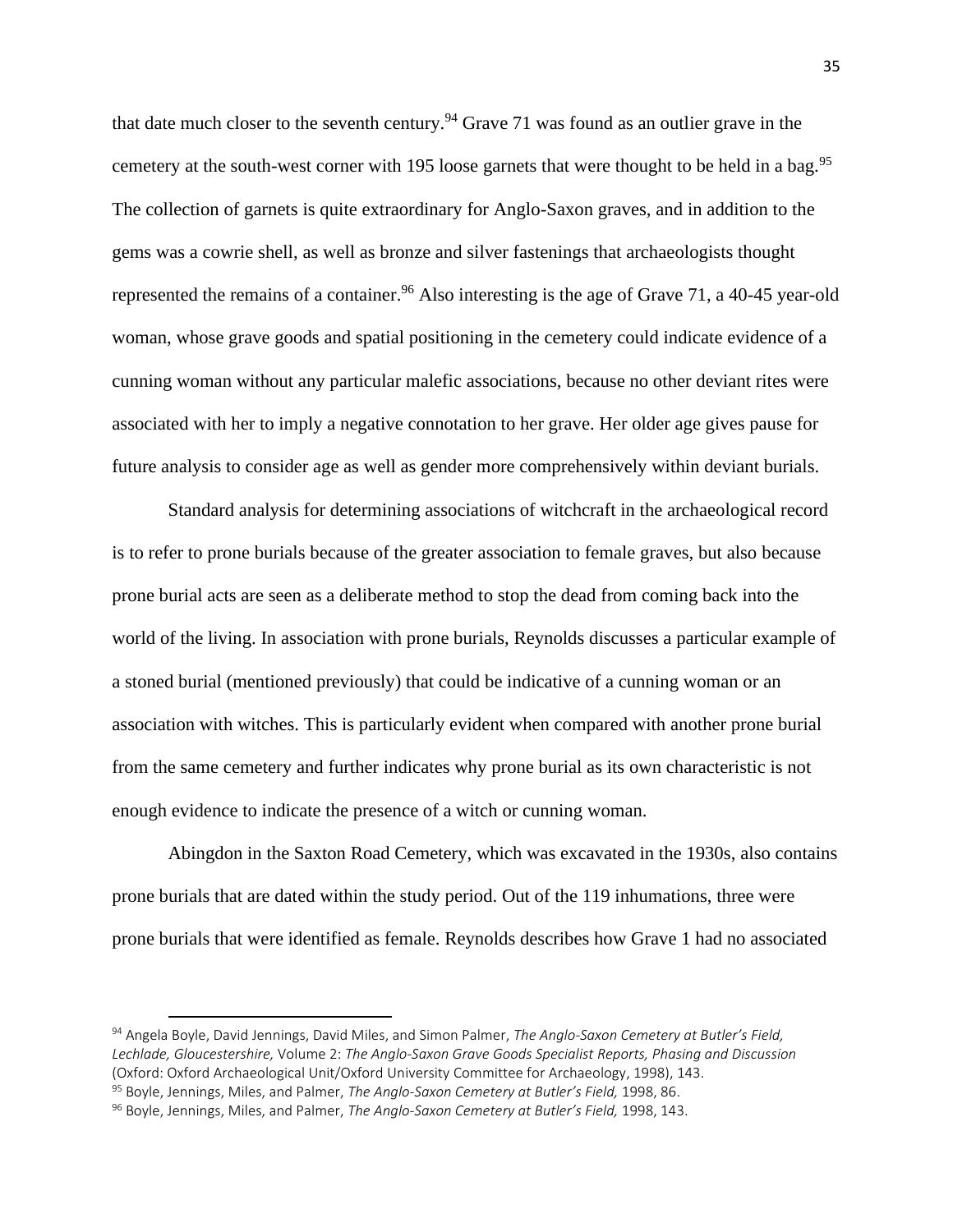grave goods and was buried below a "supine adult male, also without finds."<sup>97</sup> In particular, this grave informs little about the context or identity of the individuals. It is possible that the man and woman were part of a family or kinship group, and as such were buried together, or the burial site was reused for some reason for the male burial–reuse of older burial sites was not an uncommon practice by Ango-Saxons. Either way, there is little in the form of solid interpretation for Grave 1 because she has no identifiable grave goods. Grave 29, on the other hand, presents a much clearer image of a potential cunning woman or witch. Her iron bag ring is particularly reminiscent of ritual boxes associated with magical ritual and folk belief as well as a potential amulet in her ivory-distaff ring.<sup>98</sup> Most interesting about her grave, however, is that she is laid prone, but also that she is completely covered in large stones. Reynolds notes that she is the only known and recorded example of this practice, which is especially significant because this burial represents the combination of two deviant rites that are most applicable to associations of witchcraft within the material record.<sup>99</sup> Particularly, this grave may be an indication of actual malefic magical practice due in part to the potential amuletic nature of her grave goods and the combination of two deviant rites meant to keep the dead away from the living world. However, that the actions of this woman's life were not malicious, rather a reflection of spiritual and cultural power, is just as likely and indicates extra caution for keeping Grave 29 in her resting place and away from the living. Reynolds also mentions that all three of the prone burials found were all located at the periphery of the cemetery.<sup>100</sup> The spatial aspect of deviant burials is

<sup>97</sup> Edward T. Leeds and Douglas B. Harden, *The Anglo Saxon Cemetery at Abingdon, Berkshire,* (Oxford: Ashmolean Museum, 1936), as cited in Reynolds, *Deviant Burial Customs,* 2009, 185. Due to limitations on source acquisition, the Abingdon site report was not able to be received. Reference to the burials comes from Reynolds (2009) and will be cited as such hereafter.

<sup>98</sup> Reynolds, *Deviant Burial Customs,* 2009, 185.

<sup>99</sup> Reynolds, *Deviant Burial Customs,* 2009, 186.

<sup>100</sup> Reynolds, *Deviant Burial Customs,* 2009, 186.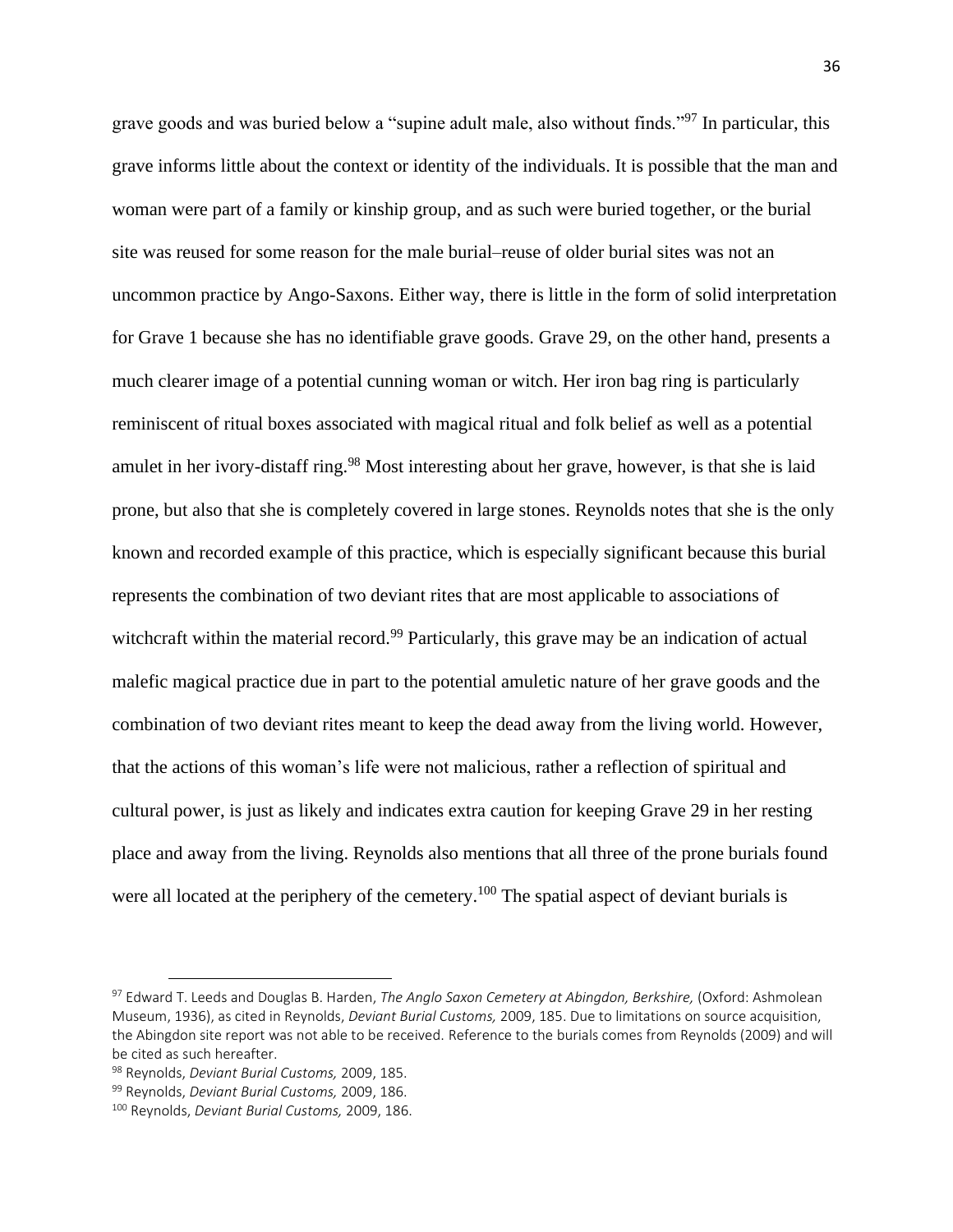considered throughout Reynolds' book at considerable length, and while largely dependent upon region, this example could indicate some form of social othering.

Two of the prone graves at the West Heslerton cemetery (excavated from 1977-1987) stand out from the rest of the inhumations, again, because of their amuletic grave finds. Both women in Graves 113 and 132, while also buried prone, were adorned with amulets made of copper with walnut pendants.<sup>101</sup> Each grave had amber beads as well, and Grave 113's was further fashioned with a beaver tooth pendant, which is noted by Meaney and Dickinson as having amuletic qualities, as well as one antler bead.<sup>102</sup> Other burials at the cemetery that have potential amulets are Graves 152, 167, 172, and 177, who were all buried with bucket pendants (the same that were described in Warwickshire with HB2).<sup>103</sup> Besides Grave 172, all of these individuals were able to be determined as female.<sup>104</sup> Both the prone burials and the 'normal' supine graves with the bucket pendants indicate further how dependent the cunning woman theory is on amuletic grave goods within the archaeological record.

The previous selected examples briefly represent the best examples of evidence for arguing for the interpretation of the Anglo-Saxon cunning woman within the archaeological record. Other examples of prone burials, or even the other deviant rites discussed throughout the

<sup>101</sup> Christine Haughton and Dominic Powlesland, *West Heslerton the Anglian Cemetery,* vol. 2, (Yedingham, UK: The Landscape Research Center, 1999) 92, 118; based on some potential bindings on the prone burials, it is suggested that these were live burials. Not much more explanation or analysis is given beyond citing the Sewerby example and as such it is not considered in the larger analysis of this paper.

<sup>102</sup> Haughton and Powlesland, *West Heslerton the Anglian Cemetery,* vol. 2, 1999, 115; Meaney, *Anglo-Saxon Amulets and Curing Stones* 1981, 136-7; Dickinson, "An Anglo-Saxon Cunning Woman,", *In Search of Cult*, 1993, 45- 54.

<sup>103</sup> Haughton and Powlesland, *West Heslerton the Anglian Cemetery,* vol. 2, 1999, 115, 264, 292, 300, and 310. <sup>104</sup> Grave 172 only contained the remains of the individual's cranium along with their grave goods. The materials found in the grave were kinds typically associated with women, though this is clearly insufficient for determining sex and further points to the complications of trying to reconstruct sexual and gender identities from limited material remains, see: Haughton and Powlesland, *West Heslerton the Anglian Cemetery,* vol. 2, 1999, 300.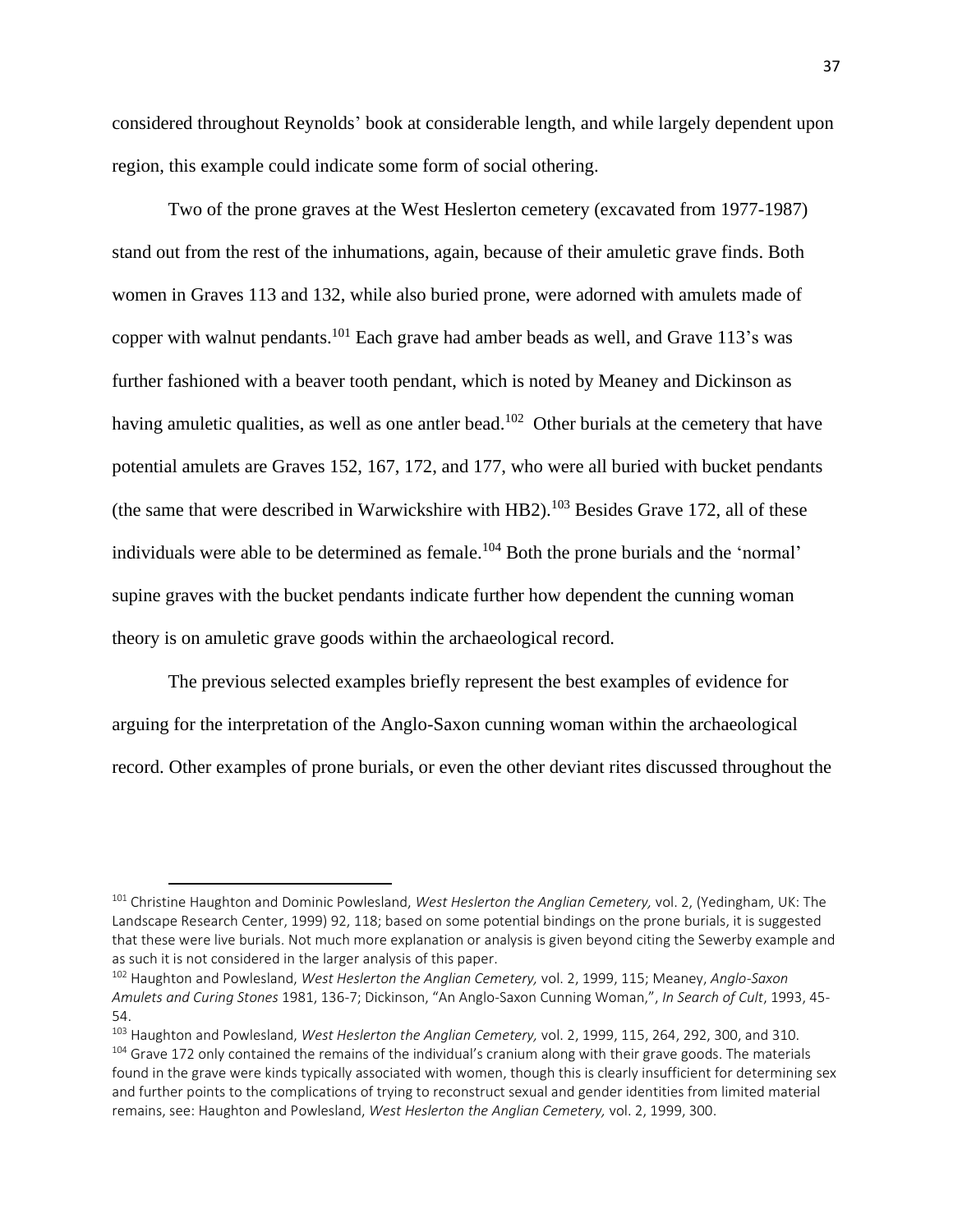paper, exist throughout the English landscape.<sup>105</sup> They do not, however, offer more than the presence of a deviant rite that can be considered spatially and temporally within the region those burials occupy. The presence of similar deviant burial practices across the past Anglo-Saxon landscape provide continuity from rites in continental Europe, as well as general patterns to unpack (as Andrew Reynolds has done, for example, on execution cemeteries).<sup>106</sup> But what is lacking is the ability to adequately determine deviant burials as the sole indicator of perceived witches or cunning women in the material record. Amuletic artifacts offer more plausibility to the theory, but without them, little more about the burial can be assumed (and even with them the

<sup>&</sup>lt;sup>105</sup> While it is not feasible to include every instance of prone burial from the period and location outlined in this study (particularly because very few of the prone burials provided convincing evidence for deviant magical practitioners), the following represent the sampling of reports that informed the conclusions of this paper: Brian Adams and Dennis Jackson, "The Anglo-Saxon Cemetery at Wakerley, Northamptonshire, excavations by Mr. D Jackson, 1968-9," *Northamptonshire Archaeology* 22 (1990): 69-183; H. F. Bidder, and John Morris, "The Anglo-Saxon Cemetery at Mitcham," *Surrey Archaeological Collections* 56 (1959): 51-131; J. P. Bushe-Fox, ed., *Fourth Report on the Excavations of the Roman Fort at Richborough, Kent,* Reports on the Research Committee of the Society of Antiquaries of London, 16 (Oxford: Oxford University Press, 1949); M. J. Darling, and D. Gurney, *Caisteron-Sea Excavations by Charles Green, 1951-55. East Anglian Archaeology*, 60 (Dereham: Norfolk Museums Service, 199); Deck, "Notice of Remains of the Anglo-Saxon Period, Discovered at Little Wilbraham, Cambridgeshire," *Archaeological Journal* 8 (1851): 172-8; Tania M. Dickinson, "Excavations at Standlake Down in 1954: The Anglo-Saxon Graves,' *Oxoniensia* 38 (1973): 239-57; Gail Drinkall and Martin Foreman, eds., *The Anglo-Saxon Cemetery at Castledyke South, Barton-on-Humber* (Sheffield: Sheffield Academic Press, 1998); Vera I. Evison, and Prue Hill, *Two Anglo-Saxon Cemeteries at Beckford, Hereford, and Worcester,* Council for British Archaeology Research Report, 103 (York: Council for British Archaeology, 1996); William Filmer-Sankey, and Tim Pestell, eds., *Snape Anglo-Saxon Cemetery: Excavations and Surveys 1824-1992. East Anglian Archaeology*, 95 (Ipswich: Suffolk County Council, 2001); Neil Holbrook, "The Anglo-Saxon Cemetery at Lower Farm, Bishop's Cleeve" Excavations Directed by Kenneth Brown 1969," *Transactions of the Bristol and Gloucestershire Archaeological Society* 118 (2000): 61-92; Thomas Charles Lethbridge "The Anglo-Saxon Cemetery at Burwell, Cambs" *Proceedings of the Cambridge Antiquarian Society* 27 (1924-5): 72-9; Thomas Charles Lethbridge, *A Cemetery at Shudy Camps, Cambridgeshire: Report on the Excavation of a Cemetery of the Christian Anglo-Saxon Period in 1933,* Cambridge Antiquarian Society, Quarto Publications, 3. Cambridge: Bowes and Bowes, 1936; Christopher Loveluck and David Atkins, *Excavations at Flixborough.* 4 vols. (Oxford: Oxbow Books, 2007-2009); John Nowell Linton Myres, and Barbara Green, *The Anglo-Saxon Cemeteries of Caistor-by-Norwich and Markshall, Norfolk,* Reports of the Research Committee of the Society of Antiquaries of London, 30. (London: Thames and Hudson, 1973); Christopher J. Scull, ed., "Excavations and Survey at Watchfield, Oxfordshire, 1983-92," *Archaeological Journal* 149 (1992): 124-281; Stephen J. Sherlock, and Martin G. Welch, *An Anglo-Saxon Cemetery at Norton, Cleveland.* Council for British Archaeology Research Report, 82, (London: Council for British Archaeology, 1992); Martin G. Welch, *Early Anglo-Saxon Sussex.* 2 vols. (Oxford: British Archaeological Reports British Series, 1983); West, Stanley E. West, ed., *The Anglo-Saxon Cemetery at Westgarth Gardens, Bury St. Edmunds Suffolk,* East Anglian Archaeology, 38. (Bury St. Edmunds: Suffolk County Planning Department, 1988).

<sup>106</sup> Reynolds, *Deviant Burial Customs,* 2009, 35.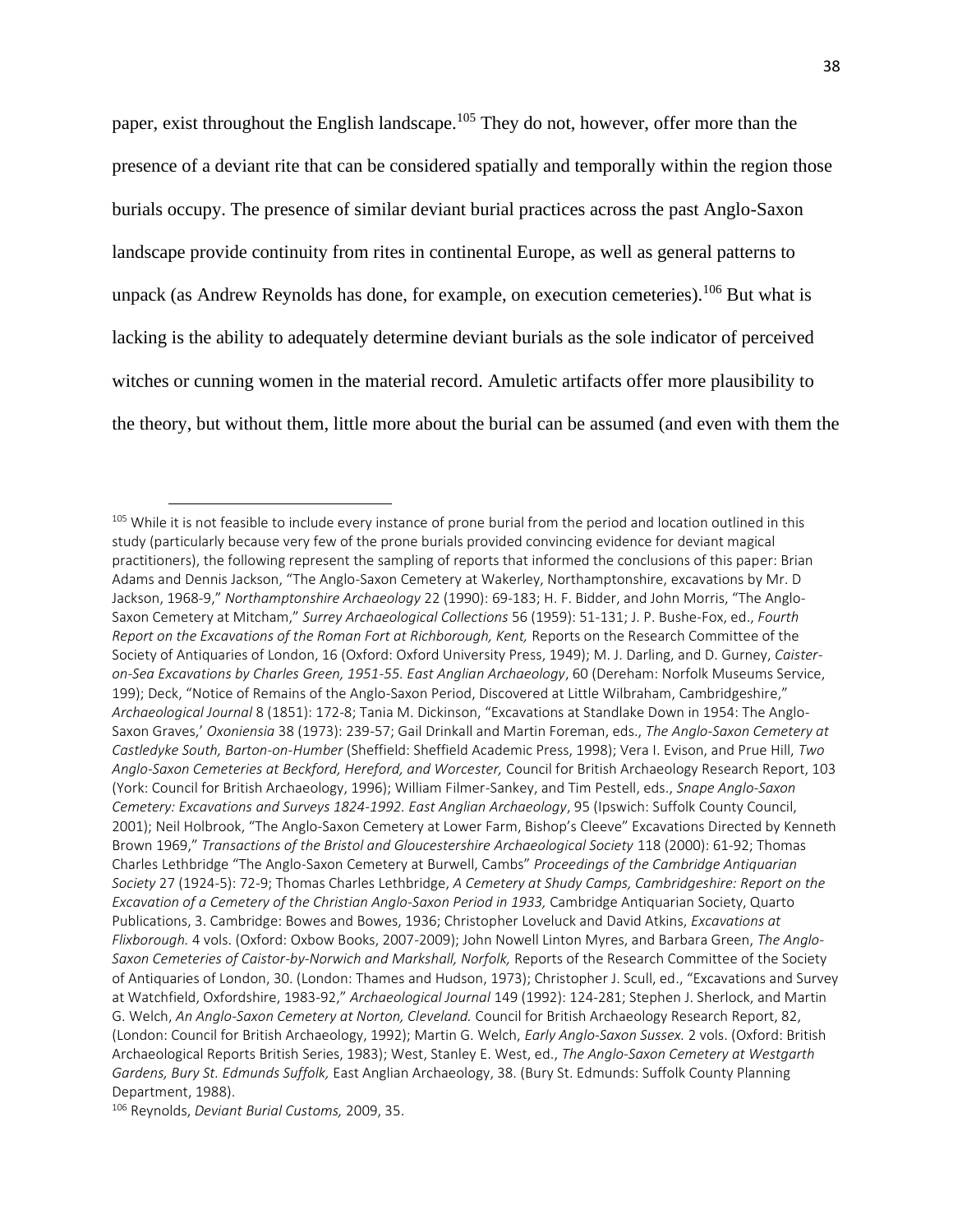interpretation of abstract meanings behind non-utilitarian artifacts is circumstantial and difficult to do).

#### **CONCLUSIONS**

While the availability of material evidence leads some to hope for more concrete interpretations of the past, the tangible record can be just as indefinite as the written sources. Evidence is rarely transparent, whether it is material or textual. Often, to create a legitimate historical argument based on archaeological evidence it is necessary to use some level of speculation. Otherwise, all that archaeology can inform are the actual contexts of artifacts and features found *in situ*. Placing these materials within their physical contexts is useful to an extent, but analysis that moves from archaeological to historical is dependent on ethnographic interpretations of archaeology. Determining what level of speculation is acceptable is the key because the line between baseless proclamation and legitimate hypotheses is a difficult one to walk. Traditionally, speculation about witchcraft and magic being represented in prone deviant burials has been approached cautiously and without much narrow research or focus. Scholars fall back to the same limited body of evidence to propose the possibility, while emphasizing that the limitations of the material record cannot prove that prone burial was *only* a rite used for witch or cunning folk burials.

It is easy to let idealized versions of what we think the past should look like define how we interpret evidence. The excitement and mystery of occult topics draws interdisciplinary interest. Additionally, the popularity of magic in both popular history and culture may give rise to clouded interpretations of the past, where human errors of preconceived judgements about a topic are applied to a study and may influence interpretations.<sup>107</sup>

 $107$  For instance, the witch crazes of the late Medieval and Early Modern Period deal with vastly different cultures, time periods, and political schemas that created the identity of the female witch.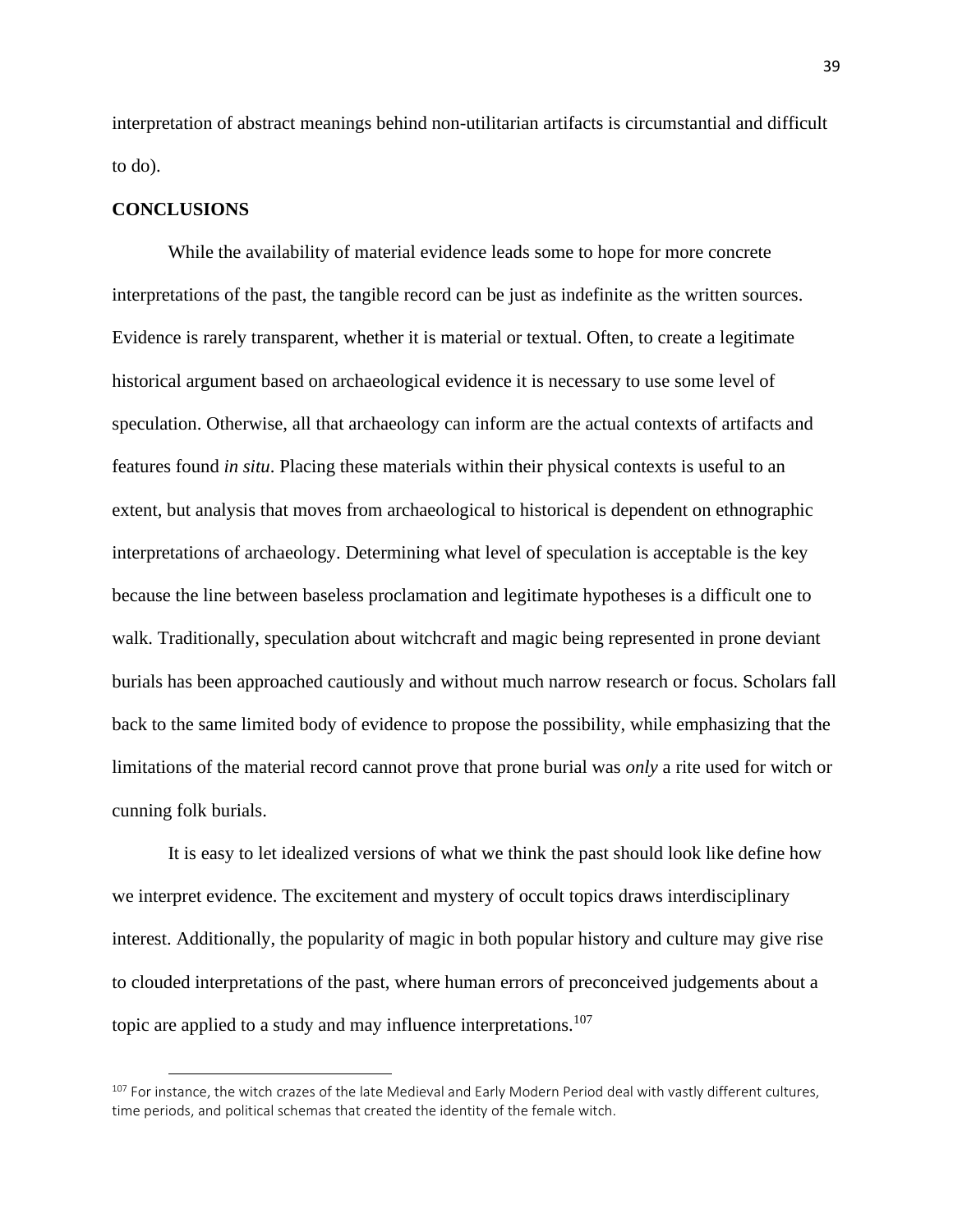The distinction between deviant and normal burials says much about the sociocultural behaviors in Anglo-Saxon society. Prone burials in particular have been interpreted as being associated with witchcraft and witch burials, particularly because it has been acknowledged that the majority of these burials belong to women. This majority has been revealed to be only slight and incredibly varied in terms of regionality. This reasoning also fails to adequately address the prone burials of men, children, and unsexed skeletons aside from the concession that prone burial was of course not a rite purely used for individuals associated with the occult. A larger trend of potentially magical women may be perceived, but this does not discount the potential participation of men. The lack of amuletic grave goods in male burials compared to what is found in female burials may weaken this evidence, but realistically this also emphasizes the circumstantial and often biased assumptions of female prone burial. Meaning that if we analyze *only* the practice of identical prone burials, both male and female, there would be no other indication of witchcraft besides the perceived sex of the remains.

On their own, remains in a prone position can only indicate that a rarer form of a burial rite was used for an individual. Rather, all tangible associations of magic and witchcraft derive from interpreted grave finds. These grave finds are perceived as amuletic in nature; however, there is a level of discretion that must be used in determining what is and is not an amulet in the archaeological record. Further, it is essential to remember that a deviant burial does not necessarily have to be a representation of social rejection, rather they can also represent the reputation of a powerful individual, though the two are not mutually exclusive. This distinction further indicates the possibilities of neutral magic and ritual practice by cunning folk versus the more malignant connotations of witches. In specifying between the two, it is possible to speculate on what magic truly meant in early Anglo-Saxon paganism, how it was used, who was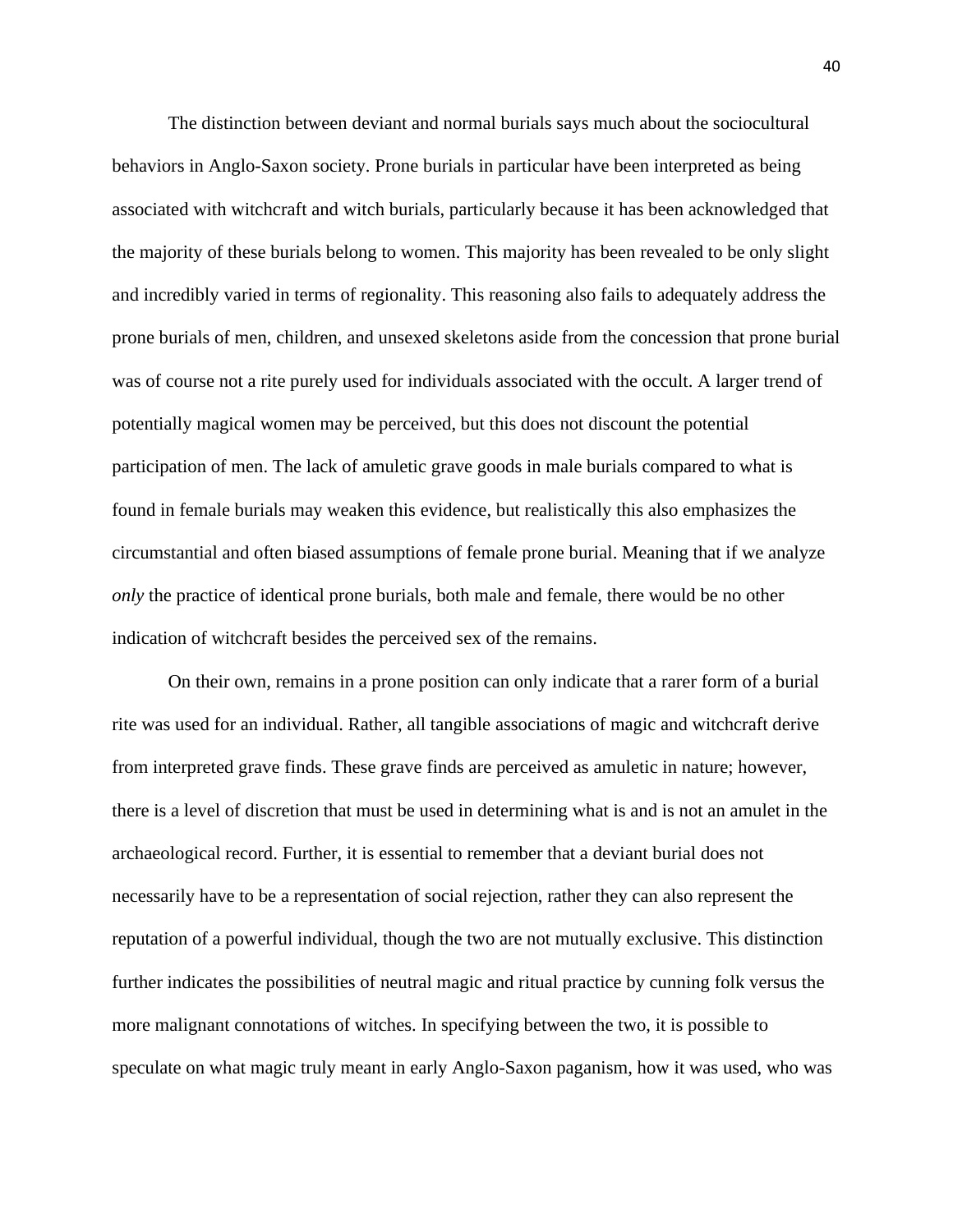conducting its practice, and how these practices were being incorporated into an emerging

Christian landscape.

*"I hereby declare upon my word of honor that I have neither given nor received unauthorized help on this work." -SM*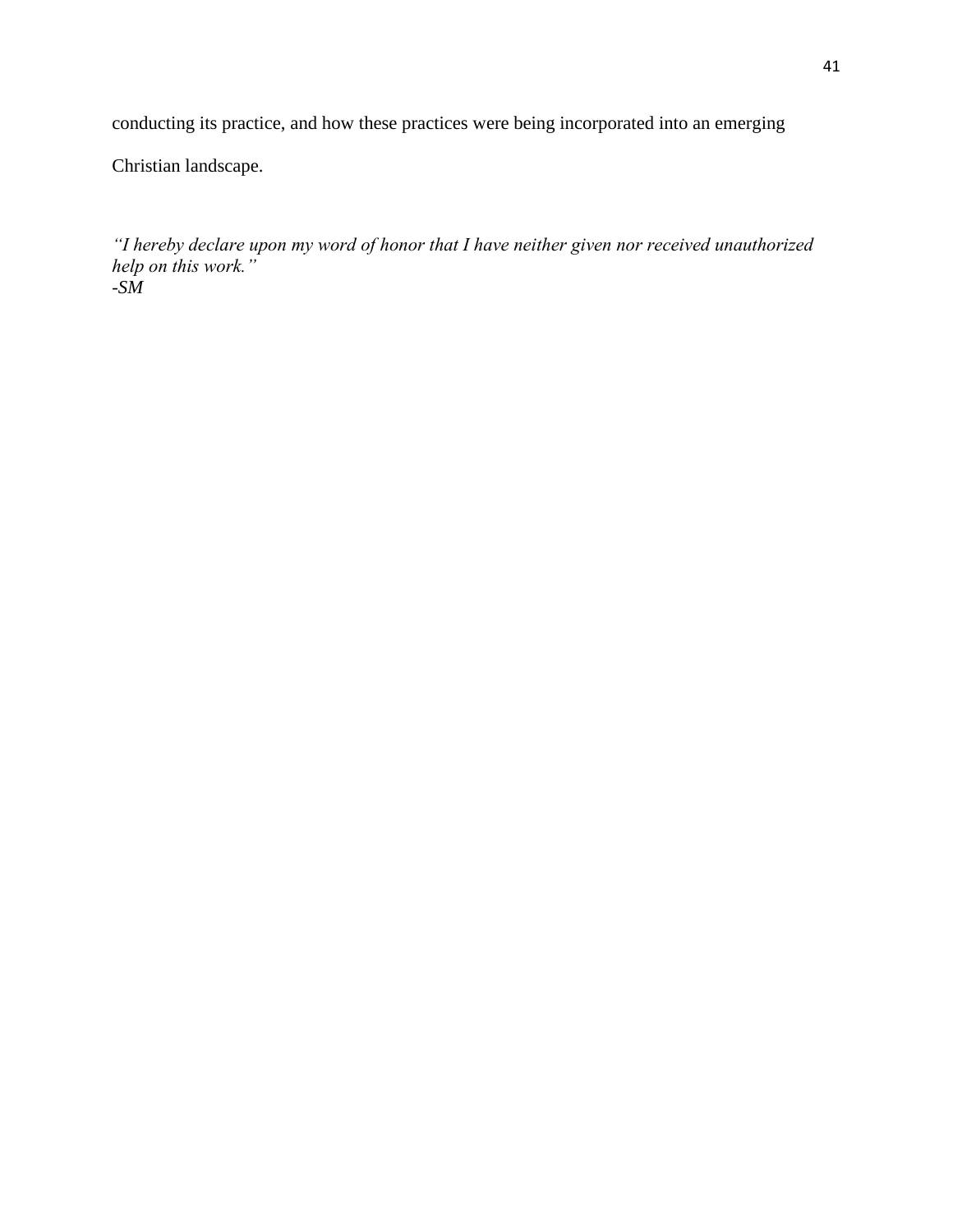#### Bibliography

### PRIMARY SOURCES

- Adams, Brian. and Dennis Jackson. "The Anglo-Saxon Cemetery at Wakerley, Northamptonshire. Excavations by Mr. D Jackson, 1968-9." *Northamptonshire Archaeology* 22 (1990): 69-183.
- Bede. *The Ecclesiastical History of the English People*. Edited by Bertram Colgrave and R.A.B. Mynors. Oxford: Clarendon Press, 1969.
- Bidder, H. F., and John Morris. "The Anglo-Saxon Cemetery at Mitcham." *Surrey Archaeological Collections* 56 (1959): 51-131.
- Boyle, Angela, David Jennings, David Miles, and Simon Palmer. *The Anglo-Saxon Cemetery at Butler's Field, Lechlade, Gloucestershire.* Volume 2: *The Anglo-Saxon Grave Goods Specialist Reports, Phasing and Discussion.* Oxford: Oxford Archaeological Unit/Oxford University Committee for Archaeology, 1998.
- Bushe-Fox, J. P. ed. *Fourth Report on the Excavations of the Roman Fort at Richborough, Kent.*  Reports on the Research Committee of the Society of Antiquaries of London, 16. Oxford: Oxford University Press, 1949.
- Darling, M. J., and D. Gurney. *Caister-on-Sea Excavations by Charles Green, 1951-55. East Anglian Archaeology*, 60. Dereham: Norfolk Museums Service, 1993.
- Deck. "Notice of Remains of the Anglo-Saxon Period, Discovered at Little Wilbraham, Cambridgeshire." *Archaeological Journal* 8 (1851): 172-8.
- Dickinson, Tania. M., "Excavations at Standlake Down in 1954: The Anglo-Saxon Graves,' *Oxoniensia* 38 (1973): 239-57.
- Drinkall, Gail and Martin Foreman, eds. *The Anglo-Saxon Cemetery at Castledyke South, Barton-on-Humber.* Sheffield: Sheffield Academic Press, 1998.
- Evison, Vera I., and Prue Hill. *Two Anglo-Saxon Cemeteries at Beckford, Hereford, and Worcester.* Council for British Archaeology Research Report, 103. York: Council for British Archaeology, 1996.
- *Eyrbyggja Saga.* Translated by Hermann Palsson and Paul Edwards. (London: Penguin Books, 1972).
- Filmer-Sankey, William, and Tim Pestell, eds. *Snape Anglo-Saxon Cemetery: Excavations and Surveys 1824-1992. East Anglican Archaeology*, 95. Ipswich: Suffolk County Council, 2001.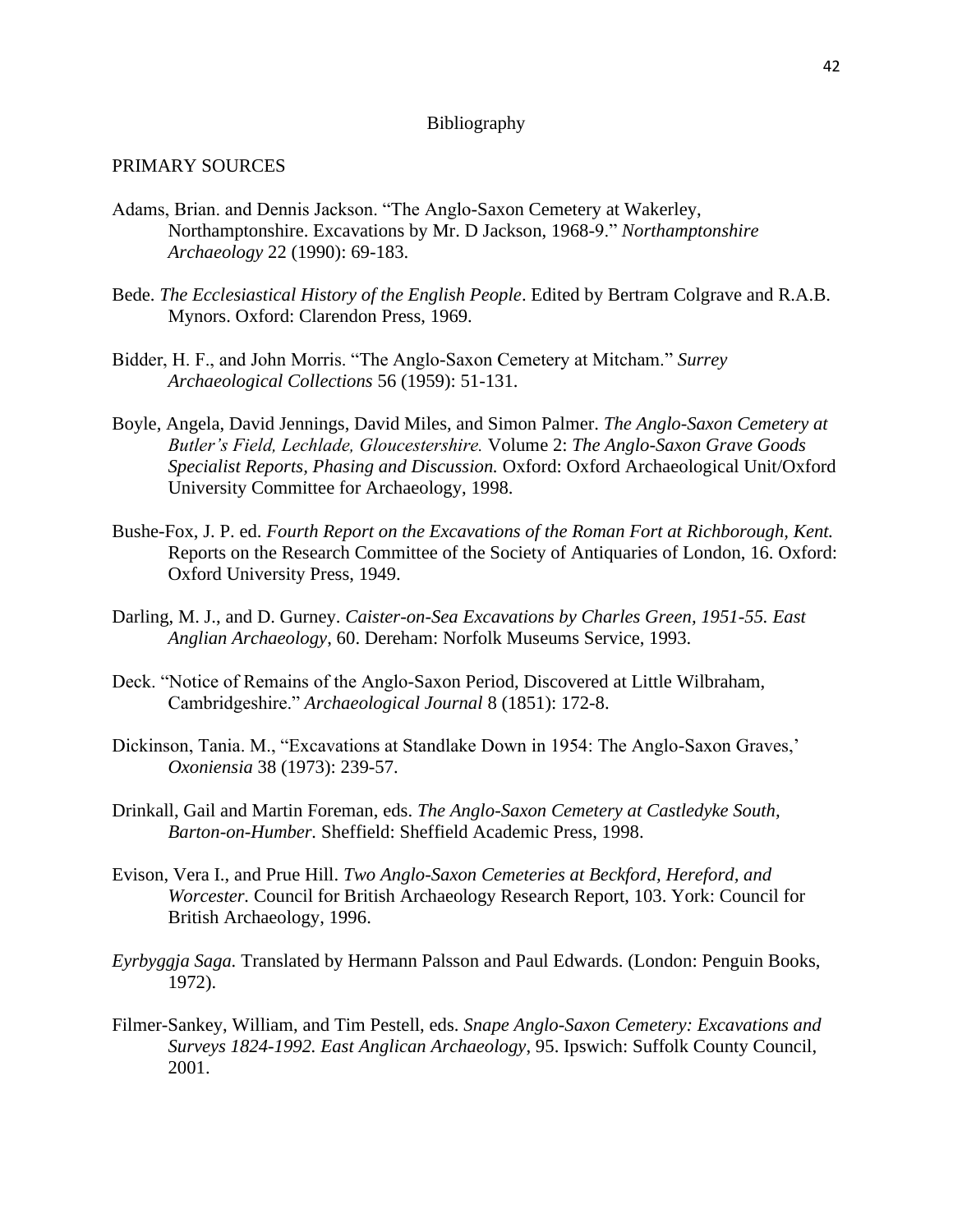- Grattan, John Henry Grafton, ed. *Anglo-Saxon Magic and Medicine: Illustrated Specially from the Semi-Pagan Text "Lacnunga."* Translated by Charles Singer. Philadelphia: R. West, 1978.
- Haughton, Christine, and Dominic Powlesland. *West Heslerton the Anglian Cemetery.* 2 vols. Yedingham, UK: The Landscape Research Center, 1999.
- Hirst, Sue M. *An Anglo-Saxon Cemetery at Sewerby, East Yorkshire.* York: York University Archaeological Publications, 1985.
- Holbrook, Neil. "The Anglo-Saxon Cemetery at Lower Farm, Bishop's Cleeve" Excavations Directed by Kenneth Brown 1969." *Transactions of the Bristol and Gloucestershire Archaeological Society* 118 (2000): 61-92.
- Jolly, Karen Louise. "Anglo-Saxon Charms." University of North Carolina. Accessed January 26, 2022. [http://www2.hawaii.edu/~kjolly/unc.htm.](http://www2.hawaii.edu/~kjolly/unc.htm)
- *The Laws of the Early English Kings.* Edited and translated by Frederick Attenborough*.* London: Cambridge University Press. Accessed January 26, 2022.
- Lethbridge, Thomas Charles "The Anglo-Saxon Cemetery at Burwell, Cambs." *Proceedings of the Cambridge Antiquarian Society* 27 (1924-5): 72-9.
- ———. *A Cemetery at Shudy Camps, Cambridgeshire: Report on the Excavation of a Cemetery of the Christian Anglo-Saxon Period in 1933.* Cambridge Antiquarian Society, Quarto Publications, 3. Cambridge: Bowes and Bowes, 1936.
- Loveluck, Christopher, and David Atkins. *Excavations at Flixborough.* 4 vols. Oxford: Oxbow Books, 2007-2009.
- McNeill, John Thomas, and Helena Margaret Gamer. *Medieval Handbooks of Penance; A Translation of the Principal Libri Poenitentials and Selections from Related Documents.* New York: Octagon Books, 1965.
- Myres, John Nowell Linton, and Barbara Green. *The Anglo-Saxon Cemeteries of Caistor-by-Norwich and Markshall, Norfolk.* Reports of the Research Committee of the Society of Antiquaries of London, 30. London: Thames and Hudson, 1973.
- Scull, Christopher J., ed. "Excavations and Survey at Watchfield, Oxfordshire, 1983-92." *Archaeological Journal* 149 (1992): 124-281.
- Sherlock, Stephen J., and Martin G. Welch. *An Anglo-Saxon Cemetery at Norton, Cleveland.*  Council for British Archaeology Research Report, 82. London: Council for British Archaeology, 1992.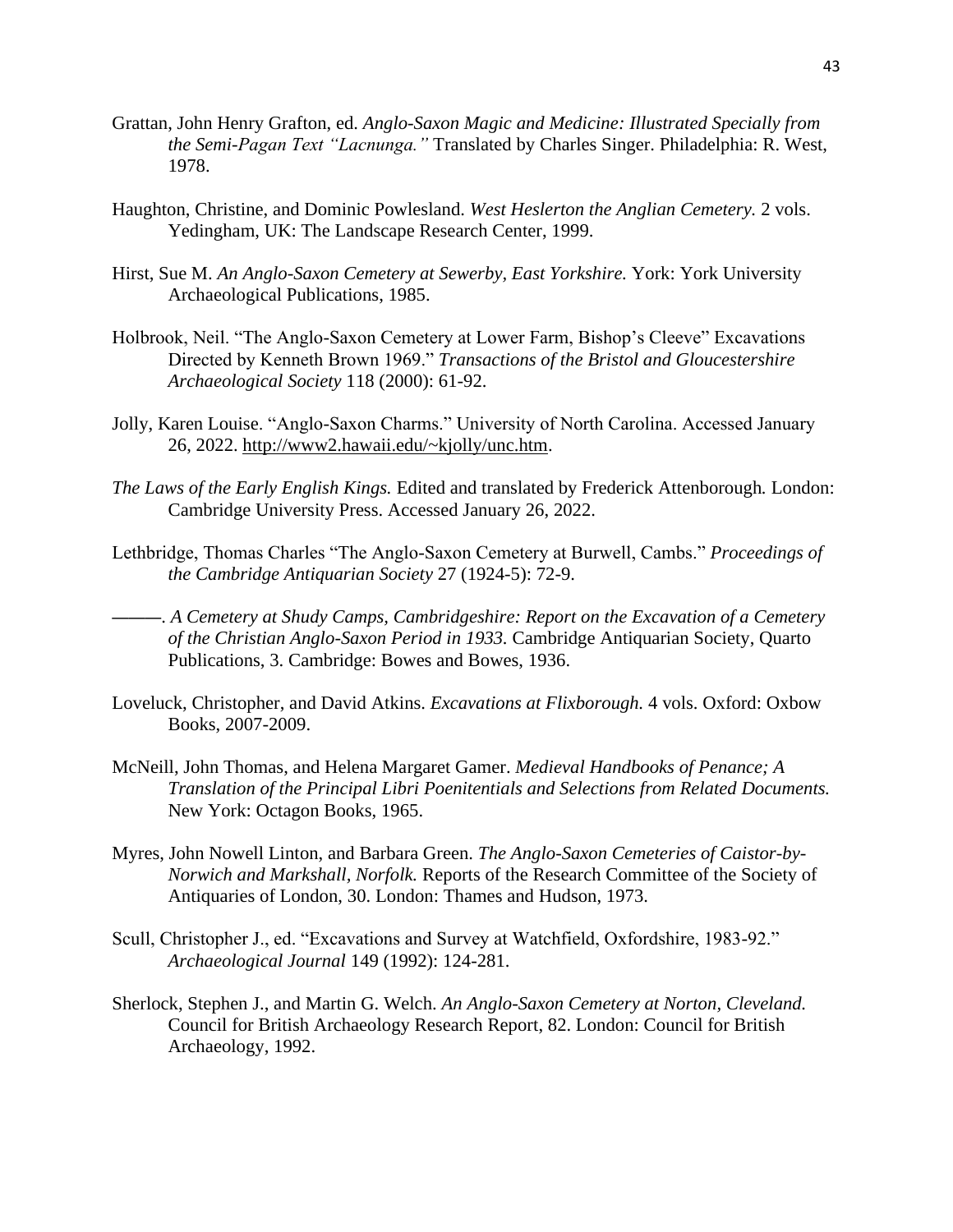- Tacitus, Cornelius. *The Agricola and The Germania.* Edited by Harold Mattingly and Stanley Alexander Handford. Harmondsworth, Middlesex: Penguin Books, 1970.
- Welch, Martin G. *Early Anglo-Saxon Sussex.* 2 vols. Oxford: British Archaeological Reports British Series, 1983.
- West, Stanley E., ed. *The Anglo-Saxon Cemetery at Westgarth Gardens, Bury St. Edmunds Suffolk.* East Anglian Archaeology, 38. Bury St. Edmunds: Suffolk County Planning Department, 1988.

## SECONDARY SOURCES

- Alberti, Benjamin, Jones, Andrew Meirion, and Pollard, Joshua, eds. *Archaeology after Interpretation: Returning Materials to Archaeological Theory*. Walnut Creek: Taylor & Francis Group, 2013. Accessed January 26, 2022. ProQuest Ebook Central.
- Alterauge Amelie, Thomas Meier, Bettina Jungklaus, Marco Milella, and Sandra Lösch. "Between Belief and Fear - Reinterpreting Prone Burials During the Middle Ages and Early Modern Period in German-speaking Europe." *Plos One* 15, no. 8 (2020). <https://doi.org/10.1371/journal.pone.0238439>
- Arnold, Bettina, and Robert J. Jeske. "The Archaeology of Death: Mortuary Archaeology in the United States and Europe 1990-2013." *Annual Review of Anthropology* 43, no. 1 (2014): 325–46.
- Blair, John. The Church in Anglo-Saxon Society. Oxford: Oxford University Press, 2005
- Binford, Lewis R. *Debating Archaeology: Updated Edition*. Walnut Creek: Taylor & Francis Group, 2009. Accessed January 26, 2022. ProQuest Ebook Central.
	- ———. "Mortuary Practices: Their Study and Their Potential." Memoirs of the *Society for American Archaeology* 25, no. 25 (1971): 6–29.
- Cameron, Murray Lawerence. Anglo-Saxon Medicine. Cambridge: University of Cambridge, 1993.
- Carver, Martin, Alexandra Sanmark, and Sarah Semple. *Signals of Belief in Early England Anglo-Saxon Paganism Revisited.* Oxford: Oxbow Books, 2010.
- Dickinson, Tania M. "An Anglo-Saxon 'Cunning Woman' from Bidford-on-Avon." *In Search of Cult* 2 (1993): 45-54.
- – –. "Symbols of Protection: The Significance of Animal-Ornamented Shields in Early Anglo-Saxon England." *Medieval Archaeology* 49, no. 1 (2005): 109–63.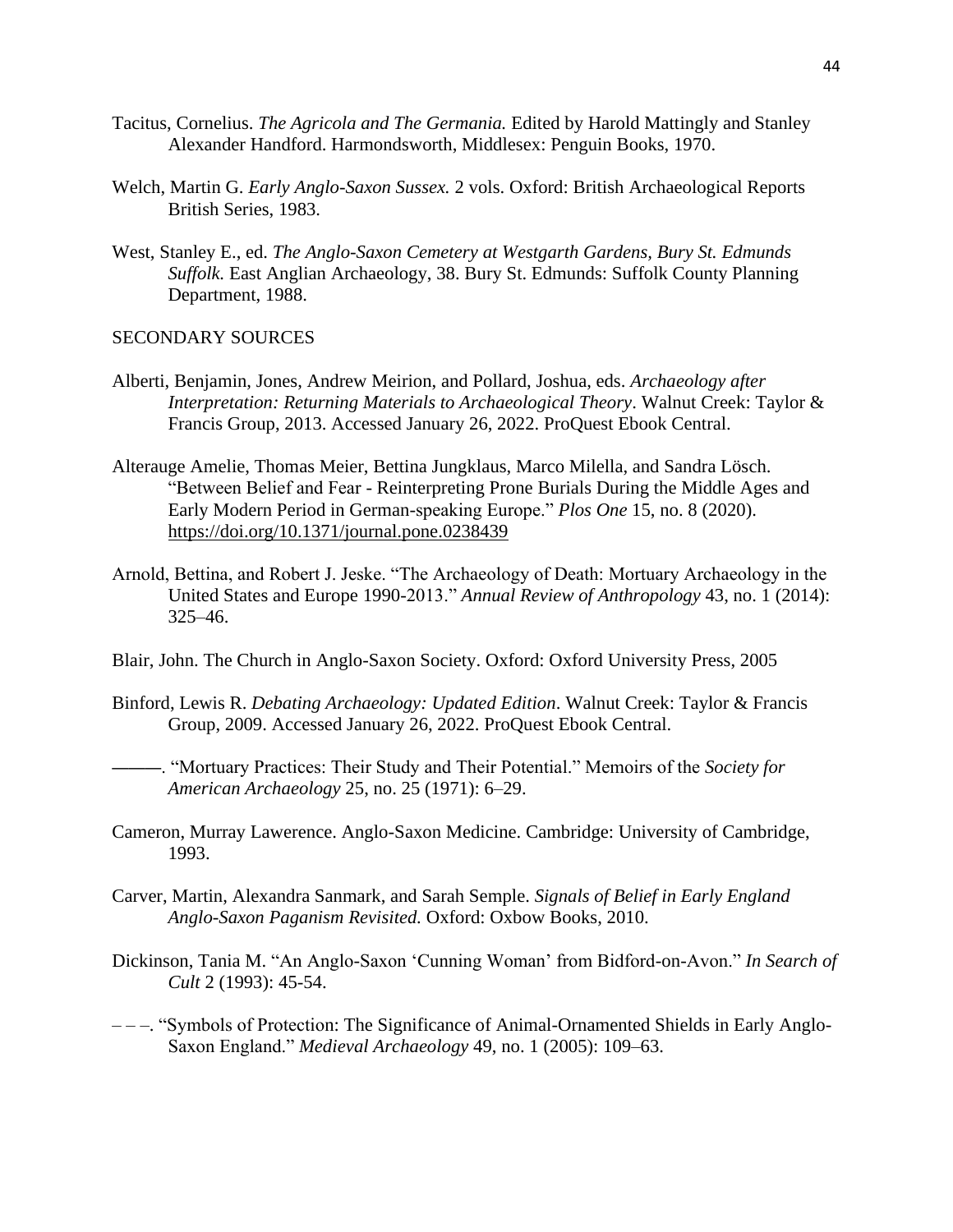- Diener, Laura Michele. "Sealed with a Stitch: Embroidery and Gift-Giving Among Anglo-Saxon Women." *Medieval Prosopography* 29 (2014): 1–22.
- Dunn, Marilyn. *The Christianization of the Anglo-Saxons, c. 597-700: Discourses of Life, Death and Afterlife*. London: Continuum, 2009.
- Emery, Kathryn Meyers. "Preparing Their Death: Examining Variation in Co-occurrence of Cremation and Inhumation in Early Medieval England." PhD. diss., Michigan State University, 2016. [https://doi.org/doi:10.25335/M5ZV0C.](https://doi.org/doi:10.25335/M5ZV0C)
- Farrell, Maura. "Prone, Stoned, and Losing the Head: Deviant Burials in Early Medieval Ireland in the 5th to 12th Centuries." *Trowel AYIA Conference Proceedings*, 13 (2012): 56-72. [https://issuu.com/ayia/docs/trowel\\_vol\\_xiii\\_e13e7b9bac8d28.](https://issuu.com/ayia/docs/trowel_vol_xiii_e13e7b9bac8d28)
- Fell, Christine E., Cecily Clark, and Elizabeth Williams. *Women in Anglo-Saxon England*. London: British Museum Publications, 1984.
- Fleming, Robin. *Britain after Rome: The Fall and Rise, 400 to 1070*. London: Penguin Books, 2010.
	- ———. "Who Were the Women Buried in Early Anglo-Saxon Cemeteries?" *Juniata Voices* 16, (2016): 183-98.
- Gardeła, Leszek, and Kamil Kajkowski. "Vampires, Criminals or Slaves? Reinterpreting 'Deviant Burials' in Early Medieval Poland." *World Archaeology* 45, no. 5 (2013a): 780– 96.
- ———. "The Dangerous Dead? Rethinking Viking-Age Deviant Burials." In *Conversions: Looking for Ideological Change in the Early Middle Ages*, edited by L. Słupecki and R. Simek, 99–136. *Studia Medievalia Septentrionalia 23*. Vienna: Verlag Fassbaender, 2013b.
- Gibbon, Guy. *Critically Reading the Theory and Methods of Archaeology: An Introductory Guide*. California: AltaMira Press, 2013. Accessed January 26, 2022. ProQuest Ebook Central.
- Gordon, Stephen R. "The Walking Dead in Medieval England: Literary and Archaeological Perspectives." PhD. diss., University of Manchester. ProQuest Dissertations Publishing, 2013. Accessed January 21, 2021. [https://www.proquest.com/docview/1788101020?pq](https://www.proquest.com/docview/1788101020?pq-origsite=primo)[origsite=primo.](https://www.proquest.com/docview/1788101020?pq-origsite=primo)
- Hallam, Elizabeth, and Jennifer Lorna Hockey. *Death, Memory, and Material Culture*. Abingdon: Routledge, Taylor & Francis Group, 2020.
- Halpin, Patricia Alexandra. "The Religious Experience of Women in Anglo-Saxon England." PhD. diss., Boston College. ProQuest Dissertations Publishing, 2000. Accessed January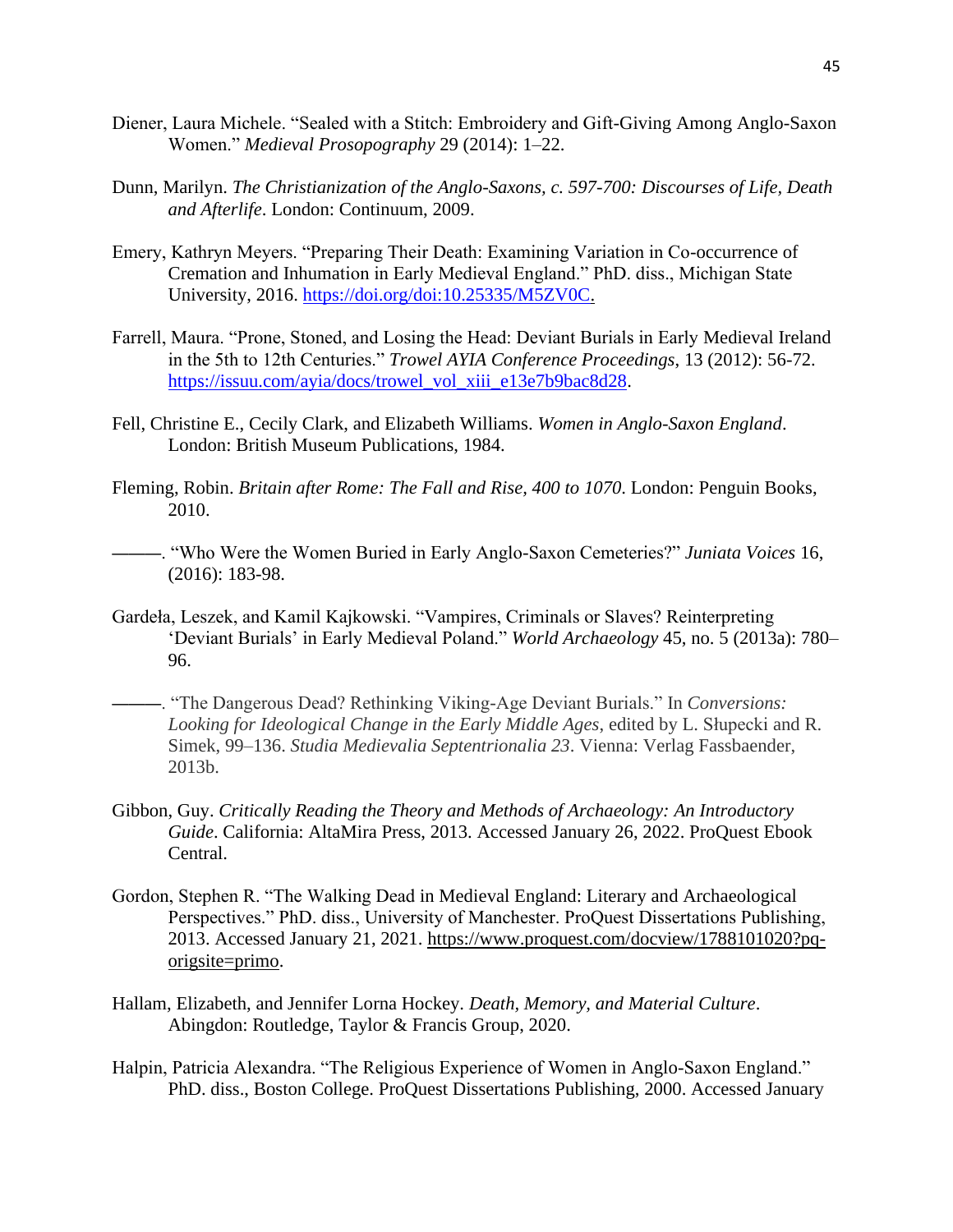21, 2022.

[https://www.proquest.com/docview/304583342/abstract/CCE511E20E4A4FCAPQ/1?acc](https://www.proquest.com/docview/304583342/abstract/CCE511E20E4A4FCAPQ/1?accountid=12299) [ountid=12299.](https://www.proquest.com/docview/304583342/abstract/CCE511E20E4A4FCAPQ/1?accountid=12299)

- Hamerow, Helena, David A. Hinton, and Sally Crawford, eds. *The Oxford Handbook of Anglo-Saxon Archaeology.* New York: Oxford University Press, 2011.
	- ———. "Furnished Female Burial in Seventh-Century England: Gender and Sacral Authority in the Conversion Period." *Early Medieval Europe* 24, no. 4 (2016): 423–47.
- Higham, Nicholas J., and Martin J. Ryan. *The Anglo-Saxon World*. New Haven: Yale University Press, 2013.
- Hollis, Stephanie. *Anglo-Saxon Women and the Church: Sharing a Common Fate.* Woodbridge, Suffolk: Boydell Press, 1992.
- Jolly, Karen Louise. *Popular Religion in Late Saxon England: Elf Charms in Context.* Chapel Hill: The University of North Carolina Press, 1996.
- ———. Edward Peters, Catharina. Raudvere, Bengt Ankarloo, and Stuart. Clark. *Witchcraft and Magic in Europe: The Middle Ages*. Philadelphia: University of Pennsylvania Press, 2002.
- Leyser, Henrietta. *Medieval Women: A Social History of Women in England, 450-1500*. New York: St. Martin's Press, 1995.
- Liberman, Anatoly. "The Oxford Etymologist goes Trick-or-Treating," OUPblog, accessed April 17th 2022.<https://blog.oup.com/2007/10/witch/>
- Lucy, Sam. *The Anglo-Saxon Way of Death: Burial Rites in Early England*. Stroud: Sutton, 2000.
- Marr, Alexander, Raphaele Garrod, Jose Ramon Marcaida, and Richard J. Oosterhoff. *Logodaedalus: Word Histories of Ingenuity in Early Modern Europe*. University of Pittsburgh Press, 2019. Accessed April 17, 2022. ProQuest Ebook Central.
- Murphy, Eileen M., ed. *Deviant Burial in the Archaeological Record.* Oxford, UK: Oxbow Books, 2010.
- Reynolds, Andrew. *Anglo-Saxon Deviant Burial Customs.* Medieval History and Archaeology. Oxford: Oxford University Press, 2009.
- Sanburn, Keri Elizabeth. "The Indexing of Medieval Women: The Feminine Tradition of Medical Wisdom in Anglo-Saxon England and the Metrical Charms," Master's diss., Florida State University, 2003, 2. Accessed March 28<sup>th</sup> 2022 [https://diginole.lib.fsu.edu/islandora/object/fsu:180338/datastream/PDF/view.](https://diginole.lib.fsu.edu/islandora/object/fsu:180338/datastream/PDF/view)